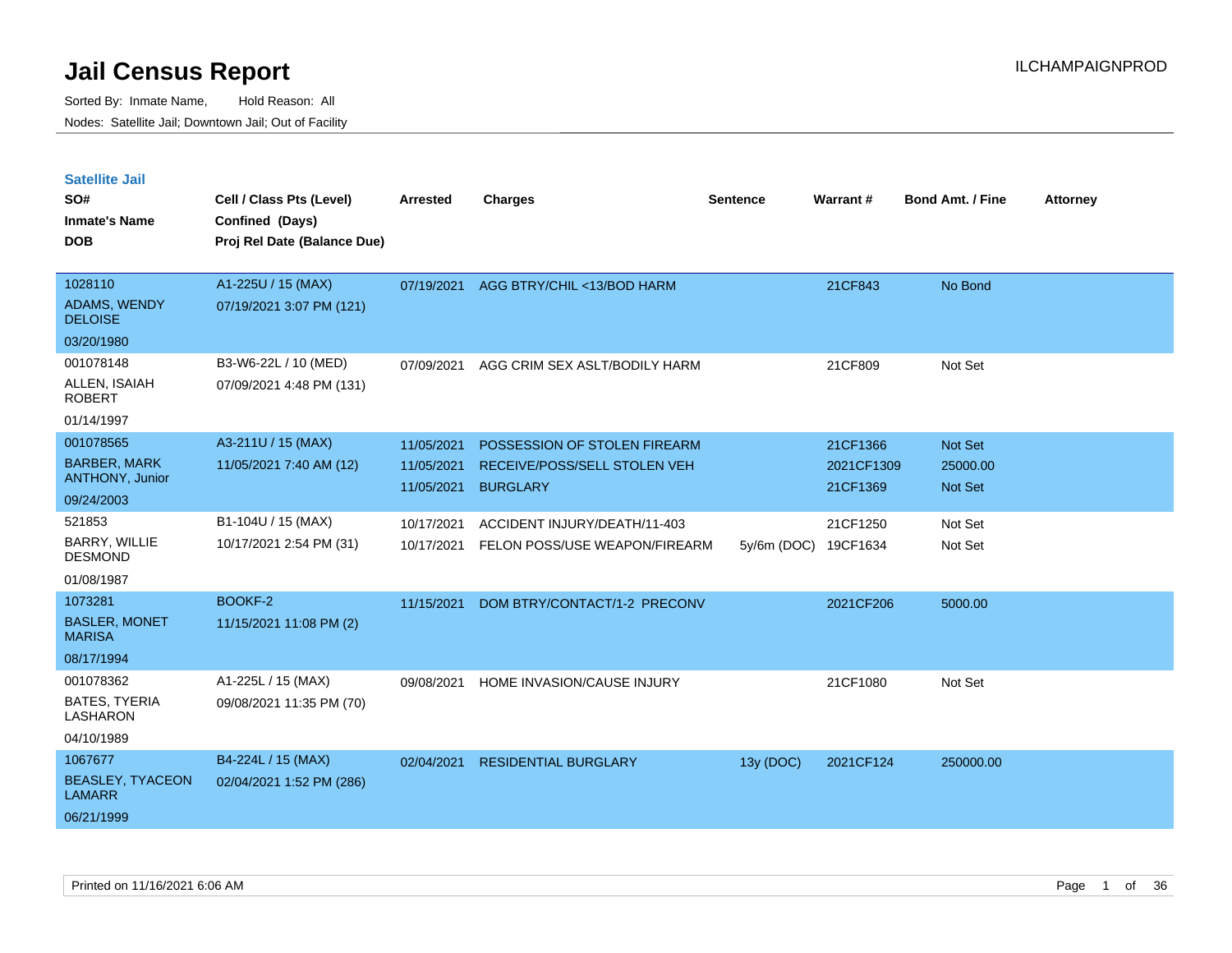| ivouss. Satellite Jall, Downtown Jall, Out of Facility |                             |                 |                                          |                 |           |                         |                 |
|--------------------------------------------------------|-----------------------------|-----------------|------------------------------------------|-----------------|-----------|-------------------------|-----------------|
| SO#                                                    | Cell / Class Pts (Level)    | <b>Arrested</b> | <b>Charges</b>                           | <b>Sentence</b> | Warrant#  | <b>Bond Amt. / Fine</b> | <b>Attorney</b> |
| <b>Inmate's Name</b>                                   | Confined (Days)             |                 |                                          |                 |           |                         |                 |
| <b>DOB</b>                                             | Proj Rel Date (Balance Due) |                 |                                          |                 |           |                         |                 |
|                                                        |                             |                 |                                          |                 |           |                         |                 |
| 55826                                                  | B1-102L / 15 (MAX)          |                 | 10/22/2021 MFG/DEL 100<400 GR COCA/ANLG  |                 | 21CF1284  | <b>Not Set</b>          |                 |
| <b>BEAUREGARD,</b><br><b>MAURICE RONALD,</b>           | 10/22/2021 7:57 AM (26)     |                 |                                          |                 |           |                         |                 |
| 06/19/1982                                             |                             |                 |                                          |                 |           |                         |                 |
| 1059371                                                | BOOKH-8 / 15 (MAX)          | 11/15/2021      | RESIDENTIAL BURGLARY                     | 10y (DOC)       | 2021CF154 | No Bond                 |                 |
| BECKETT, ANQWAUN<br>JAWAUN                             | 11/15/2021 11:01 AM (2)     | 11/15/2021      | AGG BATTERY/PEACE OFFICER                | 5y (DOC)        | 2021CF154 | No Bond                 |                 |
| 11/14/1996                                             |                             |                 |                                          |                 |           |                         |                 |
| 001078535                                              | B2-T2-07U / 15 (SPH)        | 10/26/2021      | <b>CRIM SEX ASSAULT/FORCE</b>            |                 | 21CF1305  | <b>Not Set</b>          |                 |
| BERRY, DAVID ISAAC                                     | 10/26/2021 10:52 AM (22)    |                 |                                          |                 |           |                         |                 |
|                                                        |                             |                 |                                          |                 |           |                         |                 |
| 09/23/2000                                             |                             |                 |                                          |                 |           |                         |                 |
| 1057334                                                | A4-201L / 15 (ADS)          | 10/27/2021      | MURDER/INTENT TO KILL/INJURE             |                 |           | No Bond                 |                 |
| BEVERLY, DAVID<br><b>BENJAMIN</b>                      | 10/27/2021 1:42 PM (21)     |                 |                                          |                 |           |                         |                 |
| 03/31/1987                                             |                             |                 |                                          |                 |           |                         |                 |
| 001078587                                              | <b>BOOKH-7</b>              | 11/16/2021      | CRIM DAMAGE TO PROPERTY <\$500           |                 | 21CMAWOW  | <b>Not Set</b>          |                 |
| BHATTACHARYA,                                          | 11/16/2021 3:14 AM (1)      | 11/16/2021      | <b>DISORDERLY CONDUCT</b>                |                 | 21CMAWOW  | <b>Not Set</b>          |                 |
| <b>SHOHAN</b>                                          |                             | 11/16/2021      | POSSESSING A CONTROLLED SUBSTANC         |                 | 21CFAWOW  | <b>Not Set</b>          |                 |
| 10/02/1999                                             |                             |                 |                                          |                 |           |                         |                 |
| 57176                                                  | B3-DR / 5 (MIN)             | 11/04/2021      | DRIVING ON REVOKED LICENSE               |                 | 2021CF92  | Not Set                 |                 |
| <b>BICKERS, LARRY RAY</b>                              | 11/04/2021 4:37 PM (13)     |                 |                                          |                 |           |                         |                 |
| 03/03/1966                                             | 11/3/2021 (0.00)            |                 |                                          |                 |           |                         |                 |
| 29626                                                  | A3-216L / 10 (MED)          | 11/09/2021      | MFG/DEL 15<100 GR COCA/ANALOG            |                 | 21CF1387  | Not Set                 |                 |
| <b>BISHOP, DARRELL</b>                                 | 11/09/2021 4:46 PM (8)      |                 |                                          |                 |           |                         |                 |
| <b>EDWARD</b>                                          |                             |                 |                                          |                 |           |                         |                 |
| 07/18/1968                                             |                             |                 |                                          |                 |           |                         |                 |
| 51247                                                  | B1-202U / 10 (MED)          |                 | 04/15/2021 FELON POSS/USE WEAPON/FIREARM |                 | 21CF411   | Not Set                 |                 |
| <b>BROWN, DANTE</b><br><b>MAURICE</b>                  | 04/15/2021 6:24 PM (216)    |                 |                                          |                 |           |                         |                 |
| 04/19/1979                                             |                             |                 |                                          |                 |           |                         |                 |
|                                                        |                             |                 |                                          |                 |           |                         |                 |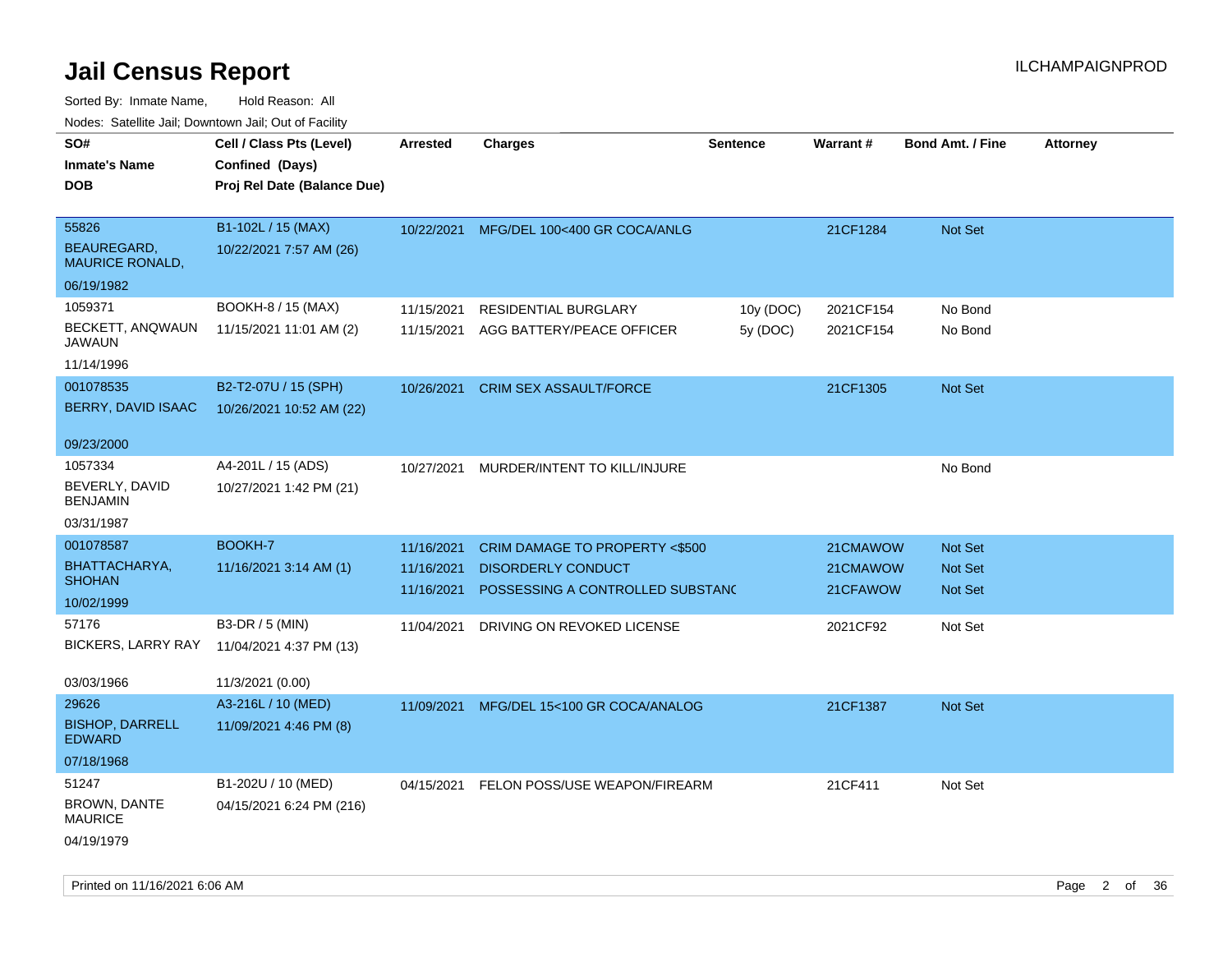| SO#<br><b>Inmate's Name</b><br><b>DOB</b><br>1067476<br><b>BROWN, JAMES</b><br><b>BRONELL</b> | Cell / Class Pts (Level)<br>Confined (Days)<br>Proj Rel Date (Balance Due)<br><b>BOOKH-8 / 10 (MED)</b><br>11/13/2021 2:35 AM (4) | <b>Arrested</b><br>11/13/2021<br>11/13/2021<br>11/13/2021                        | <b>Charges</b><br>AGG DOMESTIC BATTERY/STRANGLE<br>LEAVING THE SCENE INVOLV VEHICLE<br><b>RESIDENTIAL BURGLARY</b>                                                                              | <b>Sentence</b> | Warrant#<br>20CF575<br>20TR3784<br>21CF385                                  | <b>Bond Amt. / Fine</b><br>5000.00<br>5000.00<br>25000.00       | <b>Attorney</b> |
|-----------------------------------------------------------------------------------------------|-----------------------------------------------------------------------------------------------------------------------------------|----------------------------------------------------------------------------------|-------------------------------------------------------------------------------------------------------------------------------------------------------------------------------------------------|-----------------|-----------------------------------------------------------------------------|-----------------------------------------------------------------|-----------------|
| 01/08/1996                                                                                    |                                                                                                                                   |                                                                                  |                                                                                                                                                                                                 |                 |                                                                             |                                                                 |                 |
| 1035923<br><b>BROWN, KYRELL</b><br><b>NAJUAN</b><br>06/14/1993                                | B3-W3-12L / 10 (MED)<br>08/23/2021 9:46 AM (86)                                                                                   | 08/23/2021                                                                       | POSS STOLEN VEHICLE > \$25,000                                                                                                                                                                  |                 | 21CF1029                                                                    | Not Set                                                         |                 |
| 524872<br><b>BROWN, ROBERT</b><br><b>ANTHONY</b><br>03/13/1987                                | B1-202L / 10 (MED)<br>09/29/2021 6:06 PM (49)                                                                                     | 09/29/2021                                                                       | <b>DOMESTIC BATTERY</b>                                                                                                                                                                         | 4y (DOC)        | 2021CF440                                                                   | No Bond                                                         |                 |
| 29957<br><b>BROWN, RODNEY</b><br>LOUIS<br>01/07/1968                                          | A3-116L / 15 (MAX)<br>11/13/2021 8:57 PM (4)                                                                                      | 11/13/2021<br>11/13/2021                                                         | FELON POSS/USE WEAPON/FIREARM<br>AGG CRIM SX AB/>5 YR OLDER VIC                                                                                                                                 |                 | 21CF1390<br>2019CF0718                                                      | Not Set<br>250000.00                                            |                 |
| 001077945<br><b>BROWN, SIDREA</b><br><b>RENEIA</b><br>07/23/1992                              | A2-121L / 10 (MED)<br>11/13/2021 10:49 AM (4)                                                                                     | 11/13/2021<br>11/13/2021<br>11/13/2021<br>11/13/2021<br>11/13/2021<br>11/13/2021 | AGG ASLT PEACE OFF/FIRE/ER WRK<br><b>BURGLARY</b><br><b>CRIM TRES TO RES/PERS PRESENT</b><br>RETAIL THEFT/DISP MERCH/<\$300<br>RETAIL THEFT/MOTOR FUEL/>\$150<br>RETAIL THEFT/DISP MERCH/<\$300 |                 | 2021CF637<br>2021CF543<br>2021CF1050<br>2021CM267<br>2021CF867<br>2021CF846 | 1000.00<br>50000.00<br>1000.00<br>1000.00<br>1000.00<br>1000.00 |                 |
| 001078572<br><b>ANTONIO</b><br>10/30/2001                                                     | A4-103U / 15 (MAX)<br>BRUMMOND, DOMINIC 11/06/2021 2:24 AM (11)                                                                   | 11/06/2021                                                                       | ARMED ROBBERY/NO FIREARM                                                                                                                                                                        |                 | 21CF1364                                                                    | No Bond                                                         |                 |
| 1071534<br><b>BRYANT, KETONE</b><br><b>LEVELL</b><br>04/07/2000                               | B2-T2-08L / 10 (SPH)<br>09/18/2020 1:19 PM (425)                                                                                  | 09/18/2020                                                                       | AGG BATTERY/DISCHARGE FIREARM                                                                                                                                                                   |                 | 20CF1049                                                                    | Not Set                                                         |                 |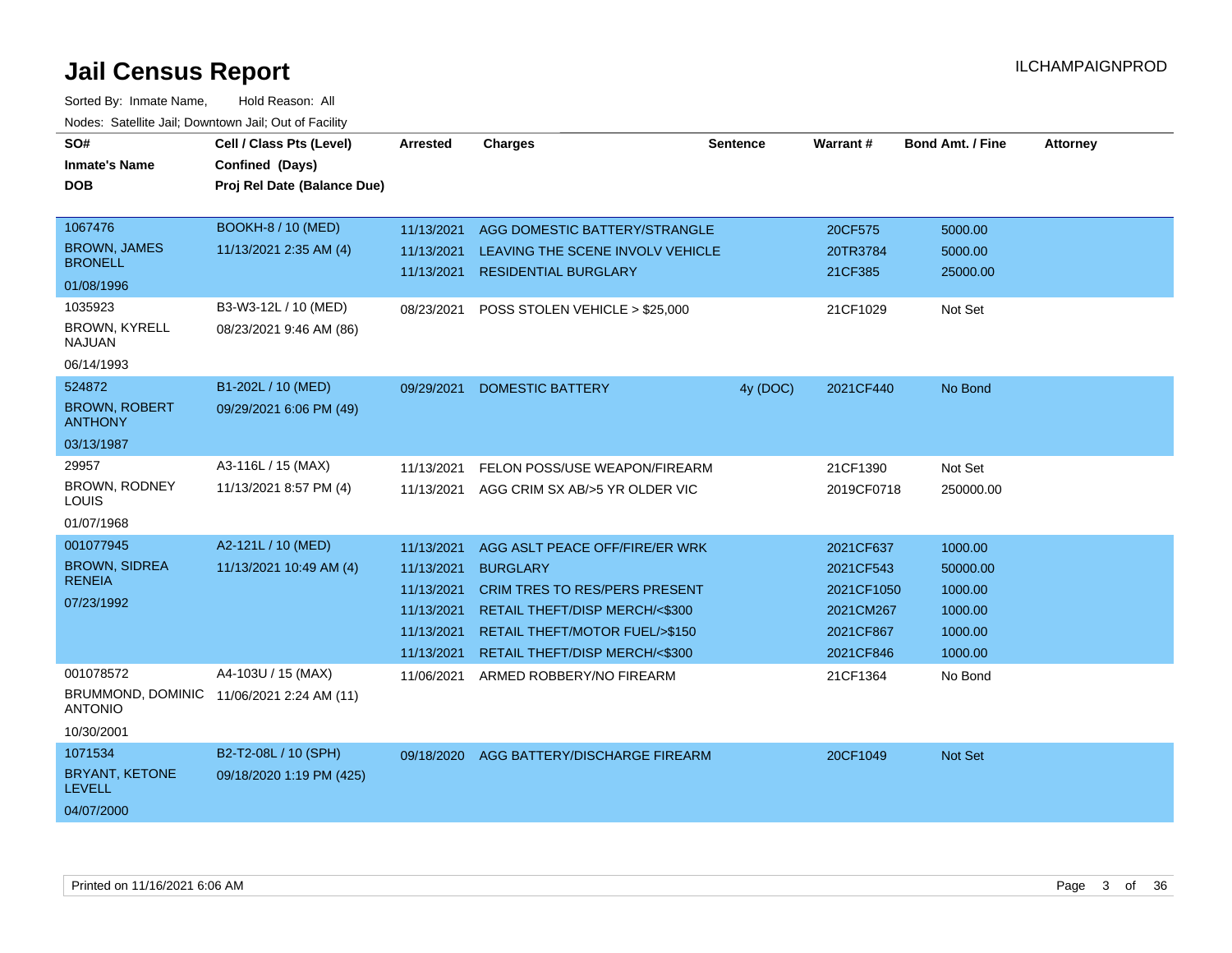Sorted By: Inmate Name, Hold Reason: All Nodes: Satellite Jail; Downtown Jail; Out of Facility

| SO#<br><b>Inmate's Name</b><br><b>DOB</b>                   | Cell / Class Pts (Level)<br>Confined (Days)<br>Proj Rel Date (Balance Due) | <b>Arrested</b>                        | <b>Charges</b>                                                                     | <b>Sentence</b> | Warrant#                                                   | <b>Bond Amt. / Fine</b>                            | <b>Attorney</b> |
|-------------------------------------------------------------|----------------------------------------------------------------------------|----------------------------------------|------------------------------------------------------------------------------------|-----------------|------------------------------------------------------------|----------------------------------------------------|-----------------|
| 56936<br><b>CALDWELL, STEVEN</b><br><b>ANDRE</b>            | B4-225U / 15 (MAX)<br>11/01/2021 1:09 PM (16)                              | 11/01/2021                             | PUBLIC INDECENCY/EXPOSURE/3+                                                       |                 |                                                            | Not Set                                            |                 |
| 04/19/1982                                                  |                                                                            |                                        |                                                                                    |                 |                                                            |                                                    |                 |
| 39474<br>CAMPBELL, AARON<br>JACOB<br>07/18/1974             | B1-101U / 10 (ADS)<br>07/06/2021 11:56 PM (134)                            | 07/06/2021                             | MFG/DEL 15<100 GR HEROIN/ANLG                                                      |                 | 21CF792                                                    | Not Set                                            |                 |
| 996275<br>CAMPBELL, JOHNNIE<br>LEE, Third<br>04/02/1992     | BOOKH-3<br>11/15/2021 8:37 AM (2)                                          | 11/15/2021<br>11/15/2021<br>11/15/2021 | FELON POSS/USE WEAPON/FIREARM<br><b>UNLICENSED</b><br>CANC/REVOKE/SUSPEND REGIS/IL |                 | 2021 CF AWOW<br><b>2021 TR AWOW</b><br><b>2021 TR AWOW</b> | <b>Not Set</b><br><b>Not Set</b><br><b>Not Set</b> |                 |
| 001078576<br>CARTER, DEMONDRE<br><b>DAVON</b><br>05/27/2001 | A3-112L / 15 (MAX)<br>11/09/2021 6:01 PM (8)                               | 11/09/2021                             | UNLAWFUL USE OF A WEAPON                                                           |                 | 21CF1383                                                   | Not Set                                            |                 |
| 45896<br><b>CARTER, MICHAEL</b><br>David<br>07/11/1977      | B2-T4-13U / 10 (SPH)<br>10/12/2021 6:26 PM (36)                            | 10/12/2021                             | CRIM SEXUAL ABUSE/CONSENT                                                          | 10 <sub>y</sub> |                                                            | No Bond                                            |                 |
| 960551<br>COFFIN, KYLE LAIR<br>09/21/1988                   | B4-225L / 10 (MED)<br>08/26/2021 4:43 AM (83)                              | 08/26/2021<br>08/26/2021               | DOMESTIC BATTERY/HARM/VIO O/P<br>POSS HYPO/SYRINGE/NEEDLES/1ST                     |                 | 21CF1035<br>2021 CM116                                     | 100000.00<br>1000.00                               |                 |
| 34805                                                       | B4-226L / 15 (MAX)                                                         | 10/01/2021                             | <b>DOMESTIC BATTERY</b>                                                            |                 | 21CF1183                                                   | <b>Not Set</b>                                     |                 |
| CONERLY, KIN JOSEPH 10/01/2021 1:53 AM (47)<br>11/16/1971   |                                                                            | 10/01/2021<br>10/06/2021               | ARMED HABITUAL CRIMINAL<br>POSS STOLEN VEHICLE > \$25,000                          |                 | 21CF1184<br>19CF1786                                       | Not Set<br><b>Not Set</b>                          |                 |
| 1074319                                                     | A3-215L / 15 (ADS)                                                         | 10/12/2021                             | AGGRAVATED CRUELTY TO ANIMALS                                                      |                 | 21CF1238                                                   | Not Set                                            |                 |
| <b>CRAIG, DAVUCCI</b><br>DAVION                             | 10/12/2021 11:36 AM (36)                                                   | 10/14/2021                             | <b>MURDER</b>                                                                      |                 | 21CF1239                                                   | Not Set                                            |                 |

08/02/2001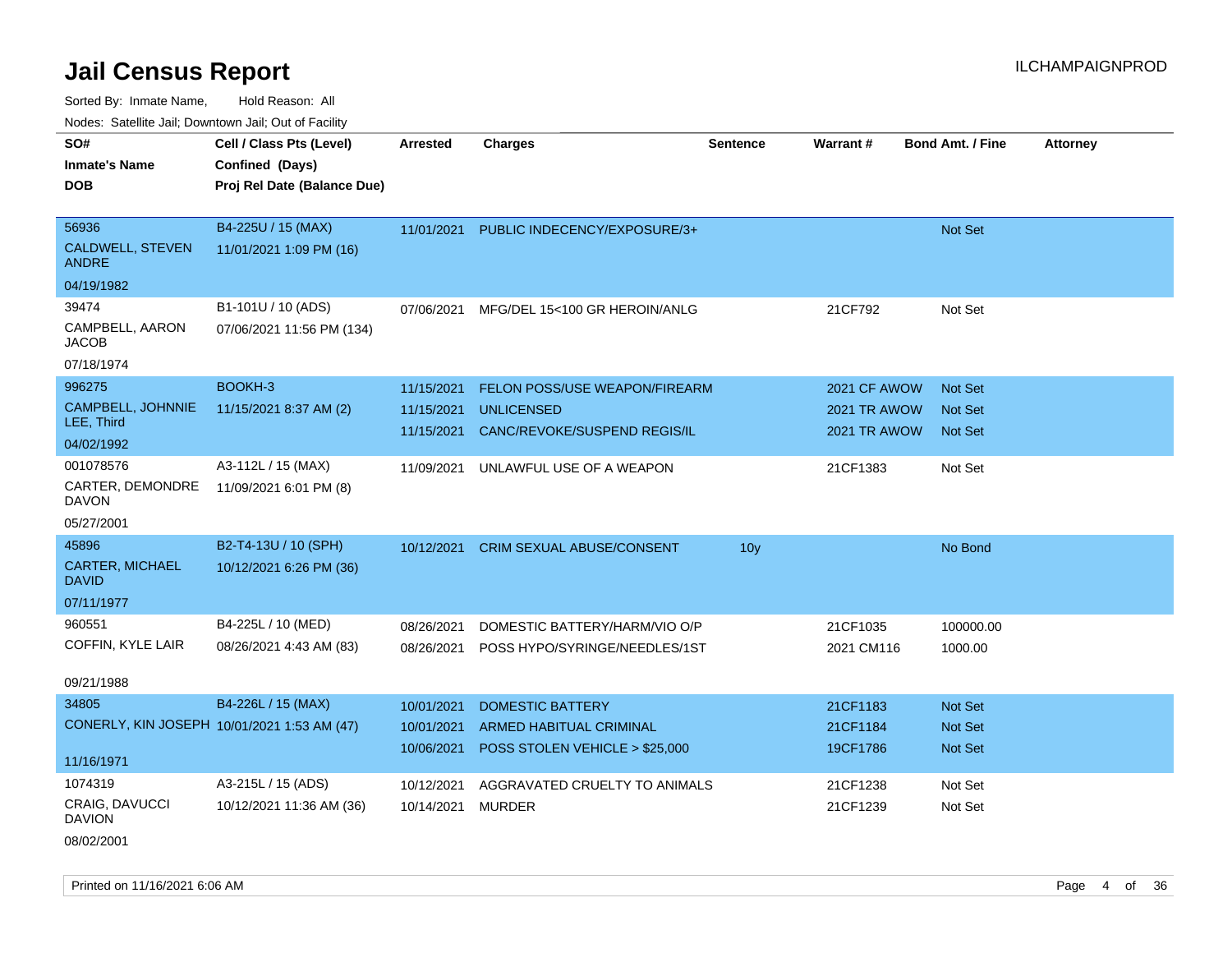| rougs. Calcinic Jan, Downtown Jan, Out of Facility |                             |                    |                                       |                 |            |                         |                 |
|----------------------------------------------------|-----------------------------|--------------------|---------------------------------------|-----------------|------------|-------------------------|-----------------|
| SO#                                                | Cell / Class Pts (Level)    | <b>Arrested</b>    | <b>Charges</b>                        | <b>Sentence</b> | Warrant#   | <b>Bond Amt. / Fine</b> | <b>Attorney</b> |
| <b>Inmate's Name</b>                               | Confined (Days)             |                    |                                       |                 |            |                         |                 |
| <b>DOB</b>                                         | Proj Rel Date (Balance Due) |                    |                                       |                 |            |                         |                 |
|                                                    |                             |                    |                                       |                 |            |                         |                 |
| 001077549                                          | B2-T3-10L / 10 (SPH)        | 12/22/2020         | PRED CRIM SEX ASLT/VICTIM <13         |                 | 2020CF1469 | Not Set                 |                 |
| CRISTOBAL-MATEO,<br><b>CRISTOBAL</b>               | 12/22/2020 1:17 PM (330)    |                    |                                       |                 |            |                         |                 |
| 12/02/1988                                         |                             |                    |                                       |                 |            |                         |                 |
| 001077536                                          | B2-T1-03U / 10 (SPH)        | 12/20/2020 ROBBERY |                                       |                 | 20CF1446   | Not Set                 |                 |
| DAVIS, ARTRE LAVAE                                 | 12/20/2020 1:38 PM (332)    |                    |                                       |                 |            |                         |                 |
|                                                    |                             |                    |                                       |                 |            |                         |                 |
| 06/26/2002                                         |                             |                    |                                       |                 |            |                         |                 |
| 1067370                                            | A3-211L / 15 (MAX)          | 11/05/2021         | FIREARM/FOID INVALID/NOT ELIG         |                 | 21CF1370   | Not Set                 |                 |
| <b>DAVIS, AUSTIN</b><br><b>CHRISTOPHER</b>         | 11/06/2021 12:23 AM (11)    |                    |                                       |                 |            |                         |                 |
| 08/11/1997                                         |                             |                    |                                       |                 |            |                         |                 |
| 1023587                                            | B1-203U / 15 (MAX)          | 09/24/2021         | MFG/DEL CANNABIS/2.5-10 GRAMS         |                 | 21CF1155   | Not Set                 |                 |
| DAVIS, MARTIN<br><b>DENNIS</b>                     | 09/24/2021 9:38 PM (54)     |                    | 09/24/2021 ARMED HABITUAL CRIMINAL    |                 | 2021-CF681 | 500000.00               |                 |
| 12/02/1994                                         |                             |                    |                                       |                 |            |                         |                 |
| 001077634                                          | A2-223L / 5 (ADS)           | 09/23/2021         | OBSTRUCT JUST/DESTROY EVIDENCE        |                 | 21CF887    | 25000.00                |                 |
| DAVIS, TAMIKA                                      | 09/23/2021 12:30 AM (55)    |                    |                                       |                 |            |                         |                 |
| 03/11/1974                                         |                             |                    |                                       |                 |            |                         |                 |
| 56972                                              | B4-227U / 10 (MED)          | 08/30/2021         | POSS STOLEN VEHICLE > \$25,000        |                 | 21CF1044   | Not Set                 |                 |
| DAY, DANIEL JOSEPH                                 | 08/30/2021 3:07 PM (79)     | 09/04/2021         | <b>BURGLARY</b>                       |                 | 21CF1054   | Not Set                 |                 |
|                                                    |                             |                    |                                       |                 |            |                         |                 |
| 10/16/1982                                         |                             |                    |                                       |                 |            |                         |                 |
| 989143                                             | B3-W2-06L / 10 (MED)        | 09/27/2021         | <b>STALKING/CAUSE PERSON DISTRESS</b> |                 | 21CF1149   | 50000.00                |                 |
| DIAL, CLAYTON COLE                                 | 09/27/2021 4:12 PM (51)     | 09/27/2021         | <b>VIOLATE ORDER PROTECTION</b>       |                 | 21CM440    | 25000.00                |                 |
|                                                    |                             | 09/27/2021         | POSSESSION OF METH<5 GRAMS            |                 |            | 9430.00                 |                 |
| 07/28/1991                                         |                             |                    |                                       |                 |            |                         |                 |
| 001078223                                          | A3-214U / 5 (MIN)           |                    | 11/09/2021 AGG DUI/NO VALID DL        |                 | 21CF1382   | Not Set                 |                 |
| DIEGO-MATEO,<br><b>JOAQUIN</b>                     | 11/09/2021 10:52 PM (8)     |                    |                                       |                 |            |                         |                 |
| 01/23/2002                                         |                             |                    |                                       |                 |            |                         |                 |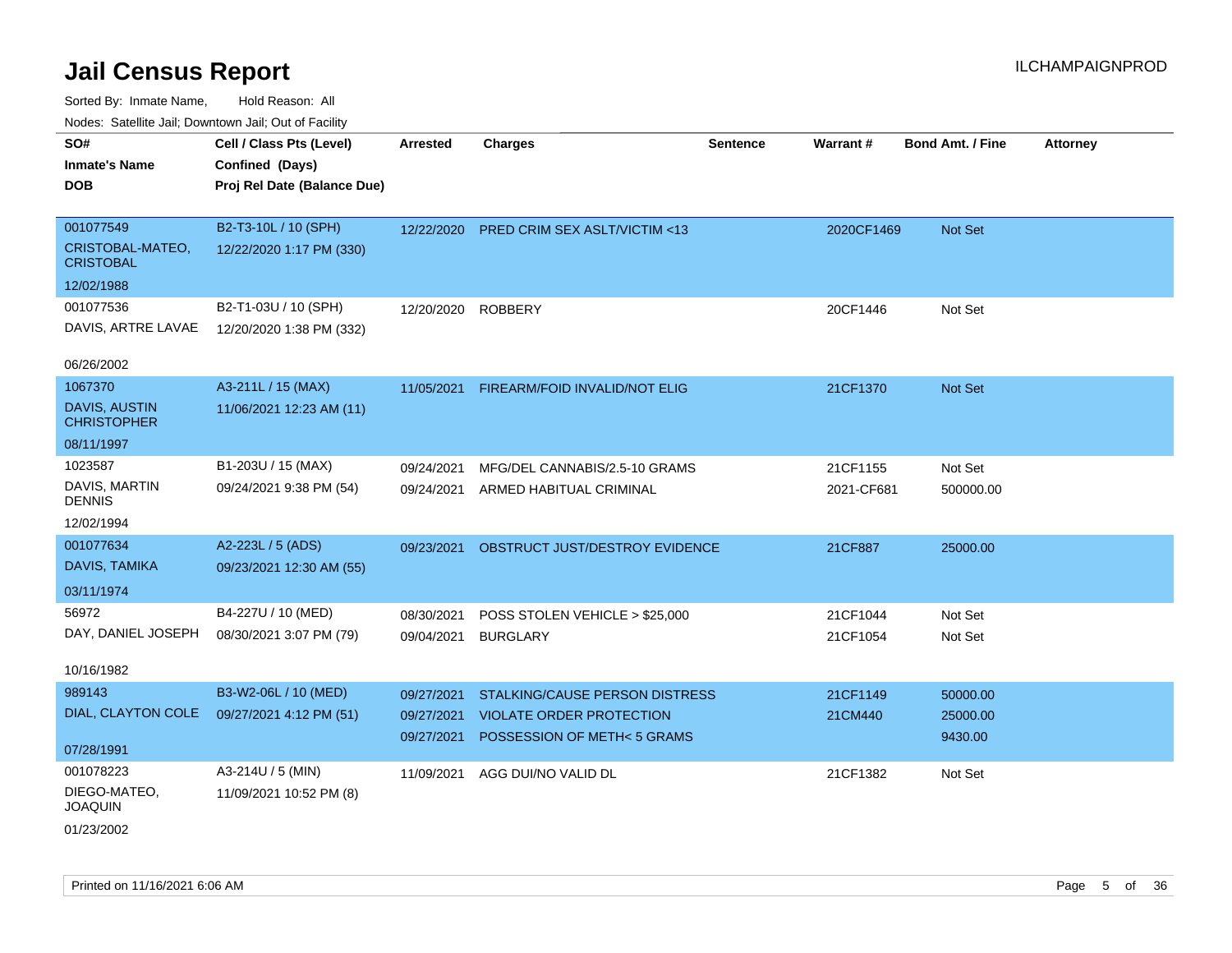| SO#<br><b>Inmate's Name</b><br><b>DOB</b>                      | Cell / Class Pts (Level)<br>Confined (Days)<br>Proj Rel Date (Balance Due) | <b>Arrested</b>                                      | <b>Charges</b>                                                                                                                                                      | <b>Sentence</b> | <b>Warrant#</b>                                             | <b>Bond Amt. / Fine</b>                             | <b>Attorney</b> |
|----------------------------------------------------------------|----------------------------------------------------------------------------|------------------------------------------------------|---------------------------------------------------------------------------------------------------------------------------------------------------------------------|-----------------|-------------------------------------------------------------|-----------------------------------------------------|-----------------|
| 001077846<br>DONAHUE, JEANICE<br><b>LUELLA</b>                 | A1-224L / 5 (ADS)<br>04/12/2021 9:50 AM (219)                              | 04/12/2021<br>08/19/2021<br>08/19/2021<br>08/19/2021 | BATTERY/MAKES PHYSICAL CONTACT<br><b>CRIMINAL TRESPASS TO LAND</b><br>CRIM DAMAGE TO PROPERTY <\$500<br><b>CRIMINAL TRESPASS TO LAND</b><br>08/19/2021 RETAIL THEFT |                 | 21CM142<br>2019CM378<br>2020CM299<br>2020CM297<br>2020CM455 | Not Set<br>5000.00<br>1500.00<br>1500.00<br>1500.00 |                 |
| 07/03/1993                                                     |                                                                            |                                                      |                                                                                                                                                                     |                 |                                                             |                                                     |                 |
| 25659<br>DORRIS, LORENZO<br>07/19/1966                         | B4-125L / 15 (MAX)<br>06/15/2021 6:17 AM (155)                             | 06/15/2021<br>06/15/2021                             | <b>RESIDENTIAL BURGLARY</b><br><b>BURGLARY</b>                                                                                                                      |                 | 2020CF1218<br>21CF689                                       | 50000.00<br>Not Set                                 |                 |
| 55465<br>ELMORE, TONY PAUL                                     | B3-W3-10L / 5 (MIN)<br>10/25/2021 3:56 PM (23)                             | 10/25/2021                                           | DRIVING ON REVOKED LICENSE                                                                                                                                          |                 | 21CF119                                                     | No Bond                                             |                 |
| 10/25/1966                                                     | 11/17/2021 (0.00)                                                          |                                                      |                                                                                                                                                                     |                 |                                                             |                                                     |                 |
| 45194<br><b>FALLS, ANDREW</b><br>08/15/1976                    | B3-W1-01U / 10 (MED)<br>10/20/2021 12:59 AM (28)                           | 10/20/2021                                           | DOMESTIC BATTERY/OTHER PRIOR                                                                                                                                        |                 | 21CF1265                                                    | Not Set                                             |                 |
| 527081<br>FERGUSON,<br><b>CHRISTOPHER</b><br>12/21/1981        | B3-W6-24L / 10 (MED)<br>09/06/2021 1:18 PM (72)                            |                                                      | 09/06/2021 ARSON/REAL/PERSONAL PROP>\$150                                                                                                                           |                 | 2021 CF 797                                                 | 25000.00                                            |                 |
| 524764<br><b>FISCUS, ROBERT</b><br><b>LOWELL</b><br>02/17/1986 | B3-W2-08L / 5 (MIN)<br>09/18/2021 10:50 AM (60)                            | 09/18/2021                                           | METH DELIVERY/15<100 GRAMS                                                                                                                                          |                 | 21CF627                                                     | 50000.00                                            |                 |
| 997549<br><b>FLOWERS, FENTON</b><br><b>ARNEZ</b><br>12/14/1991 | B1-106L / 10 (MED)<br>10/12/2021 2:25 PM (36)                              |                                                      | 10/12/2021 FELON POSS/USE WEAPON/FIREARM                                                                                                                            | 3y (DOC)        | 19CF1089                                                    | Not Set                                             |                 |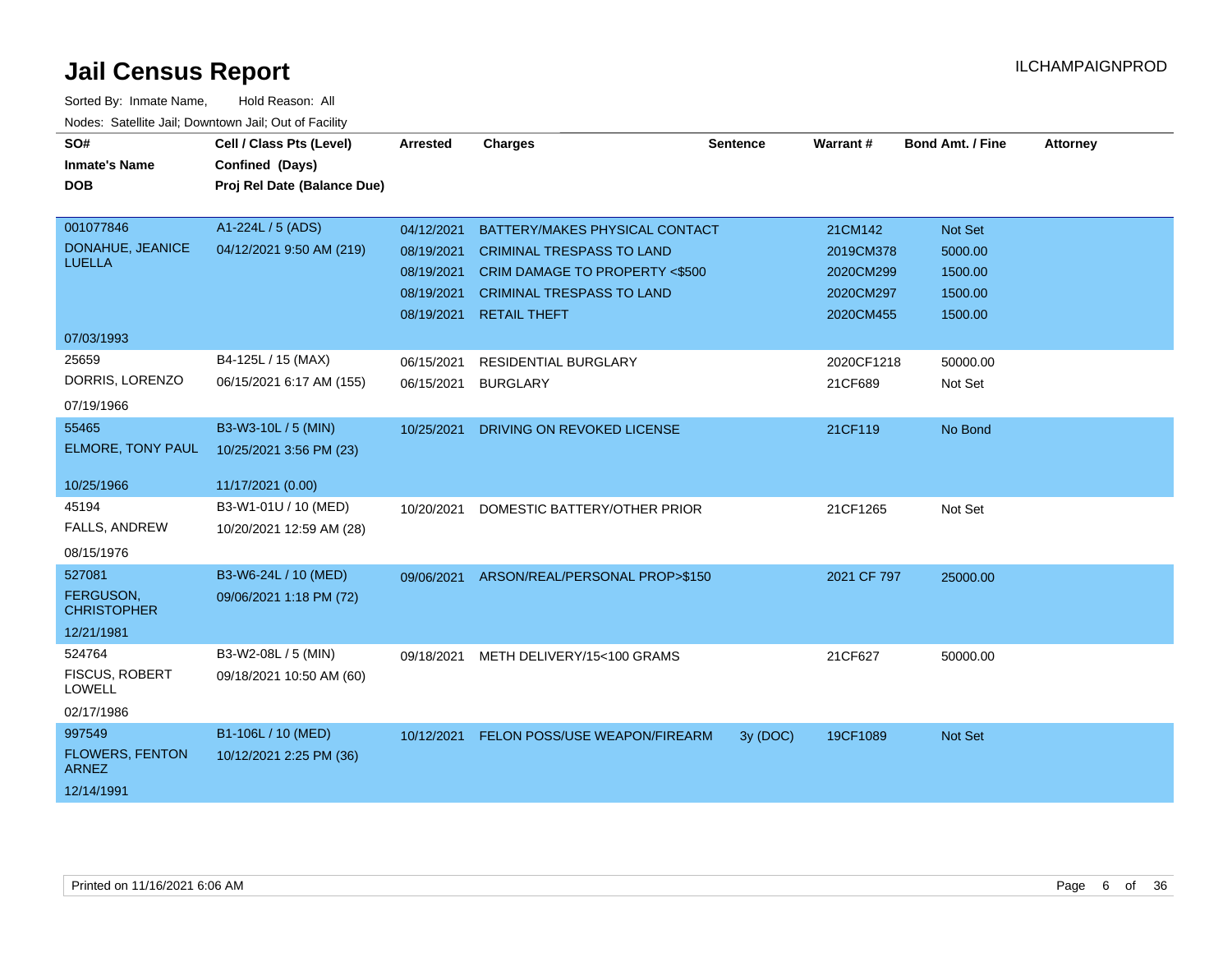| ivuutos. Saltiilit Jali, Duwilluwii Jali, Oul of Facility |                                             |            |                                    |          |            |                         |                 |
|-----------------------------------------------------------|---------------------------------------------|------------|------------------------------------|----------|------------|-------------------------|-----------------|
| SO#                                                       | Cell / Class Pts (Level)                    | Arrested   | <b>Charges</b>                     | Sentence | Warrant#   | <b>Bond Amt. / Fine</b> | <b>Attorney</b> |
| <b>Inmate's Name</b>                                      | Confined (Days)                             |            |                                    |          |            |                         |                 |
| <b>DOB</b>                                                | Proj Rel Date (Balance Due)                 |            |                                    |          |            |                         |                 |
|                                                           |                                             |            |                                    |          |            |                         |                 |
| 518395                                                    | B2-T3-12L / 15 (SPH)                        | 07/07/2020 | <b>CRIMINAL SEXUAL ASSAULT</b>     |          | 2020-CF735 | 250000.00               |                 |
|                                                           | FRANDLE, MARK RYAN 07/07/2020 3:42 PM (498) |            |                                    |          |            |                         |                 |
|                                                           |                                             |            |                                    |          |            |                         |                 |
| 09/10/1985                                                |                                             |            |                                    |          |            |                         |                 |
| 001078583                                                 | A3-117U / 15 (MAX)                          | 11/14/2021 | AGG UNLAWFUL USE WEAPON/PERSON     |          | 21CF1392   | Not Set                 |                 |
| <b>FRAZIER, RICHARD</b><br><b>EMOND</b>                   | 11/14/2021 3:12 AM (3)                      |            |                                    |          |            |                         |                 |
| 04/19/2001                                                |                                             |            |                                    |          |            |                         |                 |
| 001077934                                                 | A1-124U / 10 (MED)                          | 08/22/2021 | <b>DOMESTIC BATTERY</b>            |          | 21 CM 172  | 10000.00                |                 |
| FREED, LOGAN<br><b>SUZANNE</b>                            | 08/22/2021 11:45 PM (87)                    | 08/22/2021 | AGG DUI/ACCIDENT/DEATH             |          | 21CF1024   | <b>Not Set</b>          |                 |
| 08/18/1996                                                |                                             |            |                                    |          |            |                         |                 |
| 001078290                                                 | A1-124L / 10 (ADS)                          | 08/19/2021 | MACHINE GUN/AUTO WEAPON/VEH        |          | 21CF1012   | Not Set                 |                 |
| FREEMAN, ANGEL<br><b>JANILA KAY</b>                       | 08/19/2021 1:26 AM (90)                     |            |                                    |          |            |                         |                 |
| 12/25/1995                                                |                                             |            |                                    |          |            |                         |                 |
| 001078450                                                 | B3-W2-05U / 10 (MED)                        | 10/26/2021 | <b>BURGLARY W/O CAUSING DAMAGE</b> |          |            | No Bond                 |                 |
| <b>GAMBLE, HAKEEM</b><br><b>DARION</b>                    | 10/26/2021 1:01 PM (22)                     |            | 10/26/2021 AGGRAVATED BATTERY      |          |            | Not Set                 |                 |
| 12/17/1999                                                | 12/23/2021 (0.00)                           |            |                                    |          |            |                         |                 |
| 1013012                                                   | B4-222L / 15 (MAX)                          | 07/08/2021 | ATTEMPT (FIRST DEGREE MURDER)      |          | 2021CF790  | 1000000.00              |                 |
| GARY, XAVIER LAMAR                                        | 07/08/2021 9:24 AM (132)                    | 07/08/2021 | FELON POSS/USE FIREARM PRIOR       |          | 2020CF650  | 25000.00                |                 |
|                                                           |                                             | 07/08/2021 | FELON POSS/USE FIREARM PRIOR       |          | 21CF798    | Not Set                 |                 |
| 12/14/1991                                                |                                             |            |                                    |          |            |                         |                 |
| 56342                                                     | B1-205L / 10 (MED)                          | 10/21/2021 | THEFT CONTROL INTENT <\$500        |          | 17CF1451   | 10000.00                |                 |
| <b>GRIFFIN, NATHAN</b>                                    | 10/21/2021 4:20 PM (27)                     | 10/21/2021 | DRIVING ON REVOKED LICENSE         |          | 20TR1979   | 3000.00                 |                 |
| <b>EUGENE</b>                                             |                                             | 10/21/2021 | <b>ARMED HABITUAL CRIMINAL</b>     |          | 21CF1279   | Not Set                 |                 |
| 02/24/1969                                                |                                             |            |                                    |          |            |                         |                 |
| 1071098                                                   | A4-104L / 10 (MED)                          | 11/06/2021 | AGG CRIM SEX ASSAULT/FIREARM       |          | 21CF1368   | Not Set                 |                 |
| HARRIS, SHEMAR<br><b>HARLEM</b>                           | 11/06/2021 8:22 AM (11)                     |            |                                    |          |            |                         |                 |
| 07/22/2000                                                |                                             |            |                                    |          |            |                         |                 |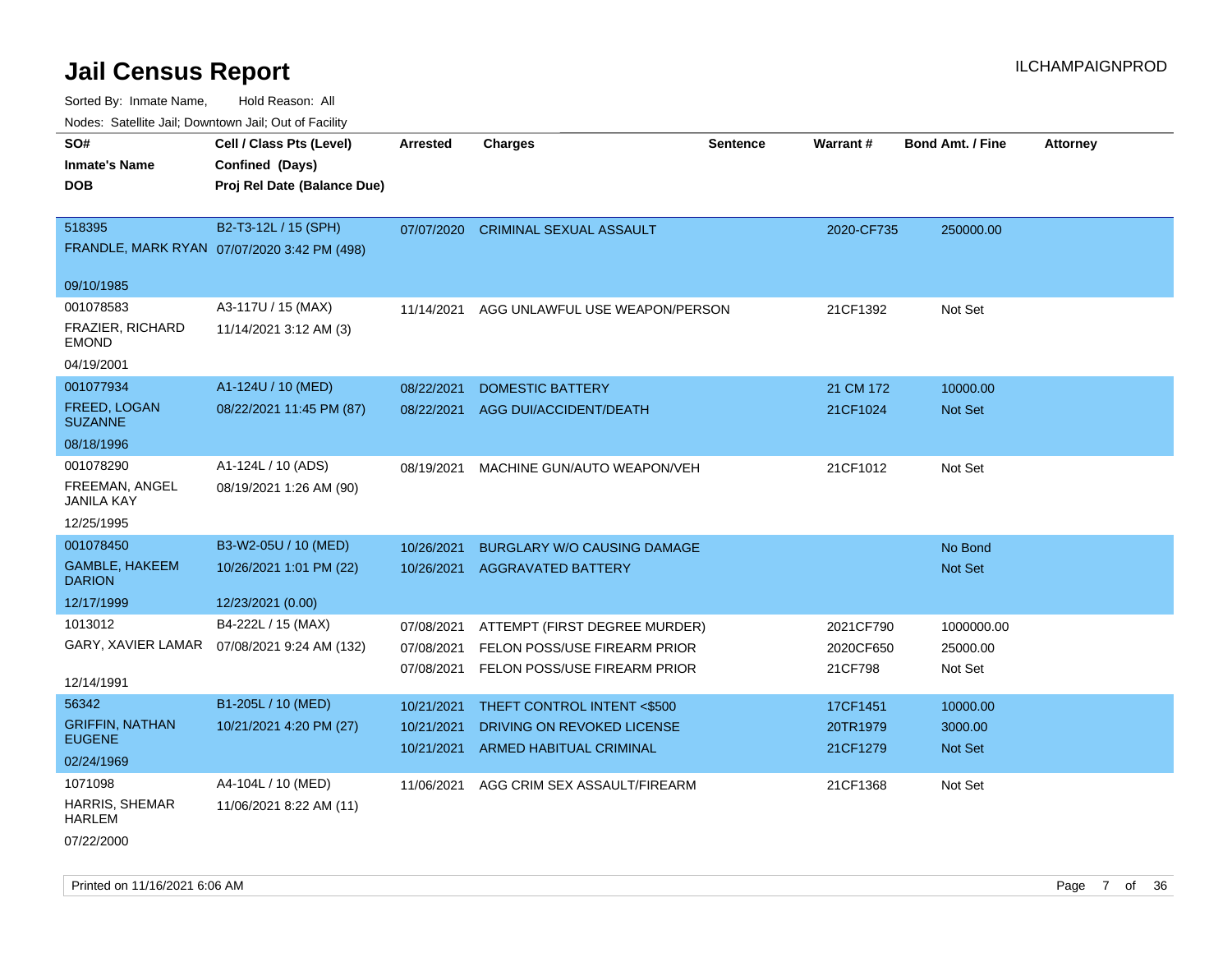| SO#                                    | Cell / Class Pts (Level)                   | <b>Arrested</b> | <b>Charges</b>                | <b>Sentence</b> | <b>Warrant#</b> | <b>Bond Amt. / Fine</b> | <b>Attorney</b> |
|----------------------------------------|--------------------------------------------|-----------------|-------------------------------|-----------------|-----------------|-------------------------|-----------------|
| <b>Inmate's Name</b>                   | Confined (Days)                            |                 |                               |                 |                 |                         |                 |
| <b>DOB</b>                             | Proj Rel Date (Balance Due)                |                 |                               |                 |                 |                         |                 |
|                                        |                                            |                 |                               |                 |                 |                         |                 |
| 1041176                                | B4-223U / 15 (MAX)                         | 10/05/2021      | PAROLE REVOCATION             |                 |                 | <b>Not Set</b>          |                 |
| <b>HART, DAVEON</b><br><b>LATTEEF</b>  | 10/05/2021 10:35 AM (43)                   | 10/06/2021      | AGGRAVATED DOMESTIC BATTERY   |                 |                 | Not Set                 |                 |
| 03/15/1996                             |                                            |                 |                               |                 |                 |                         |                 |
| 1038973                                | A4-103L / 10 (MED)                         | 11/05/2021      | AGG DOMESTIC BATTERY/STRANGLE |                 | 21CF1365        | Not Set                 |                 |
|                                        | HAYS, DAMIEN CLYDE 11/05/2021 8:59 PM (12) |                 |                               |                 |                 |                         |                 |
| 03/19/1994                             |                                            |                 |                               |                 |                 |                         |                 |
| 965829                                 | <b>BOOKH-4 / 10 (ADS)</b>                  | 09/09/2021      | HRSMT/NO CONVERSATION/KILL    |                 | 2021CF1072      | 25000.00                |                 |
| <b>HEINZ, ANDREW</b><br><b>MICHAEL</b> | 09/09/2021 5:21 PM (69)                    | 09/13/2021      | PROBATION VIOLATION           |                 | 21CF7           | Not Set                 |                 |
| 07/01/1987                             |                                            |                 |                               |                 |                 |                         |                 |
| 001078488                              | B2-T3-11U / 15 (SPH)                       | 10/14/2021      | PRED CRIM SEX ASLT/VICTIM <13 |                 | 21CF1232        | 500000.00               |                 |
| HERNANDEZ-LOPEZ,<br><b>ERNESTO</b>     | 10/14/2021 3:15 PM (34)                    | 10/14/2021      | <b>FUGITIVE FROM JUSTICE</b>  |                 | 21CF1246        | Not Set                 |                 |
| 11/28/1975                             |                                            |                 |                               |                 |                 |                         |                 |
| 1041135                                | B1-107U / 15 (MAX)                         | 10/19/2021      | ARMED VIOLENCE/CATEGORY I     |                 | 21CF1266        | No Bond                 |                 |
| HILL, DEONANCE<br><b>JAMES</b>         | 10/19/2021 5:46 PM (29)                    |                 |                               |                 |                 |                         |                 |
| 04/28/1992                             |                                            |                 |                               |                 |                 |                         |                 |
| 975293                                 | B2-T4-14L / 10 (SPH)                       | 07/21/2021      | <b>STALKING</b>               |                 | 2021CF863       | Not Set                 |                 |
| HILL, JACOB MILES                      | 07/21/2021 8:43 PM (119)                   | 07/21/2021      | VIO ORDER/PRIOR VIO OF ORDER  |                 | 21CF914         | No Bond                 |                 |
|                                        |                                            | 07/25/2021      | PAROLE REVOCATION             |                 | CH2104646       | Not Set                 |                 |
| 02/06/1988                             |                                            | 08/18/2021      | HARASS WITNESS/FAMILY MBR/REP |                 | 21CF992         | Not Set                 |                 |
|                                        |                                            | 09/09/2021      | AGG STALKING/BODILY HARM      |                 | 21CF1073        | Not Set                 |                 |
| 48471                                  | B1-207L / 15 (MAX)                         | 08/08/2021      | AGG BATTERY/DISCHARGE FIREARM |                 | 21CF946         | Not Set                 |                 |
| HILL, RAMESH<br><b>JERMAINE</b>        | 08/08/2021 4:45 AM (101)                   |                 |                               |                 |                 |                         |                 |
| 12/11/1978                             |                                            |                 |                               |                 |                 |                         |                 |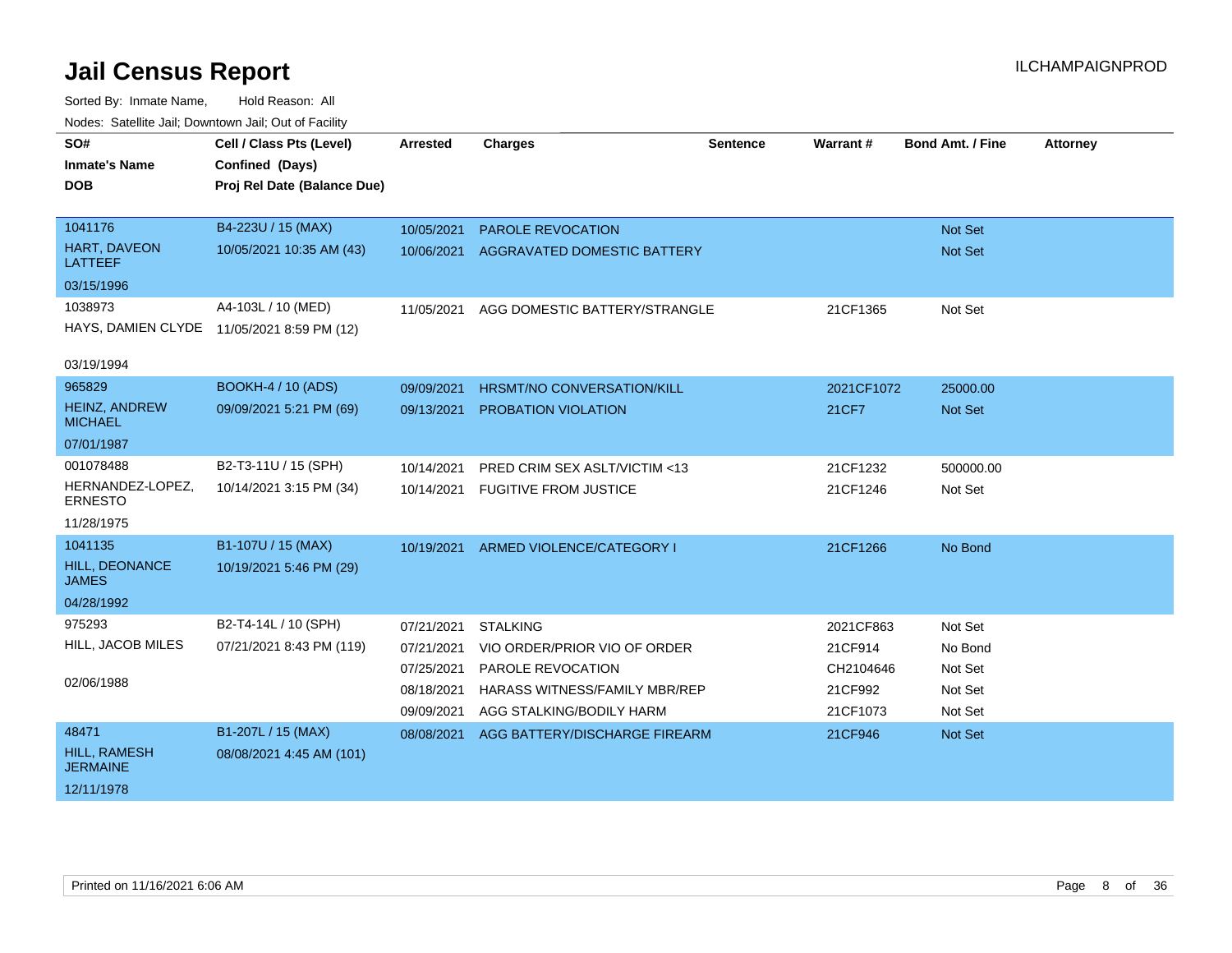| SO#                                      | Cell / Class Pts (Level)    | Arrested   | <b>Charges</b>                     | <b>Sentence</b> | Warrant#     | <b>Bond Amt. / Fine</b> | <b>Attorney</b> |
|------------------------------------------|-----------------------------|------------|------------------------------------|-----------------|--------------|-------------------------|-----------------|
| <b>Inmate's Name</b>                     | Confined (Days)             |            |                                    |                 |              |                         |                 |
| <b>DOB</b>                               | Proj Rel Date (Balance Due) |            |                                    |                 |              |                         |                 |
|                                          |                             |            |                                    |                 |              |                         |                 |
| 1043704                                  | B4-223L / 15 (MAX)          | 07/13/2021 | ARMED ROBBERY/ARMED W/FIREARM      |                 | 21CF815      | Not Set                 |                 |
| <b>HOUSTON, STEVEN</b><br><b>CORDELL</b> | 07/13/2021 5:56 AM (127)    | 07/13/2021 | <b>PROBATION VIOLATION</b>         |                 | 18CF1697     | 25000.00                |                 |
| 01/24/1989                               |                             | 07/13/2021 | PROBATION VIOLATION                |                 | 19CF1295     | 25000.00                |                 |
| 1061996                                  | A1-227U / 5 (MIN)           | 10/30/2021 | <b>THEFT</b>                       |                 | 21CF1321     | No Bond                 |                 |
| HUBBARD, REBEKIAH                        | 10/30/2021 1:37 PM (18)     | 10/30/2021 | DRVG UNDER INFLUENCE OF DRUG       |                 | 2021DT71     | 7500.00                 |                 |
| <b>DIONA</b>                             |                             | 10/30/2021 | CRIM DAMAGE TO PROPERTY <\$500     |                 | 2021CM156    | 660.00                  |                 |
| 04/08/1998                               |                             | 10/30/2021 | RETAIL THEFT/DISP MERCH/<\$300     |                 | 2018CF1302   | 20000.00                |                 |
|                                          |                             | 10/31/2021 | USE FORGED CR/DEBIT CARD/<\$300    | 2y (DOC)        | 2020CF670    | No Bond                 |                 |
| 1063119                                  | A4-105U / 10 (ADS)          | 11/05/2021 | THEFT/STOLEN/INTENT <\$500         |                 | 2020CM14     | 5000.00                 |                 |
| HUNT, KHALLEEL                           | 11/05/2021 7:47 AM (12)     | 11/05/2021 | <b>BURGLARY</b>                    |                 | 2018CF877    | 10000.00                |                 |
| <b>MALIK</b>                             |                             | 11/05/2021 | <b>BURGLARY W/O CAUSING DAMAGE</b> |                 | 2018CF1687   | 10000.00                |                 |
| 03/28/1999                               |                             |            |                                    |                 |              |                         |                 |
| 953555                                   | B4-122L / 15 (MAX)          | 03/10/2021 | <b>CRIM TRESPASS TO RESIDENCE</b>  |                 | 21CF272      | Not Set                 |                 |
| HUNT, TAVARIS EARL                       | 03/10/2021 4:58 AM (252)    | 04/14/2021 | AGG FLEEING POLICE/21 MPH OVER     | 3V (DOC)        | 2020CF94     | 10000.00                |                 |
| 12/29/1987                               |                             |            |                                    |                 |              |                         |                 |
| 001078584                                | <b>BOOKF-2</b>              | 11/15/2021 | <b>DOMESTIC BATTERY</b>            |                 | 2021 CM AWOW | <b>Not Set</b>          |                 |
| <b>JACKSON, KIMORA</b><br><b>RACQUEL</b> | 11/15/2021 12:01 PM (2)     |            |                                    |                 |              |                         |                 |
| 07/09/2002                               |                             |            |                                    |                 |              |                         |                 |
| 38993                                    | B4-127U / 15 (MAX)          | 02/13/2021 | ATTEMPT (FIRST DEGREE MURDER)      |                 | 21CF181      | Not Set                 |                 |
| JACKSON, LAMONT<br><b>JEREMIE</b>        | 02/13/2021 7:45 AM (277)    |            |                                    |                 |              |                         |                 |
| 07/31/1973                               |                             |            |                                    |                 |              |                         |                 |
| 532426                                   | A1-126L / 10 (ADS)          | 05/16/2021 | AGGRAVATED BATTERY/NURSE           |                 | 2021CF344    | No Bond                 |                 |
| JACKSON, NATASHA<br><b>RENETTA</b>       | 05/16/2021 12:24 AM (185)   |            |                                    |                 |              |                         |                 |
| 01/02/1987                               |                             |            |                                    |                 |              |                         |                 |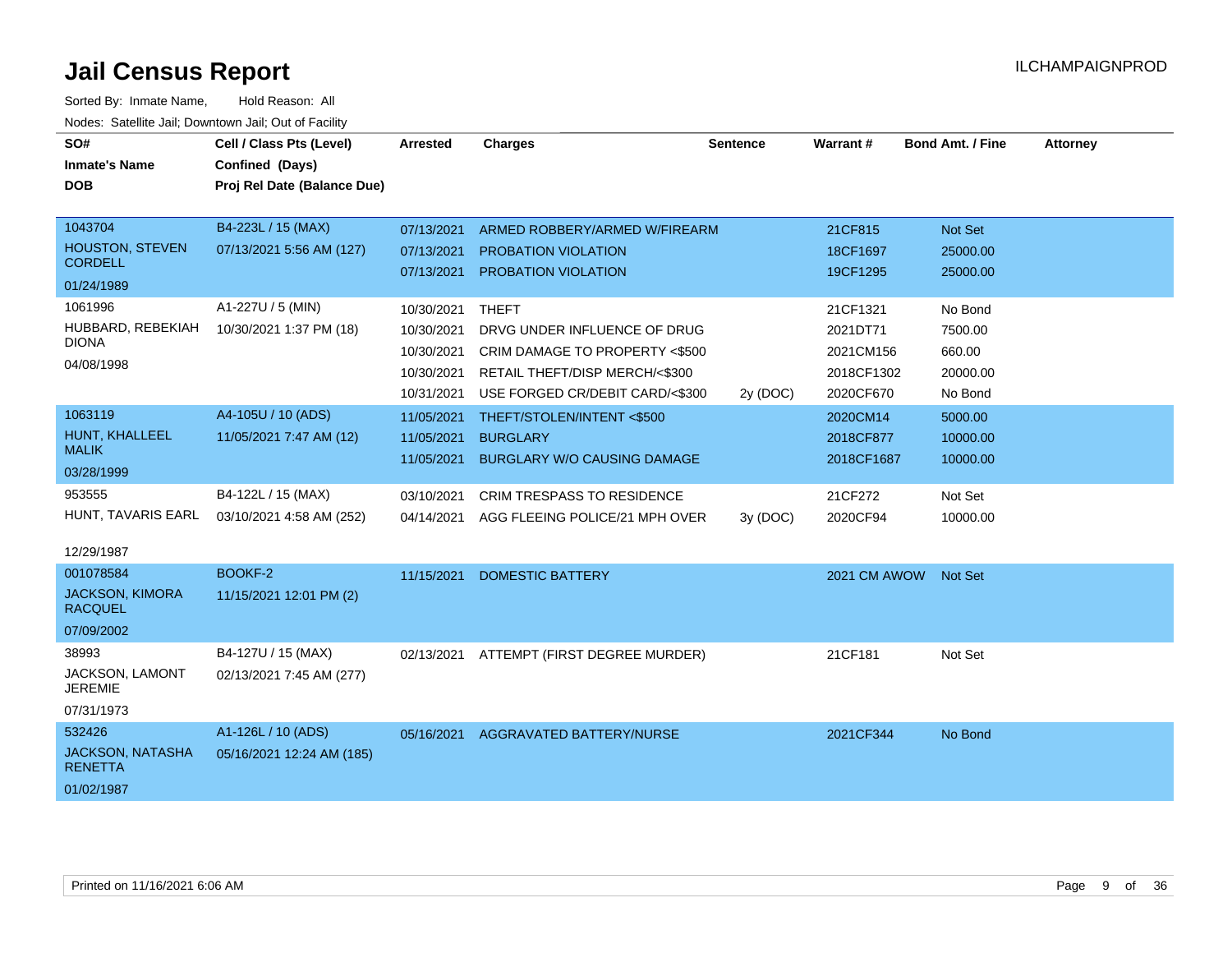Sorted By: Inmate Name, Hold Reason: All Nodes: Satellite Jail; Downtown Jail; Out of Facility

| Todoo. Catolino can, Bowritown can, Oat or I domt |                                            |                 |                                          |                 |                       |                         |                 |
|---------------------------------------------------|--------------------------------------------|-----------------|------------------------------------------|-----------------|-----------------------|-------------------------|-----------------|
| SO#                                               | Cell / Class Pts (Level)                   | <b>Arrested</b> | <b>Charges</b>                           | <b>Sentence</b> | Warrant#              | <b>Bond Amt. / Fine</b> | <b>Attorney</b> |
| Inmate's Name                                     | Confined (Days)                            |                 |                                          |                 |                       |                         |                 |
| <b>DOB</b>                                        | Proj Rel Date (Balance Due)                |                 |                                          |                 |                       |                         |                 |
|                                                   |                                            |                 |                                          |                 |                       |                         |                 |
| 001077487                                         | B3-W8-30L / 10 (MED)                       | 12/03/2020      | FELON POSS/USE WEAPON/FIREARM            |                 | 20CF1377              | Not Set                 |                 |
| <b>JACKSON, TERREL</b><br><b>DANDRE</b>           | 12/03/2020 10:18 AM (349)                  | 11/09/2021      | AGG DISCHARGE FIREARM/OCC VEH            |                 | 21CR0331401           | No Bond                 |                 |
| 08/11/1990                                        |                                            |                 |                                          |                 |                       |                         |                 |
| 001077864                                         | B1-103L / 15 (MAX)                         | 04/18/2021      | FELON POSS/USE WEAPON/FIREARM            |                 | 21CF428               | Not Set                 |                 |
| D                                                 | JAMERSON, ANTHONY 04/18/2021 7:21 PM (213) |                 |                                          |                 |                       |                         |                 |
| 01/26/1990                                        |                                            |                 |                                          |                 |                       |                         |                 |
| 001077437                                         | B1-205U / 10 (MED)                         | 08/23/2021      | DOM BTRY/CONTACT/1-2 PRECONV             |                 | 21CF1025              | <b>Not Set</b>          |                 |
| <b>JOHNSON, ANTONIO</b><br><b>LASHAUN</b>         | 08/23/2021 7:48 PM (86)                    |                 |                                          |                 |                       |                         |                 |
| 01/06/1980                                        |                                            |                 |                                          |                 |                       |                         |                 |
| 1007508                                           | B4-222U / 10 (MED)                         | 09/28/2021      | FELON POSS/USE FIREARM PRIOR             |                 | 4y/6m (DOC) 2021CF200 | 50000.00                |                 |
| JOHNSON, KAWAME<br><b>TERRENCEIM</b>              | 09/28/2021 1:55 PM (50)                    |                 |                                          |                 |                       |                         |                 |
| 06/08/1990                                        |                                            |                 |                                          |                 |                       |                         |                 |
| 29206                                             | A4-101L / 15 (MAX)                         | 11/09/2021      | <b>AGGRAVATED BATTERY</b>                |                 | 21CF1381              | No Bond                 |                 |
| <b>JOHNSON, REUBEN</b><br><b>MONTE</b>            | 11/09/2021 11:30 AM (8)                    |                 |                                          |                 |                       |                         |                 |
| 04/07/1956                                        |                                            |                 |                                          |                 |                       |                         |                 |
| 1071536                                           | B1-206U / 15 (MAX)                         |                 | 06/17/2021 ATTEMPT (FIRST DEGREE MURDER) |                 | 21CF702               | Not Set                 |                 |
| JOHNSON, ZACHERY<br>EDWARD                        | 06/17/2021 2:00 AM (153)                   |                 |                                          |                 |                       |                         |                 |
| 10/30/1987                                        |                                            |                 |                                          |                 |                       |                         |                 |
| 001077784                                         | B2-T1-01U / 10 (SPH)                       | 10/21/2021      | DELIVERY OF OR POSSESSION OF W/INT       |                 | 21CF1278              | <b>Not Set</b>          |                 |
| <b>JONES, KEEFER</b><br><b>LAMONT</b>             | 10/21/2021 10:30 AM (27)                   |                 |                                          |                 |                       |                         |                 |
| 07/26/1970                                        |                                            |                 |                                          |                 |                       |                         |                 |
| 506244                                            | B1-204L / 15 (MAX)                         | 07/15/2021      | ARMED ROBBERY/ARMED W/FIREARM            |                 | 2021CF791             | 250000.00               |                 |
| JOSLIN, JASON LEE                                 | 07/15/2021 4:38 AM (125)                   |                 |                                          |                 |                       |                         |                 |

12/22/1985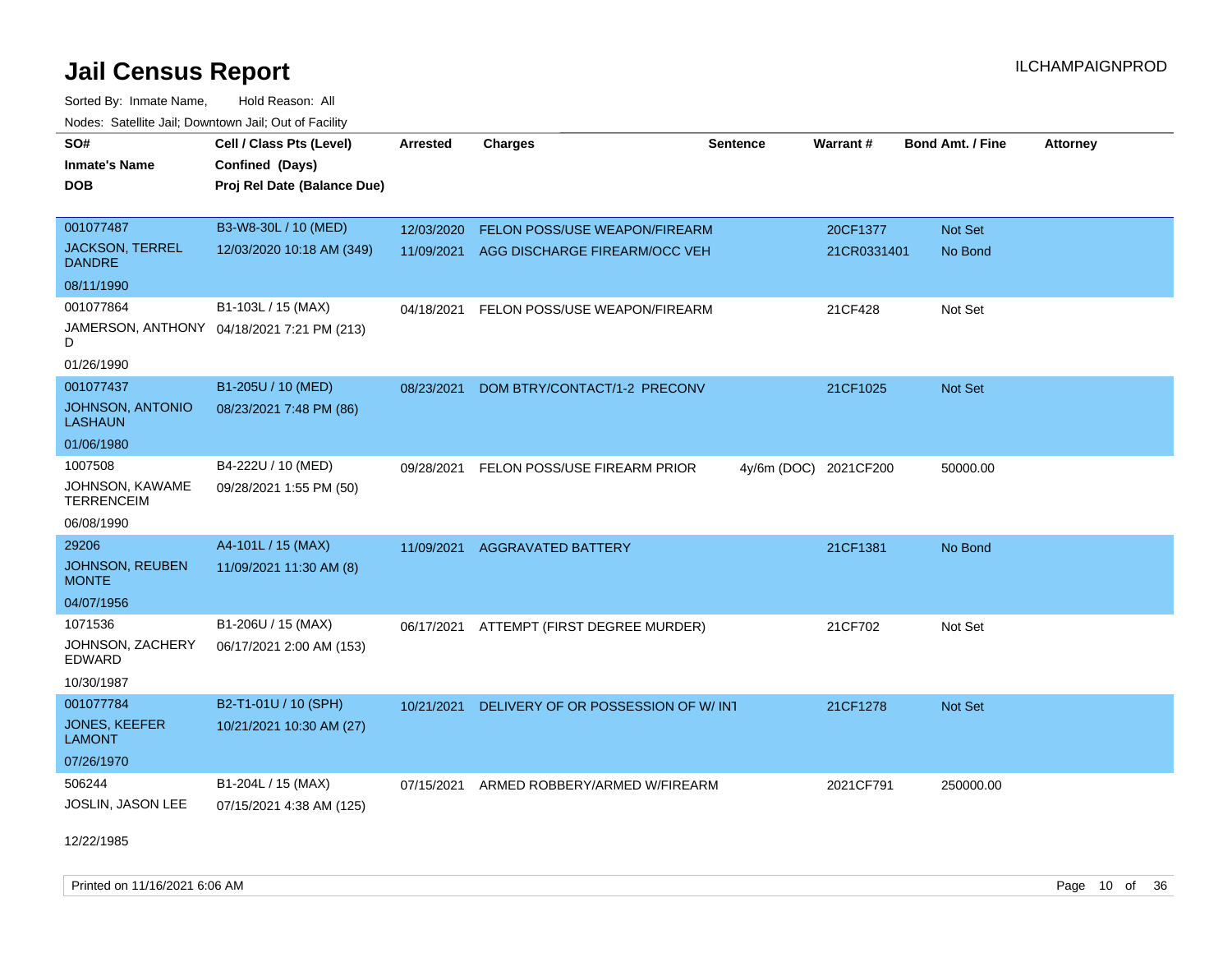| roaco. Calcinio dan, Downtown dan, Oal or Fability               |                                                                            |                                                      |                                                                                                            |                 |                                                              |                                               |                 |
|------------------------------------------------------------------|----------------------------------------------------------------------------|------------------------------------------------------|------------------------------------------------------------------------------------------------------------|-----------------|--------------------------------------------------------------|-----------------------------------------------|-----------------|
| SO#<br><b>Inmate's Name</b><br><b>DOB</b>                        | Cell / Class Pts (Level)<br>Confined (Days)<br>Proj Rel Date (Balance Due) | Arrested                                             | <b>Charges</b>                                                                                             | <b>Sentence</b> | Warrant#                                                     | <b>Bond Amt. / Fine</b>                       | <b>Attorney</b> |
| 49797<br><b>KELLY, WARREN</b><br><b>DYTRALE</b><br>10/23/1979    | B1-107L / 10 (MED)<br>10/12/2021 2:59 PM (36)                              | 10/12/2021                                           | POSSESSING A CONTROLLED SUBSTAN(4y (DOC)                                                                   |                 | 21CF365                                                      | No Bond                                       |                 |
| 1070011<br>LAWS, WILLIAM<br>ZARAK, Third<br>07/06/1999           | B4-124U / 15 (MAX)<br>08/03/2021 3:53 PM (106)                             | 08/03/2021                                           | AGG DISCH FIREARM/1ST AID PERS                                                                             |                 | 21CF929                                                      | Not Set                                       |                 |
| 548089<br>LEWIS, LAWRENCE<br>PAUL, Third<br>02/08/1993           | B1-204U / 15 (MAX)<br>12/04/2020 4:42 AM (348)                             | 12/04/2020<br>12/04/2020<br>12/04/2020               | ATTEMPT (FIRST DEGREE MURDER)<br>METH DELIVERY/100<400 GRAMS<br>AGG DOMESTIC BATTERY/STRANGLE              |                 | 20CF1378<br>20CF1481<br>18CF1507                             | Not Set<br>Not Set<br>10000.00                |                 |
| 001077524<br>LEWIS, TREVOR<br>DANIEL<br>06/03/2002               | B2-T4-15U / 10 (SPH)<br>12/14/2020 5:16 PM (338)                           | 12/14/2020<br>12/14/2020<br>12/14/2020<br>12/14/2020 | AGG BATTERY/JUDGE/EMT<br><b>RESIDENTIAL ARSON</b><br>AGG BATTERY/PUBLIC PLACE<br>AGG BATTERY/PEACE OFFICER |                 | 2020-CF-1212<br>2020-CF-1388<br>2020-CF-1231<br>2020-CF-1211 | 10000.00<br>150000.00<br>50000.00<br>10000.00 |                 |
| 1000869<br><b>MARTIN, MANNIX</b><br><b>TILMOND</b><br>07/19/1991 | B1-201L / 15 (MAX)<br>09/12/2021 12:40 AM (66)                             | 09/11/2021                                           | FELON POSS/USE WEAPON/FIREARM                                                                              |                 | 21CF1102                                                     | <b>Not Set</b>                                |                 |
| 001077938<br>MCGAHA,<br><b>CHRISTOPHER D</b><br>07/27/1991       | BOOKH-2 / 15 (ADS)<br>05/10/2021 7:02 PM (191)                             | 05/10/2021<br>05/11/2021<br>05/27/2021               | AGG KIDNAPING DISCH FIR/HARM<br><b>MURDER</b><br>ESCAPE FROM DEPT OF CORRECTION                            |                 | 21CF532<br>2021-CF-215<br>21CF600                            | Not Set<br>No Bond<br>Not Set                 |                 |
| 001078575<br><b>MCLAURIN, KEYON A</b><br>11/19/2002              | A3-111L / 10 (MED)<br>11/09/2021 12:41 PM (8)                              | 11/09/2021                                           | <b>GUNRUNNING</b>                                                                                          |                 | 21CF1330                                                     | 750000.00                                     |                 |
| 1043071<br>MERRELL-<br>SUTHERLAND, ALICIA<br>11/26/1972          | BOOKF-1 / 10 (MED)<br>11/08/2021 2:22 AM (9)                               | 11/08/2021<br>11/08/2021                             | CRIM DMG/GOVT PROP/<\$500<br><b>CRIM TRESPASS TO STATE LAND</b>                                            |                 | 21CF1378<br>2021CM208                                        | Not Set<br>25000.00                           |                 |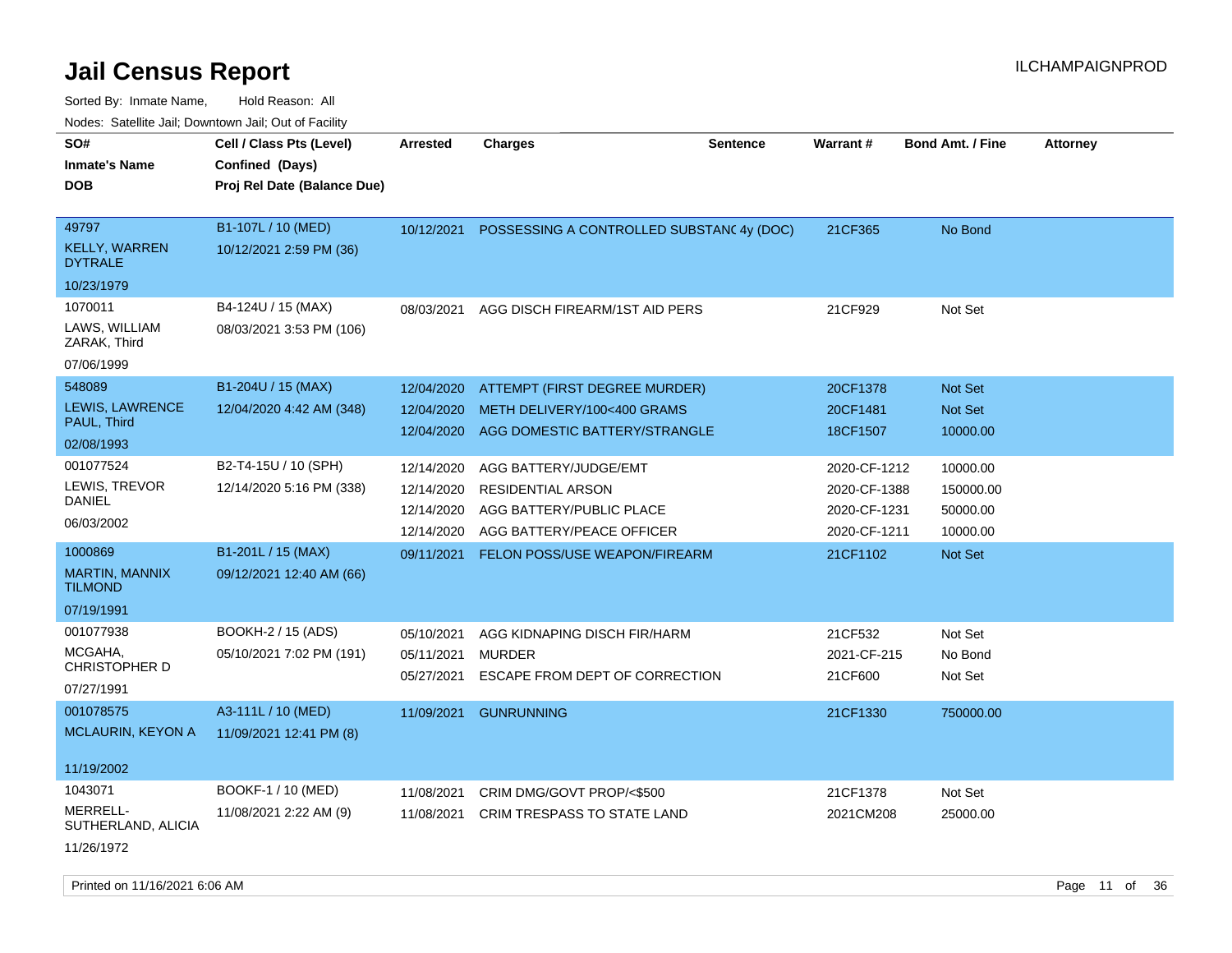| roaco. Catolino dall, Downtown dall, Out of Fability |                                              |                 |                                                          |                 |                 |                         |                 |
|------------------------------------------------------|----------------------------------------------|-----------------|----------------------------------------------------------|-----------------|-----------------|-------------------------|-----------------|
| SO#                                                  | Cell / Class Pts (Level)                     | <b>Arrested</b> | <b>Charges</b>                                           | <b>Sentence</b> | <b>Warrant#</b> | <b>Bond Amt. / Fine</b> | <b>Attorney</b> |
| <b>Inmate's Name</b>                                 | Confined (Days)                              |                 |                                                          |                 |                 |                         |                 |
| <b>DOB</b>                                           | Proj Rel Date (Balance Due)                  |                 |                                                          |                 |                 |                         |                 |
|                                                      |                                              |                 |                                                          |                 |                 |                         |                 |
| 1029510                                              | A3-113L / 15 (MAX)                           |                 | 06/26/2021 ATTEMPT DISARM PC OFF/CORR EMP                | 5y (DOC)        | 21CF751         | Not Set                 |                 |
| MESSER, CODY<br><b>JAMES</b>                         | 06/22/2021 1:47 AM (148)                     |                 |                                                          |                 |                 |                         |                 |
| 05/24/1991                                           |                                              |                 |                                                          |                 |                 |                         |                 |
| 39106                                                | B2-T3-09U / 10 (SPH)                         | 10/12/2021      | DOMESTIC BATTERY/OTHER PRIOR                             |                 | 21CF1217        | Not Set                 |                 |
| MOORE, ANDREW LEE, 10/12/2021 1:02 AM (36)<br>Junior |                                              |                 |                                                          |                 |                 |                         |                 |
| 04/12/1973                                           |                                              |                 |                                                          |                 |                 |                         |                 |
| 1076384                                              | A2-120L / 5 (ADS)                            | 10/28/2021      | RETAIL THEFT/DISP MERCH/<\$300                           |                 | 21CM149         | 12500.00                |                 |
|                                                      | MURPHY, AZIA CIMONE 10/29/2021 12:49 AM (19) |                 |                                                          |                 |                 |                         |                 |
|                                                      |                                              |                 |                                                          |                 |                 |                         |                 |
| 09/23/1995                                           |                                              |                 |                                                          |                 |                 |                         |                 |
| 966887                                               | A4-105L / 15 (ADS)                           | 11/05/2021      | DELIVERY OF OR POSSESSION OF W/IN110y/0m/0d (DC 19CF1425 |                 |                 | No Bond                 |                 |
| NELSON, DARRYL<br><b>WAYNE</b>                       | 11/05/2021 11:00 AM (12)                     |                 |                                                          |                 |                 |                         |                 |
| 01/16/1984                                           |                                              |                 |                                                          |                 |                 |                         |                 |
| 001078517                                            | B2-T1-02L / 15 (SPH)                         |                 | 10/19/2021 ATTEMPT (FIRST DEGREE MURDER)                 |                 | 21CF1267        | Not Set                 |                 |
| <b>NELSON, RORY</b><br><b>DEMOND</b>                 | 10/19/2021 3:55 AM (29)                      |                 |                                                          |                 |                 |                         |                 |
| 08/14/1984                                           |                                              |                 |                                                          |                 |                 |                         |                 |
| 526895                                               | A1-125U / 5 (ADS)                            | 09/27/2021      | <b>RETAIL THEFT</b>                                      | 1y (DOC)        | 2016 CF 717     | No Bond                 |                 |
| OWENS, ANDREA<br><b>MICHELLE</b>                     | 09/27/2021 11:50 AM (51)                     |                 |                                                          |                 |                 |                         |                 |
| 02/01/1988                                           |                                              |                 |                                                          |                 |                 |                         |                 |
| 001077516                                            | B1-105U / 15 (MAX)                           | 10/25/2021      | FELON POSS/USE WEAPON/FIREARM                            | 5y (DOC)        | 2021CF769       | No Bond                 |                 |
| PAGET, GREGORY<br><b>LAMAR</b>                       | 10/25/2021 12:47 PM (23)                     |                 |                                                          |                 |                 |                         |                 |
| 05/27/1986                                           |                                              |                 |                                                          |                 |                 |                         |                 |
| 1064809                                              | B4-127L / 10 (MED)                           | 11/03/2021      | CRIMINAL TRESPASS TO LAND                                |                 | 21CF1318        | 50000.00                |                 |
| PARKER, ALVIN<br>JARELL                              | 11/03/2021 2:39 PM (14)                      | 11/08/2021      | FELON POSS/USE FIREARM PRIOR                             |                 | 21CF635         | 25000.00                |                 |
| 08/24/1982                                           |                                              |                 |                                                          |                 |                 |                         |                 |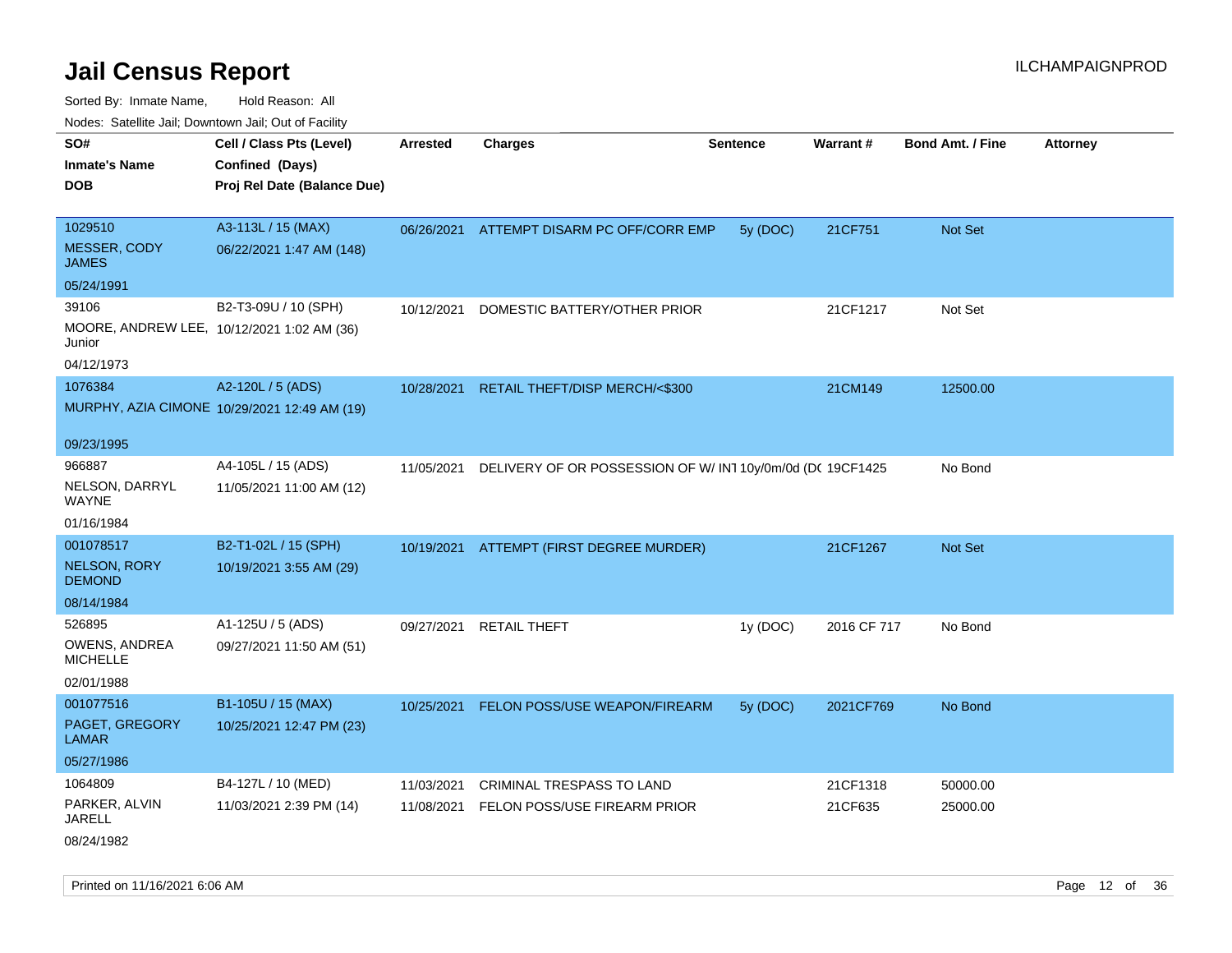| Todoo. Catolino can, Bowritown can, Oat or I domt<br>SO#<br><b>Inmate's Name</b><br><b>DOB</b> | Cell / Class Pts (Level)<br>Confined (Days)<br>Proj Rel Date (Balance Due) | <b>Arrested</b>                        | <b>Charges</b>                                                    | <b>Sentence</b> | Warrant#                              | <b>Bond Amt. / Fine</b>       | <b>Attorney</b> |
|------------------------------------------------------------------------------------------------|----------------------------------------------------------------------------|----------------------------------------|-------------------------------------------------------------------|-----------------|---------------------------------------|-------------------------------|-----------------|
| 001078558<br>PARRISH, DOMINIC<br><b>WALTER</b>                                                 | B4-226U / 10 (MED)<br>11/03/2021 1:25 PM (14)                              | 11/03/2021                             | UNLAWFUL USE OF A WEAPON                                          |                 | 21CF1352                              | <b>Not Set</b>                |                 |
| 08/23/2001                                                                                     |                                                                            |                                        |                                                                   |                 |                                       |                               |                 |
| 001077876<br>PETTIGREW, LARRY<br>DALE<br>07/11/1989                                            | A3-117L / 15 (MAX)<br>11/14/2021 1:00 PM (3)                               | 11/14/2021<br>11/15/2021<br>11/15/2021 | <b>ROBBERY</b><br>FLEEING/ATTEMPT ELUDE OFFICER<br><b>FORGERY</b> |                 | 21CF1394<br>2020TR10495<br>2019CF1659 | Not Set<br>5000.00<br>No Bond |                 |
| 999352<br>PIRLOT, JUSTIN LEE                                                                   | B3-W5-20L / 10 (MED)<br>09/09/2021 11:28 AM (69)                           | 09/09/2021<br>10/23/2021               | <b>VIOLATE OP/OTHER PRIOR</b><br><b>FALSE REPORT OF OFFENSE</b>   |                 | 21CF1092<br>2019CF836                 | Not Set<br>5000.00            |                 |
| 11/08/1982                                                                                     |                                                                            |                                        |                                                                   |                 |                                       |                               |                 |
| 1069524<br>RAY DAVIS, KAMARI<br><b>DAYVON</b><br>03/30/2000                                    | B4-221L / 15 (MAX)<br>08/09/2021 2:44 AM (100)                             | 08/08/2021                             | MFG/DEL CANNABIS/30-500 GRAMS                                     |                 | 21CF953                               | Not Set                       |                 |
| 1053270                                                                                        | B4-121U                                                                    |                                        |                                                                   |                 |                                       |                               |                 |
| RICHARDSON, WILLIE<br><b>LEE</b>                                                               | 08/11/2021 3:07 AM (98)                                                    | 08/11/2021                             | ARM VIOLENCE/CATEGORY III/2ND                                     | 8y (DOC)        | 21CF957                               | Not Set                       |                 |
| 07/20/1994                                                                                     |                                                                            |                                        |                                                                   |                 |                                       |                               |                 |
| 979485<br>RODRIGUEZ, JOSHUA<br><b>ANTHONY</b><br>04/06/1990                                    | B2-T4-16L / 15 (ADS)<br>03/12/2021 1:57 PM (250)                           | 03/12/2021                             | PRED CRIM SEX ASLT/VICTIM <13                                     |                 | 21CF282                               | Not Set                       |                 |
| 1075587                                                                                        | B4-126L / 15 (MAX)                                                         | 10/18/2021                             | AGG UNLAWFUL USE WEAPON/PERSON 2y/0m/0d (DO                       |                 |                                       | No Bond                       |                 |
| ROSS, JAMARQUIS<br><b>ANTHONY TYREE</b>                                                        | 10/18/2021 9:46 AM (30)                                                    |                                        |                                                                   |                 |                                       |                               |                 |
| 05/03/2000                                                                                     |                                                                            |                                        |                                                                   |                 |                                       |                               |                 |
| 1068592                                                                                        | BOOKH-5 / 15 (MAX)                                                         | 11/12/2021                             | <b>BURGLARY</b>                                                   |                 | 21CF1393                              | Not Set                       |                 |
| ROSS, TEVONTAE<br><b>TERRANCE</b><br>12/15/1998                                                | 11/12/2021 8:41 AM (5)                                                     |                                        |                                                                   |                 |                                       |                               |                 |
|                                                                                                |                                                                            |                                        |                                                                   |                 |                                       |                               |                 |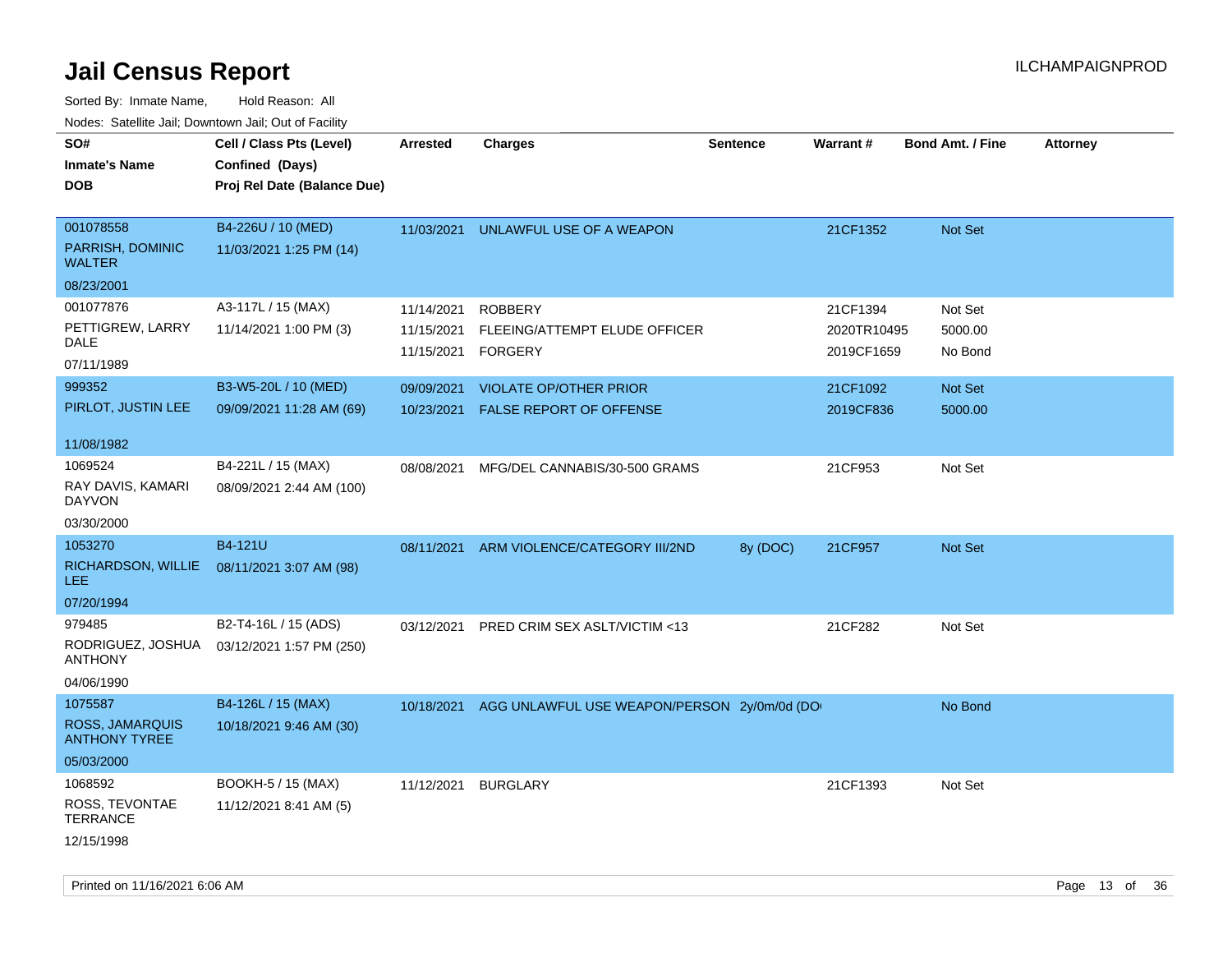| Todoo. Catolino can, Bowritown can, Oat or I domt<br>SO#<br><b>Inmate's Name</b><br><b>DOB</b> | Cell / Class Pts (Level)<br>Confined (Days)<br>Proj Rel Date (Balance Due) | Arrested   | <b>Charges</b>                           | <b>Sentence</b> | <b>Warrant#</b> | <b>Bond Amt. / Fine</b> | <b>Attorney</b> |
|------------------------------------------------------------------------------------------------|----------------------------------------------------------------------------|------------|------------------------------------------|-----------------|-----------------|-------------------------|-----------------|
| 1071161                                                                                        | B4-124L / 15 (MAX)                                                         | 08/18/2021 | DELIVERY OF OR POSSESSION OF W/ INT      |                 | 21CF1008        | No Bond                 |                 |
| SANDERS, MARKELL<br>LAMAR                                                                      | 08/18/2021 6:18 PM (91)                                                    | 08/19/2021 | <b>PAROLE REVOCATION</b>                 |                 | CH2105176       | No Bond                 |                 |
| 02/02/2000                                                                                     |                                                                            |            |                                          |                 |                 |                         |                 |
| 1047469                                                                                        | B3-W5-18L / 10 (MED)                                                       | 07/03/2021 | CRIMINAL SEX ASSAULT/CONSENT             |                 | 21CF773         | Not Set                 |                 |
| ALLEN                                                                                          | SCHINDLER, RICHARD 07/03/2021 10:25 PM (137)                               |            |                                          |                 |                 |                         |                 |
| 10/16/1979                                                                                     |                                                                            |            |                                          |                 |                 |                         |                 |
| 001077488                                                                                      | BOOKH-6 / 5 (MIN)                                                          | 11/07/2021 | POSSESSING A CONTROLLED SUBSTANC         |                 | 21CF1371        | Not Set                 |                 |
| SESSUM, NICHOLAS C 11/07/2021 9:33 PM (10)                                                     |                                                                            |            |                                          |                 |                 |                         |                 |
| 06/22/1989                                                                                     |                                                                            |            |                                          |                 |                 |                         |                 |
| 001078441                                                                                      | BOOKF-3 / 15 (ADS)                                                         | 10/01/2021 | ARMED HABITUAL CRIMINAL                  |                 | 21CF1182        | Not Set                 |                 |
| SINGLETON, CORRIE<br><b>DERRELL</b>                                                            | 10/01/2021 12:36 PM (47)                                                   |            |                                          |                 |                 |                         |                 |
| 05/07/1983                                                                                     |                                                                            |            |                                          |                 |                 |                         |                 |
| 001078347                                                                                      | A1-125L / 5 (MIN)                                                          | 09/04/2021 | CHILD ABDUCTN/CONCEAL/DETAIN             |                 | 21CF942         | 500000.00               |                 |
| <b>SMITH, CRYSTAL</b><br><b>MARGARET</b>                                                       | 09/04/2021 3:34 PM (74)                                                    |            |                                          |                 |                 |                         |                 |
| 10/15/1992                                                                                     |                                                                            |            |                                          |                 |                 |                         |                 |
| 001078115                                                                                      | B4-224U / 15 (MAX)                                                         | 07/01/2021 | ARMED VIOLENCE/CATEGORY I                |                 | 21CF772         | Not Set                 |                 |
| SMITH, JAMES<br>NASHAUN, Junior                                                                | 07/01/2021 2:44 PM (139)                                                   | 07/30/2021 | DRIVING ON SUSPENDED LICENSE             |                 | 21TR5804        | 1500.00                 |                 |
| 09/18/2000                                                                                     |                                                                            |            |                                          |                 |                 |                         |                 |
| 001077269                                                                                      | B3-W1-03U / 5 (MIN)                                                        | 10/13/2021 | RECEIVE/POSS/SELL STOLEN VEH             |                 | 2020CF1122      | 15000.00                |                 |
| SPURLIN, DAVID ELLIS 10/13/2021 7:36 AM (35)                                                   |                                                                            |            |                                          |                 |                 |                         |                 |
| 03/25/1987                                                                                     |                                                                            |            |                                          |                 |                 |                         |                 |
| 1025740                                                                                        | B1-105L / 10 (MED)                                                         |            | 03/19/2021 AGG DOMESTIC BATTERY/STRANGLE | 4y/0m/0d (DO    |                 | Not Set                 |                 |
| STANFORD,<br><b>TERRANCE NAWOUN</b>                                                            | 03/20/2021 12:48 AM (242)                                                  |            |                                          |                 |                 |                         |                 |
| 12/06/1992                                                                                     |                                                                            |            |                                          |                 |                 |                         |                 |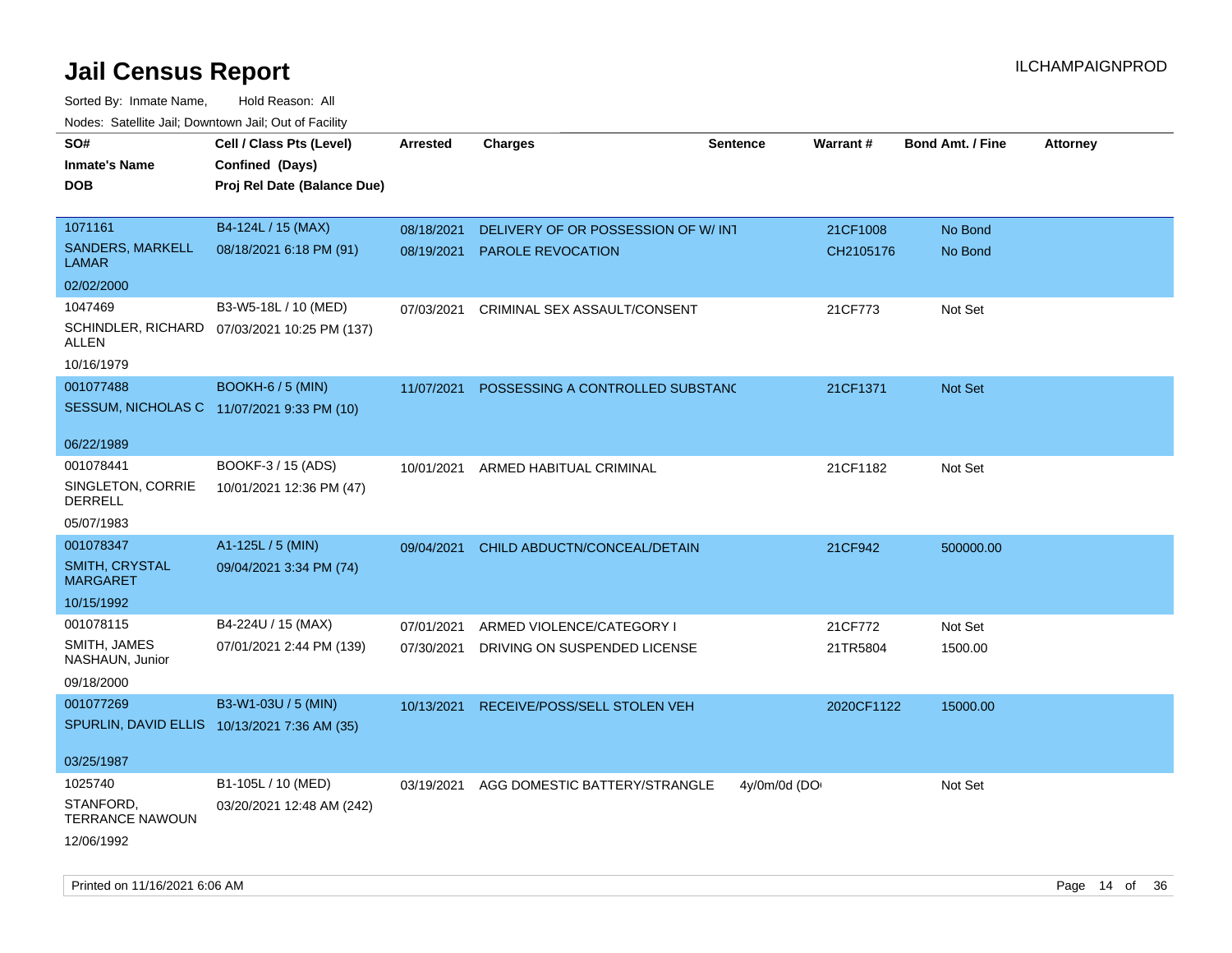Sorted By: Inmate Name, Hold Reason: All Nodes: Satellite Jail; Downtown Jail; Out of Facility

|                                           | <b>Neget Calculus Vall, Downlown Vall, Out of Fability</b> |            |                                 |          |                 |                         |                 |
|-------------------------------------------|------------------------------------------------------------|------------|---------------------------------|----------|-----------------|-------------------------|-----------------|
| SO#                                       | Cell / Class Pts (Level)                                   | Arrested   | <b>Charges</b>                  | Sentence | <b>Warrant#</b> | <b>Bond Amt. / Fine</b> | <b>Attorney</b> |
| <b>Inmate's Name</b>                      | Confined (Days)                                            |            |                                 |          |                 |                         |                 |
| <b>DOB</b>                                | Proj Rel Date (Balance Due)                                |            |                                 |          |                 |                         |                 |
|                                           |                                                            |            |                                 |          |                 |                         |                 |
| 960772                                    | <b>BOOKH-8 / 5 (MIN)</b>                                   | 11/11/2021 | POSSESSION OF METH<5 GRAMS      |          | 2020CF362       | 100000.00               |                 |
| <b>STARK, FARON</b><br><b>MICHAEL</b>     | 11/11/2021 10:28 PM (6)                                    |            |                                 |          |                 |                         |                 |
| 05/12/1988                                |                                                            |            |                                 |          |                 |                         |                 |
| 1057312                                   | A3-216U / 10 (MED)                                         | 11/10/2021 | HOME INVASION/FIREARM           |          | 21CF1388        | Not Set                 |                 |
| STARKS, RAMEON<br>TAHZIER                 | 11/10/2021 9:51 PM (7)                                     |            |                                 |          |                 |                         |                 |
| 12/18/1996                                |                                                            |            |                                 |          |                 |                         |                 |
| 38305                                     | B2-T2-06L / 10 (SPH)                                       | 03/18/2020 | <b>CRIMINAL SEXUAL ABUSE</b>    |          | 20CF-343        | 500000.00               |                 |
| STOVER, JOSH<br><b>ANDREW</b>             | 03/18/2020 10:24 AM (609)                                  |            |                                 |          |                 |                         |                 |
| 08/18/1973                                |                                                            |            |                                 |          |                 |                         |                 |
| 001078436                                 | B2-T1-04L / 10 (SPH)                                       | 09/30/2021 | CRIMINAL SEX ASSAULT/CONSENT    |          | 20CF255         | 150000.00               |                 |
| STRONG, CORTEZ                            | 09/30/2021 2:47 PM (48)                                    |            |                                 |          |                 |                         |                 |
| 04/13/1996                                |                                                            |            |                                 |          |                 |                         |                 |
| 1035647                                   | A3-115U / 10 (ADS)                                         | 10/29/2021 | CRIM DMG TO PROP \$500-10K      |          | 21CF983         | 10000.00                |                 |
| <b>SUMO, DAVID KLON</b>                   | 10/29/2021 6:36 PM (19)                                    | 10/29/2021 | CRIM DMG/GOVT PROP/>\$500-\$10K |          | 21CF984         | 10000.00                |                 |
| 06/23/1975                                |                                                            |            |                                 |          |                 |                         |                 |
| 1066794                                   | B3-W2-07U / 5 (MIN)                                        | 09/07/2021 | VIOLATE OP/OTHER PRIOR          |          | 21CF1061        | Not Set                 |                 |
| TAYLOR, STANLEY<br>JAMES                  | 09/07/2021 7:01 AM (71)                                    |            |                                 |          |                 |                         |                 |
| 01/05/1994                                |                                                            |            |                                 |          |                 |                         |                 |
| 001078471                                 | B4-227L / 10 (MED)                                         | 10/11/2021 | AGG UUW/VEHICLE/<21             |          | 21CF1210        | 100.00                  |                 |
| <b>THATCH, OMARION</b><br><b>DIAMONTE</b> | 10/11/2021 1:26 AM (37)                                    |            |                                 |          |                 |                         |                 |
| 09/05/2003                                |                                                            |            |                                 |          |                 |                         |                 |
| 21252                                     | B4-123L / 15 (MAX)                                         | 10/18/2021 | MFG/DEL 1<15 GR COCAINE/ANLG    |          | 2021CF172       | 25000.00                |                 |
| THOMAS, ELIJAH                            | 10/18/2021 12:35 AM (30)                                   |            |                                 |          |                 |                         |                 |
|                                           |                                                            |            |                                 |          |                 |                         |                 |

07/31/1962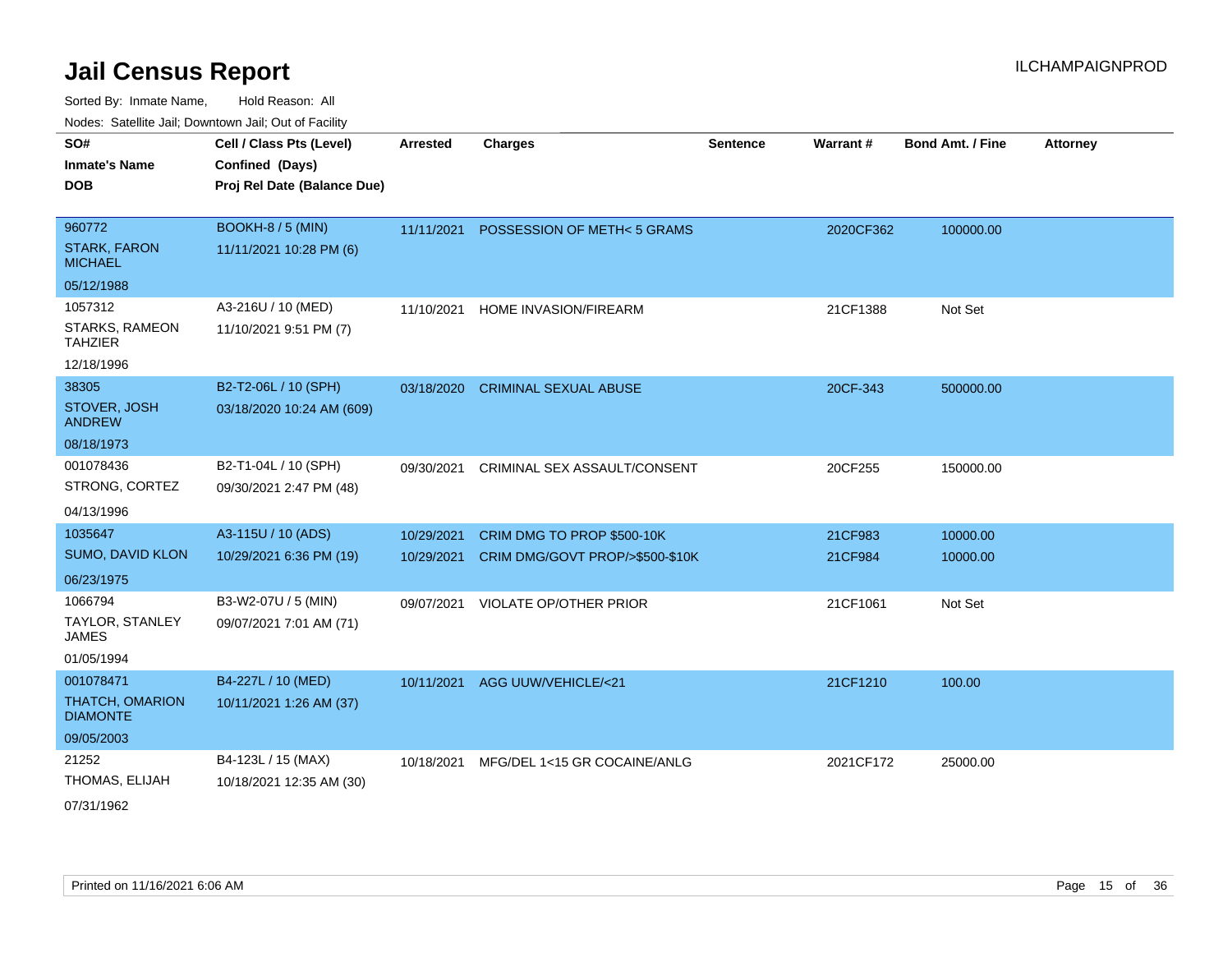Sorted By: Inmate Name, Hold Reason: All

Nodes: Satellite Jail; Downtown Jail; Out of Facility

| SO#                                           | Cell / Class Pts (Level)    | <b>Arrested</b> | <b>Charges</b>                | <b>Sentence</b> | Warrant#  | <b>Bond Amt. / Fine</b> | <b>Attorney</b> |
|-----------------------------------------------|-----------------------------|-----------------|-------------------------------|-----------------|-----------|-------------------------|-----------------|
| <b>Inmate's Name</b>                          | Confined (Days)             |                 |                               |                 |           |                         |                 |
| <b>DOB</b>                                    | Proj Rel Date (Balance Due) |                 |                               |                 |           |                         |                 |
|                                               |                             |                 |                               |                 |           |                         |                 |
| 32058                                         | B4-123U / 15 (MAX)          | 06/14/2021      | <b>AGG DISCH FIREARM</b>      |                 | 21CF690   | Not Set                 |                 |
| THOMPSON, STEVEN<br><b>ONEAL</b>              | 06/14/2021 6:44 AM (156)    |                 |                               |                 |           |                         |                 |
| 03/14/1969                                    |                             |                 |                               |                 |           |                         |                 |
| 32910                                         | B2-T2-05U / 10 (SPH)        | 10/04/2021      | DOM BTRY/HARM/1-2 PRECONV     |                 | 21CF1189  | Not Set                 |                 |
| TULL, CHRISTOPHER<br><b>MICHAEL</b>           | 10/04/2021 10:53 PM (44)    |                 |                               |                 |           |                         |                 |
| 04/02/1971                                    |                             |                 |                               |                 |           |                         |                 |
| 001078529                                     | A2-122L / 10 (ADS)          | 10/23/2021      | ARMED ROBBERY/NO FIREARM      |                 | 21CF1286  | Not Set                 |                 |
| VANHOOK, ALEXIS<br>ANNE                       | 10/23/2021 5:50 PM (25)     |                 |                               |                 |           |                         |                 |
| 10/25/1998                                    |                             |                 |                               |                 |           |                         |                 |
| 1070737                                       | A1-226L / 15 (MAX)          | 10/14/2021      | AGG KIDNAPG/<13/INTEL DISABL  |                 | 2020CF418 | 250000.00               |                 |
| <b>WASHINGTON,</b><br><b>JASTINA VIRGINIA</b> | 10/14/2021 12:02 PM (34)    |                 |                               |                 |           |                         |                 |
| 04/11/2000                                    |                             |                 |                               |                 |           |                         |                 |
| 977140                                        | B1-203L / 10 (MED)          | 10/24/2021      | ARMED HABITUAL CRIMINAL       |                 | 21CF1289  | <b>Not Set</b>          |                 |
| <b>WEBSTER, DERRIAL</b><br><b>DEVON</b>       | 10/24/2021 2:46 AM (24)     |                 |                               |                 |           |                         |                 |
| 01/14/1990                                    |                             |                 |                               |                 |           |                         |                 |
| 001078096                                     | A1-227L / 5 (MIN)           | 10/30/2021      | DOM BTRY/BOD HARM/3 PRECONV   |                 | 21CM264   | 1000.00                 |                 |
| <b>WELLS, HAYLEY</b><br><b>CHRISTINE</b>      | 10/30/2021 5:03 AM (18)     | 10/30/2021      | AGGRAVATED DOMESTIC BATTERY   |                 | 21CF1319  | Not Set                 |                 |
| 08/19/1995                                    |                             |                 |                               |                 |           |                         |                 |
| 001078328                                     | B1-207U / 15 (MAX)          | 08/30/2021      | FELON POSS/USE WEAPON/FIREARM |                 | 21CF1045  | Not Set                 |                 |
| <b>WHITE, JUSTIN</b><br><b>STEVEN</b>         | 08/30/2021 10:48 AM (79)    |                 |                               |                 |           |                         |                 |
| 10/25/1995                                    |                             |                 |                               |                 |           |                         |                 |
| 503631                                        | A3-213U / 10 (MED)          | 11/10/2021      | PAROLE REVOCATION             |                 | CH2100061 | No Bond                 |                 |
| WILLIAMS, DOUGLAS                             | 11/10/2021 1:11 PM (7)      | 11/10/2021      | DOMESTIC BATTERY              |                 | 18CM124   | 6000.00                 |                 |
| LAMAR                                         |                             | 11/10/2021      | AGG BATTERY/USE DEADLY WEAPON |                 | 20CF1340  | 25000.00                |                 |
| 03/01/1991                                    |                             |                 |                               |                 |           |                         |                 |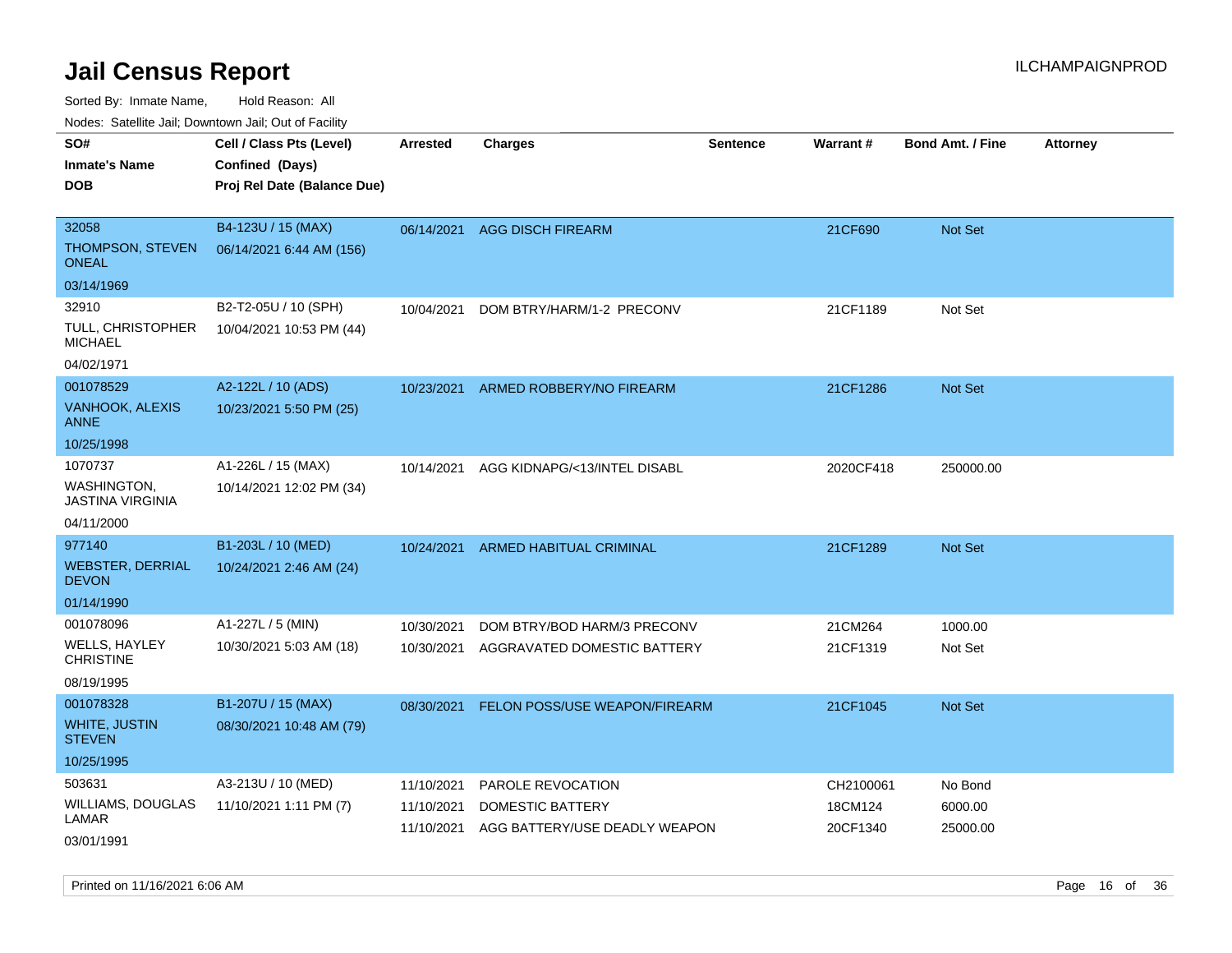Sorted By: Inmate Name, Hold Reason: All

Nodes: Satellite Jail; Downtown Jail; Out of Facility

| SO#                                          | Cell / Class Pts (Level)    | <b>Arrested</b>   | <b>Charges</b>                       | <b>Sentence</b> | Warrant#    | <b>Bond Amt. / Fine</b> | <b>Attorney</b> |
|----------------------------------------------|-----------------------------|-------------------|--------------------------------------|-----------------|-------------|-------------------------|-----------------|
| <b>Inmate's Name</b>                         | Confined (Days)             |                   |                                      |                 |             |                         |                 |
| <b>DOB</b>                                   | Proj Rel Date (Balance Due) |                   |                                      |                 |             |                         |                 |
|                                              |                             |                   |                                      |                 |             |                         |                 |
| 001077467                                    | A3-114U / 10 (MED)          |                   | 11/11/2021 AGG BATTERY/PEACE OFFICER |                 | 2020CF1363  | 25000.00                |                 |
| <b>WILLIAMS, KEITH</b><br><b>LAMAR</b>       | 11/11/2021 11:38 PM (6)     |                   |                                      |                 |             |                         |                 |
| 03/25/1993                                   |                             |                   |                                      |                 |             |                         |                 |
| 638552                                       | B2-DR / 5 (SPH)             | 10/07/2021        | CHILD PORNOGRAPHY/PHOTOGRAPH         |                 | 2021CF1207  | No Bond                 |                 |
| <b>WILLIAMS, MICHAEL</b><br><b>JAMES</b>     | 10/07/2021 12:20 PM (41)    |                   |                                      |                 |             |                         |                 |
| 03/29/1964                                   |                             |                   |                                      |                 |             |                         |                 |
| 1066370                                      | B1-101L / 15 (MAX)          | 07/28/2021        | ARMED VIOLENCE/CATEGORY III          |                 | 2021 CF 882 | Not Set                 |                 |
| <b>WILLIAMS, REONTE</b><br><b>REMIR</b>      | 07/28/2021 5:40 AM (112)    |                   |                                      |                 |             |                         |                 |
| 05/14/1999                                   |                             |                   |                                      |                 |             |                         |                 |
| 001078494                                    | B1-104L / 15 (MAX)          | 10/15/2021        | AGG UNLAWFUL USE OF WEAPON/VEH       |                 | 21CF1254    | No Bond                 |                 |
| <b>WILLIAMS, TAVARAZ</b><br>LASHAWN          | 10/15/2021 12:17 PM (33)    |                   |                                      |                 |             |                         |                 |
| 04/19/1990                                   |                             |                   |                                      |                 |             |                         |                 |
| 996311                                       | B1-201U / 5 (MIN)           | 10/29/2021        | DOMESTIC BATTERY/OTHER PRIOR         |                 | 21CF1326    | No Bond                 |                 |
| <b>WILLIAMS,</b><br><b>TRAYSHAUN DEVONTA</b> | 10/29/2021 10:51 PM (19)    |                   |                                      |                 |             |                         |                 |
| 02/18/1992                                   |                             |                   |                                      |                 |             |                         |                 |
| 001078539                                    | B4-221U / 15 (MAX)          | 10/27/2021        | AGG DISCHARGE FIREARM                |                 | 21CF1296    | 750000.00               |                 |
| <b>WRIGHT, AMARION</b><br><b>MALIK</b>       | 10/27/2021 7:31 AM (21)     |                   |                                      |                 |             |                         |                 |
| 10/31/2002                                   |                             |                   |                                      |                 |             |                         |                 |
| <b>Total Satellite Jail: 129</b>             |                             | <b>Males: 111</b> | Females: 18<br>Unknown: 0            |                 |             |                         |                 |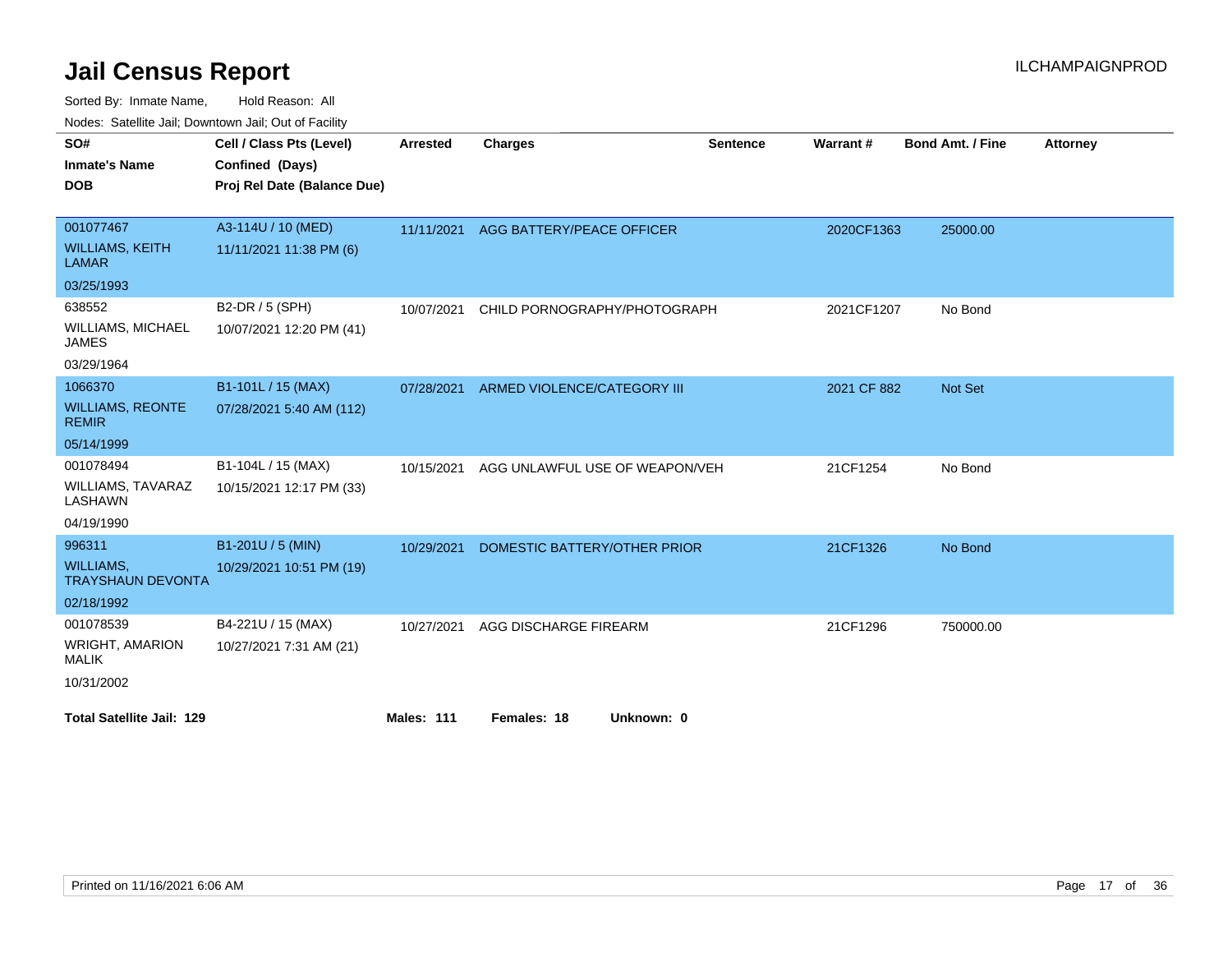| <b>Downtown Jail</b><br>SO#<br><b>Inmate's Name</b><br><b>DOB</b>                                             | Cell / Class Pts (Level)<br>Confined (Days)<br>Proj Rel Date (Balance Due)              | <b>Arrested</b>                                                    | <b>Charges</b>                                                                                                                                  | <b>Sentence</b> | Warrant#                                               | <b>Bond Amt. / Fine</b>                                                    | <b>Attorney</b> |
|---------------------------------------------------------------------------------------------------------------|-----------------------------------------------------------------------------------------|--------------------------------------------------------------------|-------------------------------------------------------------------------------------------------------------------------------------------------|-----------------|--------------------------------------------------------|----------------------------------------------------------------------------|-----------------|
| 1073165<br><b>ACKERMAN, CODY</b><br><b>JAMES</b><br>02/01/1989<br>1058975<br>ANDERSON, LAROME<br><b>ROMEO</b> | G4L / 5 (MIN)<br>04/30/2021 4:48 PM (201)<br>J5U / 10 (MED)<br>09/20/2021 11:18 PM (58) | 04/30/2021<br>04/30/2021<br>04/30/2021<br>05/03/2021<br>09/20/2021 | <b>BURGLARY</b><br>UNLWFL POSS/DRIVER/VEH/STOLEN<br>FORGERY/ISSUE/DELIVER DOCUMENT<br>FORGERY/ISSUE/DELIVER DOCUMENT<br><b>DOMESTIC BATTERY</b> | 2y (DOC)        | 21CF516<br>21CF486<br>19CF143<br>2018CF689<br>21CF1136 | <b>Not Set</b><br><b>Not Set</b><br>75000.00<br>2500.00 / 75.00<br>Not Set |                 |
| 11/19/1996<br>517915<br><b>BOXLEY, CHARLES</b><br><b>OMAR</b>                                                 | G8U / 5 (MIN)<br>08/03/2021 2:18 PM (106)                                               | 08/03/2021<br>08/03/2021<br>08/03/2021                             | <b>BURGLARY</b><br><b>BURGLARY</b><br>FORGERY/ISSUE/DELIVER DOCUMENT                                                                            |                 | 21CF289<br>21CF679                                     | 20000.00<br>20000.00<br>No Bond                                            |                 |
| 01/10/1985<br>995432<br>BROWN, JAVON<br><b>SHANTEZ</b><br>10/14/1991                                          | I1 / 10 (ADS)<br>10/22/2021 2:36 AM (26)                                                | 10/22/2021<br>10/22/2021                                           | <b>RESIST/OBSTRUCTING A PEACE OFFICER</b><br>POSSESS DRUG PARAPHERNALIA                                                                         |                 | 21CM489<br>20CM650                                     | Not Set<br>10000.00                                                        |                 |
| 1075941<br><b>BROWN, LIONEL</b><br><b>TERRELL</b><br>10/19/1981                                               | G2L / 5 (MIN)<br>10/08/2021 5:16 PM (40)                                                | 10/08/2021                                                         | <b>HARASS WITNESS/FAMILY MBR/REP</b>                                                                                                            |                 | 2021CF1188                                             | 500000.00                                                                  |                 |
| 61904<br><b>BURNETT, TIMOTHY</b><br><b>LYNN</b><br>09/09/1983                                                 | D4 / 15 (ADS)<br>10/23/2021 5:43 PM (25)                                                | 10/23/2021                                                         | <b>ROBBERY</b>                                                                                                                                  |                 | 21CF1287                                               | Not Set                                                                    |                 |
| 1075361<br><b>COWART, TORREY</b><br><b>BENJAMEN, Junior</b><br>11/22/1987                                     | J6L / 5 (ADS)<br>04/16/2021 9:17 PM (215)                                               | 04/16/2021                                                         | <b>BURGLARY</b>                                                                                                                                 |                 | 21CF414                                                | <b>Not Set</b>                                                             |                 |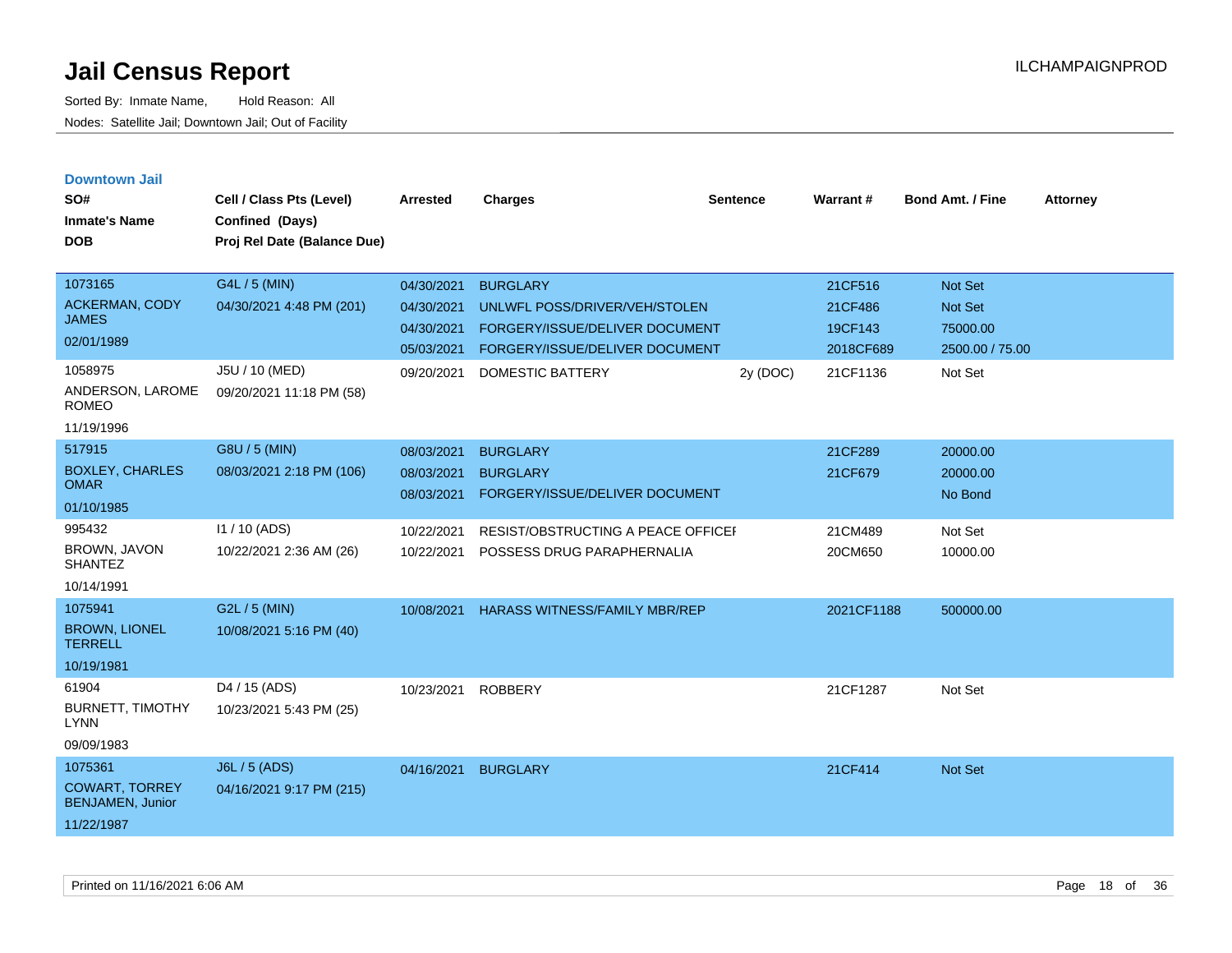Sorted By: Inmate Name, Hold Reason: All

| Nodes: Satellite Jail; Downtown Jail; Out of Facility |  |
|-------------------------------------------------------|--|
|                                                       |  |

| SO#<br><b>Inmate's Name</b><br><b>DOB</b> | Cell / Class Pts (Level)<br>Confined (Days)<br>Proj Rel Date (Balance Due) | <b>Arrested</b> | <b>Charges</b>                  | <b>Sentence</b> | Warrant#   | <b>Bond Amt. / Fine</b> | <b>Attorney</b> |
|-------------------------------------------|----------------------------------------------------------------------------|-----------------|---------------------------------|-----------------|------------|-------------------------|-----------------|
| 001078067                                 | 14 / 10 (ADS)                                                              | 06/25/2021      | <b>AGG BATTERY/PUBLIC PLACE</b> |                 | 21CF749    | Not Set                 |                 |
| <b>CRAYTON, MARSALIS</b><br><b>DBOAH</b>  | 06/25/2021 1:11 PM (145)                                                   | 06/25/2021      | AGG BATTERY/PUBLIC PLACE        |                 | 21CF748    | Not Set                 |                 |
| 03/27/1991                                |                                                                            |                 |                                 |                 |            |                         |                 |
| 34111                                     | G6L / 5 (MIN)                                                              | 10/29/2021      | OBSTRUCT JUST/DESTROY EVIDENCE  |                 | 2018CF1243 | 50000.00                |                 |
| CROSSLAND, KEVIN<br><b>SHAWN</b>          | 10/29/2021 10:15 PM (19)                                                   |                 |                                 |                 |            |                         |                 |
| 10/02/1967                                |                                                                            |                 |                                 |                 |            |                         |                 |
| 56063                                     | H4L / 10 (ADS)                                                             | 09/18/2021      | <b>AGGRAVATED BATTERY</b>       |                 | 21CF1127   | <b>Not Set</b>          |                 |
| <b>DAVIS, DAMIEN</b><br><b>DOMINIQUE</b>  | 09/18/2021 4:25 AM (60)                                                    | 09/19/2021      | <b>AGGRAVATED BATTERY</b>       |                 | 21CF1132   | Not Set                 |                 |
| 02/28/1977                                |                                                                            |                 |                                 |                 |            |                         |                 |
| 1066719                                   | C5L / 10 (MED)                                                             | 06/09/2021      | AGG DOMESTIC BATTERY/STRANGLE   |                 | 21CF310    | 100000.00               |                 |
| DAVIS, TAVEON<br><b>CORNELIUS</b>         | 06/09/2021 10:50 PM (161)                                                  | 06/09/2021      | RET THEFT/DISP MERCH/>\$300     |                 | 19CF959    | 5000.00                 |                 |
| 12/21/1997                                |                                                                            | 06/09/2021      | RETAIL THEFT/DISP MERCH/<\$300  |                 | 19CM897    | 3000.00                 |                 |
| 001078538                                 | C4L / 10 (MED)                                                             | 10/26/2021      | <b>CRIM SEX ASSAULT/FORCE</b>   |                 | 21CF1301   | Not Set                 |                 |
| DAWKINS, LEN                              | 10/26/2021 8:18 PM (22)                                                    |                 |                                 |                 |            |                         |                 |
| 03/23/1987                                |                                                                            |                 |                                 |                 |            |                         |                 |
| 571307                                    | J3L / 15 (ADS)                                                             | 09/14/2020      | CRIM SEXUAL ABUSE/CONSENT       |                 | 2020CF1026 | Not Set                 |                 |
| DOMINGO-<br>CASTANEDA,                    | 09/14/2020 11:19 PM (429)                                                  | 09/14/2020      | PRED CRIM SEX ASLT/VICTIM <13   |                 | 2020CF1025 | Not Set                 |                 |
| 09/29/1989                                |                                                                            |                 |                                 |                 |            |                         |                 |
| 527379                                    | C9U / 15 (ADS)                                                             | 10/25/2021      | ARMED HABITUAL CRIMINAL         |                 | 21CF1297   | Not Set                 |                 |
| DRAKE, MARCELL<br><b>DEON</b>             | 10/25/2021 5:05 PM (23)                                                    | 10/27/2021      | AGG DOMESTIC BATTERY/STRANGLE   |                 | 21CF1245   | Not Set                 |                 |
| 04/20/1987                                |                                                                            |                 |                                 |                 |            |                         |                 |
| 959292                                    | K1 / 15 (ADS)                                                              | 04/01/2021      | ATTEMPT (FIRST DEGREE MURDER)   |                 | 2020CF565  | 2000000.00              |                 |
| DUNCAN, COREYON<br><b>ANTHONY</b>         | 04/01/2021 8:46 PM (230)                                                   |                 |                                 |                 |            |                         |                 |

01/17/1989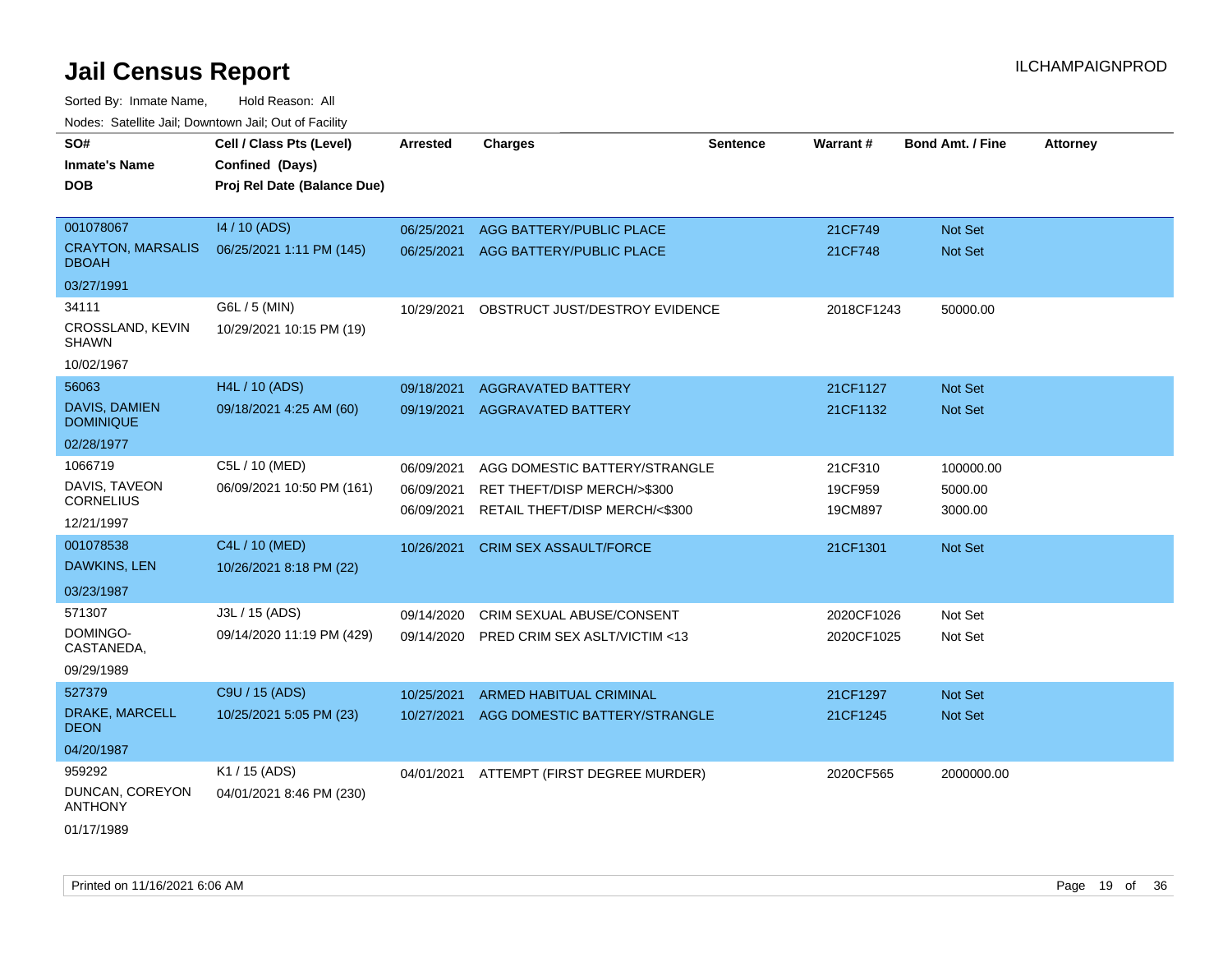| roaco. Odichile Jan, Downtown Jan, Out of Facility  |                                                                            |                 |                                         |                 |                 |                         |                 |
|-----------------------------------------------------|----------------------------------------------------------------------------|-----------------|-----------------------------------------|-----------------|-----------------|-------------------------|-----------------|
| SO#<br><b>Inmate's Name</b><br><b>DOB</b>           | Cell / Class Pts (Level)<br>Confined (Days)<br>Proj Rel Date (Balance Due) | <b>Arrested</b> | <b>Charges</b>                          | <b>Sentence</b> | <b>Warrant#</b> | <b>Bond Amt. / Fine</b> | <b>Attorney</b> |
| 1053207<br>FAUST, JAQUAVEON<br><b>LAVELL</b>        | K2 / 15 (SPH)<br>06/06/2019 2:24 PM (895)                                  |                 | 06/06/2019 MURDER/INTENT TO KILL/INJURE |                 | 2019-CF849      | 2000000.00              |                 |
| 07/25/1996                                          |                                                                            |                 |                                         |                 |                 |                         |                 |
| 962759                                              | E6L / 5 (ADS)                                                              | 07/16/2021      | <b>METH DELIVERY&lt;5 GRAMS</b>         |                 | 21CF833         | Not Set                 |                 |
|                                                     | FINLEY, KEVIN DANTE 07/16/2021 9:44 PM (124)                               | 07/29/2021      | AGG CRIM SEX ASSAULT/FELONY             |                 | 21CF891         | No Bond                 |                 |
| 12/28/1988                                          |                                                                            |                 |                                         |                 |                 |                         |                 |
| 1068917                                             | H1L / 5 (MIN)                                                              | 08/11/2021      | VIO ORDER/PRIOR VIO OF ORDER            |                 | 21CF965         | <b>Not Set</b>          |                 |
| <b>GARCIA, JUAN</b><br><b>CARLOS</b>                | 08/11/2021 9:24 PM (98)                                                    |                 |                                         |                 |                 |                         |                 |
| 10/21/1997                                          |                                                                            |                 |                                         |                 |                 |                         |                 |
| 001077490<br>GOURDINE, XAVIER<br><b>CHRISTOPHER</b> | J7L / 5 (ADS)<br>07/12/2021 12:31 AM (128)                                 | 07/12/2021      | BATTERY/MAKES PHYSICAL CONTACT          |                 | 20CM761         | 7500.00                 |                 |
| 09/28/1997                                          |                                                                            |                 |                                         |                 |                 |                         |                 |
| 1073611                                             | G5L / 5 (MIN)                                                              | 02/09/2021      | DELIVERY OF OR POSSESSION OF W/INT      |                 | 21CF160         | Not Set                 |                 |
| <b>HAYES, CAMERON</b><br><b>TAYLOR MALEEK</b>       | 02/09/2021 3:10 PM (281)                                                   | 02/09/2021      | MFG 15>100 GR ECSTASY/ANALOG            |                 | 21CF121         | 500000.00               |                 |
| 08/10/1998                                          |                                                                            |                 |                                         |                 |                 |                         |                 |
| 544770                                              | C7L / 10 (ADS)                                                             | 08/14/2021      | AGG DOMESTIC BATTERY/STRANGLE           |                 | 2021CF514       | 25000.00                |                 |
| HAYES, DEVON<br><b>JERMAINE</b>                     | 08/14/2021 2:56 AM (95)                                                    | 08/14/2021      | AGGRAVATED DOMESTIC BATTERY             |                 | 21CF977         | No Bond                 |                 |
| 11/07/1987                                          |                                                                            |                 |                                         |                 |                 |                         |                 |
| 1015002                                             | J1L / 10 (ADS)                                                             | 07/22/2021      | <b>AGGRAVATED BATTERY</b>               |                 | 2021CF861       | Not Set                 |                 |
| HERRERA, ANDREW<br><b>WESLEY</b>                    | 07/22/2021 9:17 PM (118)                                                   |                 |                                         |                 |                 |                         |                 |
| 12/17/1993                                          |                                                                            |                 |                                         |                 |                 |                         |                 |
| 1024228                                             | K3 / 15 (SPH)                                                              | 04/24/2018      | *MURDER/INTENT TO KILL/INJURE           |                 | 2018-CF1170     | 5000000.00              |                 |
| HILL, JAMONTE<br>RASHAD                             | 04/24/2018 4:07 PM (1,303)                                                 |                 |                                         |                 |                 |                         |                 |
| 05/23/1994                                          |                                                                            |                 |                                         |                 |                 |                         |                 |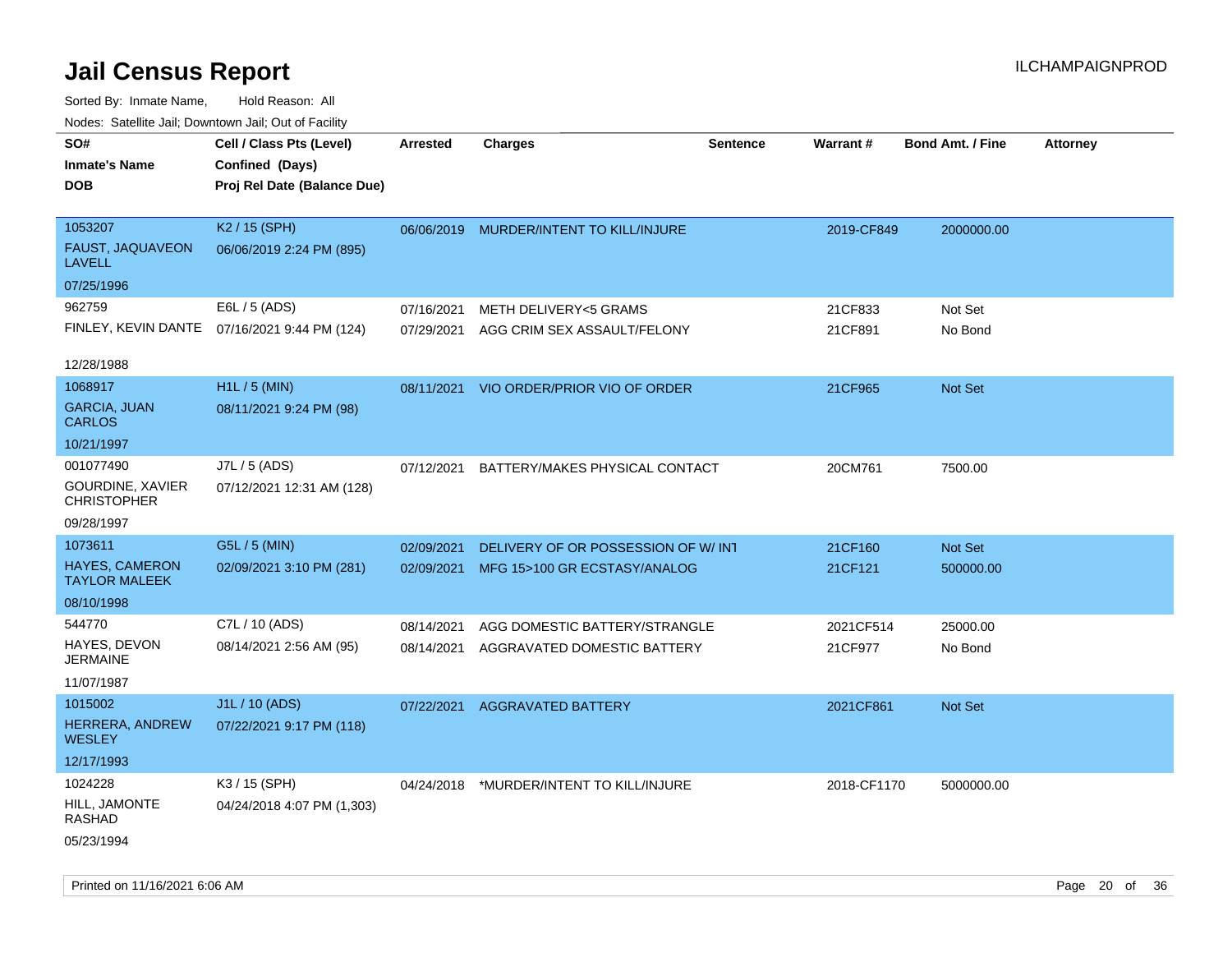| ivouss. Saleling Jali, Downtown Jali, Out of Facility |                             |            |                                    |                 |                 |                         |                 |
|-------------------------------------------------------|-----------------------------|------------|------------------------------------|-----------------|-----------------|-------------------------|-----------------|
| SO#                                                   | Cell / Class Pts (Level)    | Arrested   | <b>Charges</b>                     | <b>Sentence</b> | <b>Warrant#</b> | <b>Bond Amt. / Fine</b> | <b>Attorney</b> |
| <b>Inmate's Name</b>                                  | Confined (Days)             |            |                                    |                 |                 |                         |                 |
| <b>DOB</b>                                            | Proj Rel Date (Balance Due) |            |                                    |                 |                 |                         |                 |
|                                                       |                             |            |                                    |                 |                 |                         |                 |
| 49618                                                 | G6U / 5 (MIN)               | 10/26/2021 | AGG FLEEING POLICE/21 MPH OVER     |                 | 21CF1300        | No Bond                 |                 |
| <b>HITES, STEVEN</b><br><b>WAYNE</b>                  | 10/26/2021 7:42 AM (22)     |            |                                    |                 |                 |                         |                 |
| 12/31/1979                                            |                             |            |                                    |                 |                 |                         |                 |
| 1073894                                               | E4U / 10 (ADS)              | 09/09/2021 | VIOLATE SEX OFFENDER REGIS/2+      |                 | 2021CF920       | 10000.00                |                 |
| JOKICH, ANTON VEGO 09/09/2021 2:14 PM (69)            |                             |            |                                    |                 |                 |                         |                 |
| 05/30/1969                                            |                             |            |                                    |                 |                 |                         |                 |
| 23138                                                 | D1 / 15 (MAX)               | 06/17/2021 | <b>STALKING/TRANSMITS THREAT</b>   |                 | 18CF1332        | <b>Not Set</b>          |                 |
| JONES, GLENN<br><b>CLAYTON</b>                        | 06/17/2021 12:51 PM (153)   | 06/17/2021 | AGG CRIM SEXUAL ABUSE/FELONY       |                 | 18-CF-1333      | <b>Not Set</b>          |                 |
| 08/17/1958                                            |                             |            |                                    |                 |                 |                         |                 |
| 1017120                                               | G9L / 5 (MIN)               | 10/29/2021 | BATTERY/CAUSE BODILY HARM          |                 | 21CM498         | Not Set                 |                 |
| JONES, JOSHUA LYNN 10/29/2021 3:15 AM (19)            |                             | 10/29/2021 | AGG ASLT/USE DDLY WEAPON           |                 | 21CM452         | 2500.00                 |                 |
|                                                       |                             |            |                                    |                 |                 |                         |                 |
| 05/16/1993                                            |                             |            |                                    |                 |                 |                         |                 |
| 001077231                                             | C6L / 10 (ADS)              | 11/02/2021 | RECEIVE/POSS/SELL STOLEN VEH       |                 | 21CF25          | 15000.00                |                 |
| KOLESAR, JEREMY J                                     | 11/02/2021 5:51 PM (15)     | 11/02/2021 | <b>VIOLATE SEX OFFENDER REGIS</b>  |                 | 21CF924         | 10000.00                |                 |
|                                                       |                             |            |                                    |                 |                 |                         |                 |
| 10/20/1979                                            |                             |            |                                    |                 |                 |                         |                 |
| 24308                                                 | D <sub>2</sub> / 15 (MAX)   | 06/03/2021 | <b>ROBBERY</b>                     |                 | 21CF625         | No Bond                 |                 |
| KWIATKOWSKI,<br>ROBERT JOHN                           | 06/03/2021 10:40 PM (167)   |            |                                    |                 |                 |                         |                 |
| 08/08/1963                                            |                             |            |                                    |                 |                 |                         |                 |
| 37260                                                 | C2U / 10 (ADS)              | 09/09/2021 | FORGERY/ISSUE DOCUMENT/1 UPC       |                 | 2019 CF 559     | 200000.00               |                 |
| LENARD, DEMETRIUS                                     | 09/09/2021 1:44 AM (69)     |            |                                    |                 |                 |                         |                 |
| <b>MARQUIS</b>                                        |                             |            |                                    |                 |                 |                         |                 |
| 07/03/1973                                            |                             |            |                                    |                 |                 |                         |                 |
| 29681                                                 | J2L / 15 (ADS)              | 07/14/2020 | PREDATORY CRIMINAL SEX ASSLT/CHILD |                 | 20CF-781        | 250000.00               |                 |
| LENOIR, JOHN<br><b>CHRISTOPHER</b>                    | 07/14/2020 12:51 PM (491)   |            |                                    |                 |                 |                         |                 |
| 04/20/1966                                            |                             |            |                                    |                 |                 |                         |                 |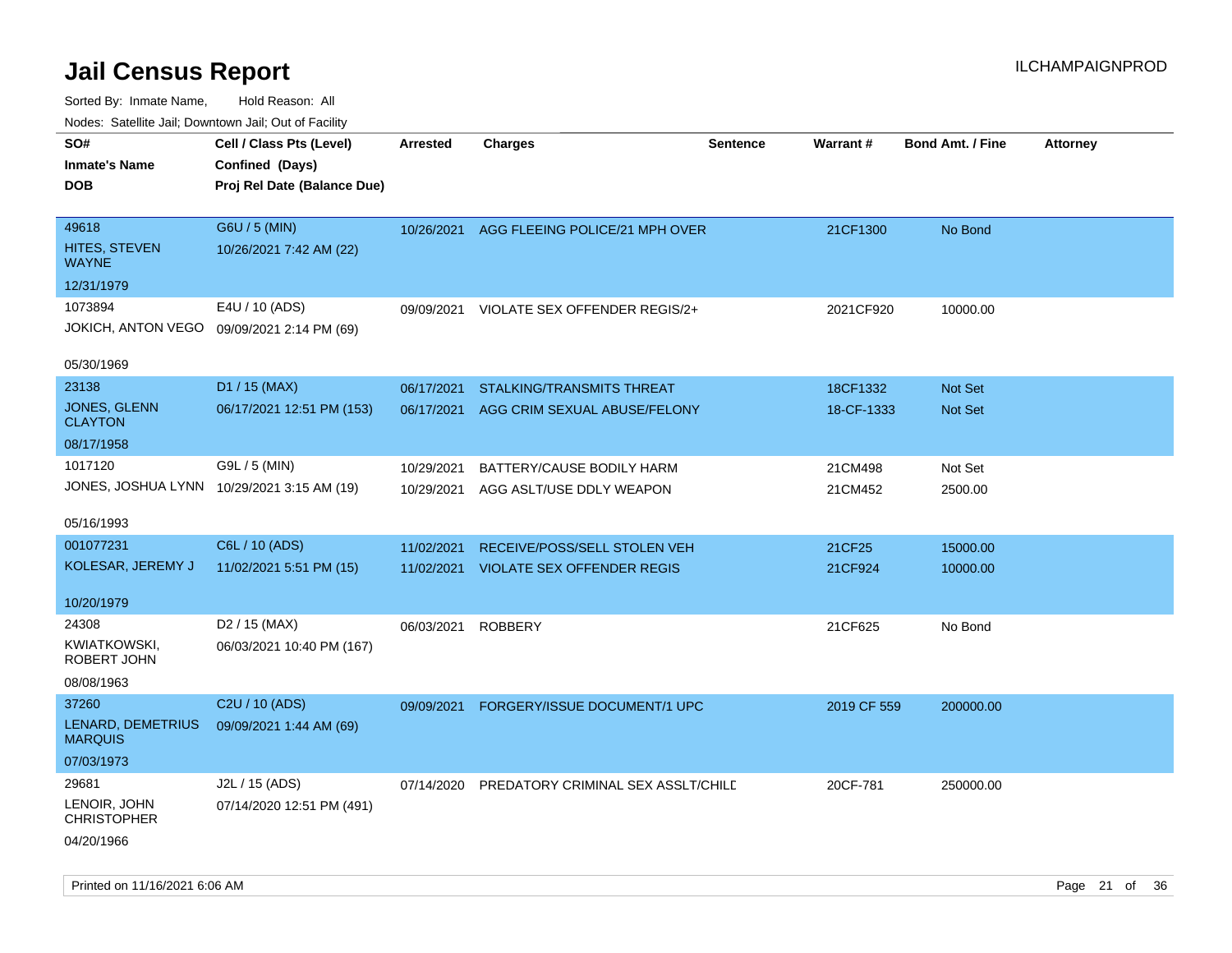Sorted By: Inmate Name, Hold Reason: All

Nodes: Satellite Jail; Downtown Jail; Out of Facility

| SO#<br><b>Inmate's Name</b><br><b>DOB</b>                               | Cell / Class Pts (Level)<br>Confined (Days)<br>Proj Rel Date (Balance Due) | <b>Arrested</b>                        | <b>Charges</b>                                                                                  | <b>Sentence</b> | <b>Warrant#</b>                  | <b>Bond Amt. / Fine</b>          | <b>Attorney</b> |
|-------------------------------------------------------------------------|----------------------------------------------------------------------------|----------------------------------------|-------------------------------------------------------------------------------------------------|-----------------|----------------------------------|----------------------------------|-----------------|
| 001078249<br>MCCLENDON, CALVIN<br>M<br>04/29/1990                       | B3 / 10 (MED)<br>08/07/2021 8:56 AM (102)                                  | 08/07/2021                             | FELON POSS/USE WEAPON/FIREARM                                                                   |                 | 21CF947                          | <b>Not Set</b>                   |                 |
| 40235<br>MERRIWEATHER,<br><b>MARCUS TODD</b><br>11/28/1967              | G9U / 5 (MIN)<br>10/04/2021 4:41 PM (44)                                   | 10/04/2021                             | AGG DUI/4                                                                                       |                 | 2021CF1145                       | 35000.00                         |                 |
| 1040273<br>METCALFE, LANELL<br><b>JARON</b><br>09/22/1988               | E3L / 15 (ADS)<br>09/30/2021 11:32 PM (48)                                 | 09/30/2021                             | PRED CRIM SEX ASLT/VICTIM <13                                                                   |                 | 21CF329                          | 500000.00                        |                 |
| 1075635<br>MILES, DEVLON VON,<br>Junior<br>11/04/2000                   | B <sub>2</sub> / 10 (ADS)<br>05/11/2021 10:39 PM (190)                     | 05/11/2021<br>05/11/2021               | AGG DISCHARGE FIREARM/OCC VEH<br>MFG/DEL CANNABIS/30-500 GRAMS                                  |                 | 21CF538<br>20CF1402              | Not Set<br>100000.00             |                 |
| 1069209<br>MOORE, DEVONTE<br><b>JAMAL</b><br>09/24/1995                 | H2L / 10 (ADS)<br>04/07/2021 6:25 PM (224)                                 | 04/07/2021                             | AGG BATTERY/GREAT BODILY HARM                                                                   |                 | 21CF376                          | Not Set                          |                 |
| 001078357<br>PETTIGREW, CAREY<br><b>CORNITRIAS DEOBLO</b><br>08/31/1986 | H6L / 15 (ADS)<br>09/17/2021 9:56 AM (61)                                  | 09/17/2021<br>09/17/2021<br>09/17/2021 | ARMED ROBBERY/ARMED W/FIREARM<br>ARMED ROBBERY/ARMED W/FIREARM<br>ARMED ROBBERY/ARMED W/FIREARM |                 | 21CF1230<br>21CF1128<br>21CF1129 | Not Set<br>Not Set<br>Not Set    |                 |
| 1022441<br>PICKENS, DONTRELL<br><b>DEMAR</b><br>12/10/1993              | H3L / 10 (ADS)<br>10/27/2021 1:39 PM (21)                                  | 10/27/2021<br>10/27/2021               | AGG BATTERY/PEACE OFFICER<br>AGG BATTERY/PEACE OFFICER                                          |                 | 2021 CF 12<br>2020 CF 1488       | No Bond<br>No Bond               |                 |
| 1072114<br>ROBINSON, DONNELL<br><b>LEVON</b><br>10/23/2000              | A1U / 15 (SPH)<br>01/17/2021 2:40 PM (304)                                 | 01/17/2021<br>01/17/2021<br>02/17/2021 | ATTEMPT (FIRST DEGREE MURDER)<br>ARMED ROBBERY/NO FIREARM<br>AGGRAVATED BATTERY                 | 4y (DOC)        | 2021CF65<br>2020CF824            | Not Set<br>75000.00<br>250000.00 |                 |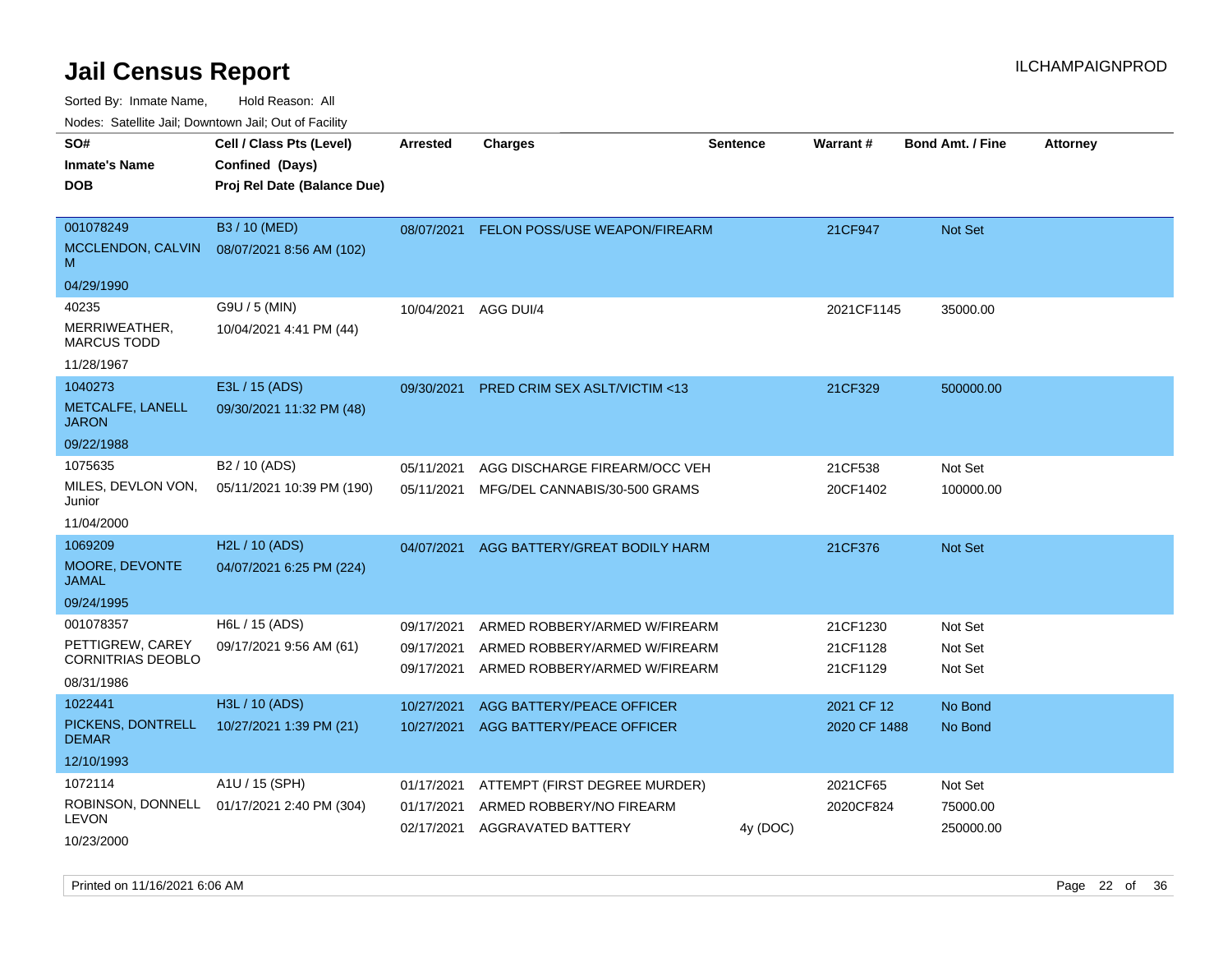| SO#                                           | Cell / Class Pts (Level)    | <b>Arrested</b>          | <b>Charges</b>                                | Sentence | Warrant#            | <b>Bond Amt. / Fine</b> | <b>Attorney</b> |
|-----------------------------------------------|-----------------------------|--------------------------|-----------------------------------------------|----------|---------------------|-------------------------|-----------------|
| <b>Inmate's Name</b>                          | Confined (Days)             |                          |                                               |          |                     |                         |                 |
| <b>DOB</b>                                    | Proj Rel Date (Balance Due) |                          |                                               |          |                     |                         |                 |
|                                               |                             |                          |                                               |          |                     |                         |                 |
| 980761                                        | B1 / 10 (MED)               | 06/07/2021               | DOMESTIC BATTERY/OTHER PRIOR                  |          | 21CF639             | Not Set                 |                 |
| ROBINSON, LEON<br><b>SOLOMON</b>              | 06/07/2021 1:53 AM (163)    |                          |                                               |          |                     |                         |                 |
| 10/22/1983                                    |                             |                          |                                               |          |                     |                         |                 |
| 1006507                                       | D3 / 10 (ADS)               | 10/21/2021               | DOMESTIC BATTERY/OTHER PRIOR                  |          | 21CF1269            | Not Set                 |                 |
| RODGERS, DYLAN                                | 10/21/2021 12:34 AM (27)    | 10/21/2021               | PROBATION VIOLATION                           |          | 2019CF1220          | 10000.00                |                 |
| <b>ROBERT</b>                                 |                             | 10/21/2021               | AGG ASLT/USE DDLY WEAPON                      |          | 21CM123             | 1000.00                 |                 |
| 12/12/1991                                    |                             |                          |                                               |          |                     |                         |                 |
| 001077772                                     | E5L / 5 (ADS)               | 03/16/2021               | PUBLIC INDECENCY/SEX CONDUCT                  |          | 21CM102             | <b>Not Set</b>          |                 |
| RUSH, MARION EARL,<br>Junior                  | 03/16/2021 7:40 PM (246)    |                          |                                               |          |                     |                         |                 |
| 10/21/1967                                    |                             |                          |                                               |          |                     |                         |                 |
| 1069960                                       | G7L / 5 (MIN)               | 09/28/2021               | IDENTITY THEFT/\$2K-\$10K                     |          | 21CF952             | 10000.00                |                 |
| SHELTON, JOSIAH<br><b>TIMOTHY</b>             | 09/28/2021 2:04 AM (50)     |                          |                                               |          |                     |                         |                 |
| 02/23/1980                                    |                             |                          |                                               |          |                     |                         |                 |
| 1034452                                       | F9U / 10 (MED)              | 09/24/2021               | MFG/DEL 1<15 GR HEROIN/ANALOG                 | 4y (DOC) | 20CF001071          | 500000.00               |                 |
| <b>SMITH, CHERNENKO</b><br><b>CONSTANTINE</b> | 09/24/2021 11:57 AM (54)    |                          |                                               |          |                     |                         |                 |
| 08/17/1985                                    |                             |                          |                                               |          |                     |                         |                 |
| 1034702                                       | F3L / 10 (MED)              | 10/22/2021               | AGG DOMESTIC BATTERY/STRANGLE                 |          | 21CF1123            | 50000.00                |                 |
| SOULE, AUSTIN TYLER 10/22/2021 6:49 AM (26)   |                             |                          |                                               |          |                     |                         |                 |
| 03/18/1995                                    |                             |                          |                                               |          |                     |                         |                 |
| 1051104                                       | G1U / 5 (MIN)               | 05/26/2021               | METH DELIVERY/5<15 GRAMS                      |          | 21CF598             | <b>Not Set</b>          |                 |
| STOVER, ANDREW<br><b>WADE</b>                 | 05/27/2021 12:59 AM (174)   | 05/26/2021<br>05/26/2021 | DRIVING ON REVOKED LICENSE<br><b>BURGLARY</b> |          | 21TR4000<br>21CF667 | Not Set<br>Not Set      |                 |
| 07/20/1994                                    |                             |                          |                                               |          |                     |                         |                 |
| 1024184                                       | H5L / 10 (ADS)              | 09/08/2021               | AGG ASLT PEACE OFF/FIRE/ER WRK                |          | 20CF1051            | No Bond                 |                 |
| SULLIVAN, CODY<br><b>MICHAEL</b>              | 09/08/2021 3:28 PM (70)     |                          |                                               |          |                     |                         |                 |
| 08/15/1994                                    |                             |                          |                                               |          |                     |                         |                 |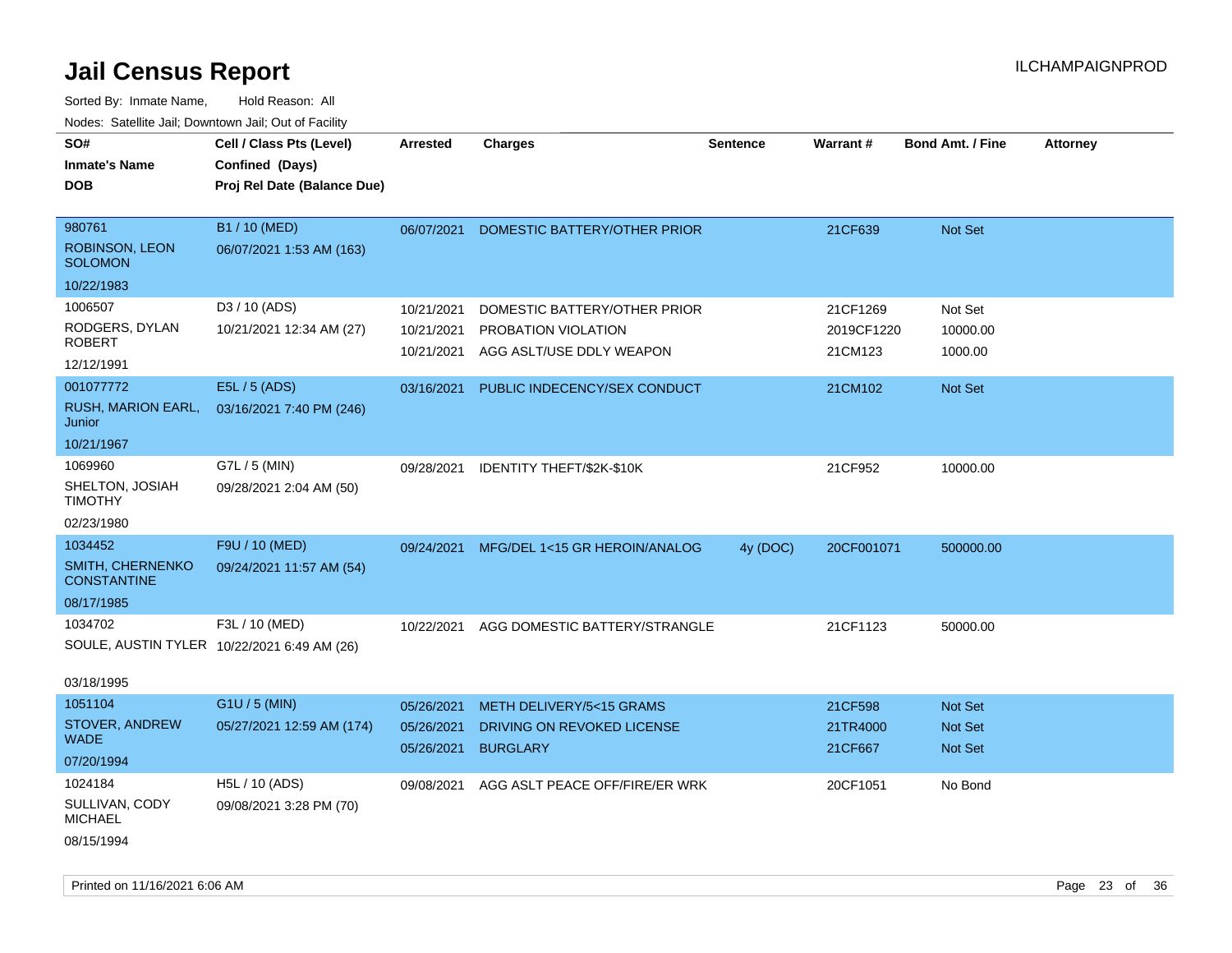| rouco. Calcillo Jali, Downtown Jali, Out of Facility |                                             |                     |                                   |          |            |                         |                 |
|------------------------------------------------------|---------------------------------------------|---------------------|-----------------------------------|----------|------------|-------------------------|-----------------|
| SO#<br><b>Inmate's Name</b>                          | Cell / Class Pts (Level)<br>Confined (Days) | <b>Arrested</b>     | <b>Charges</b>                    | Sentence | Warrant#   | <b>Bond Amt. / Fine</b> | <b>Attorney</b> |
| <b>DOB</b>                                           | Proj Rel Date (Balance Due)                 |                     |                                   |          |            |                         |                 |
| 1068839                                              | F8L / 15 (MAX)                              | 08/07/2020 HOMICIDE |                                   |          | 2020-CF851 | 1000000.00              |                 |
| <b>TAYLOR, LONDON</b><br><b>JAVON</b>                | 08/07/2020 10:30 AM (467)                   |                     |                                   |          |            |                         |                 |
| 08/16/1999                                           |                                             |                     |                                   |          |            |                         |                 |
| 1004142                                              | F9L / 15 (MAX)                              | 10/22/2021          | PAROLE REVOCATION                 |          |            | Not Set                 |                 |
| TOY, KAYON LARENZ                                    | 10/22/2021 1:01 PM (26)                     | 10/27/2021          | POSSESSION OF METH/15<100GRAMS    |          | 2021CF1298 | 1500000.00              |                 |
| 09/12/1991                                           |                                             |                     |                                   |          |            |                         |                 |
| 1056971                                              | D6 / 10 (ADS)                               | 08/07/2021          | FELON POSS/USE WEAPON/FIREARM     |          | 21CF948    | No Bond                 |                 |
| TRAVIS, DENZEL<br><b>DANTRELL</b>                    | 08/07/2021 7:36 AM (102)                    | 08/08/2021          | AGG BATTERY/PUBLIC PLACE          |          | 2020CF647  | 25000.00                |                 |
| 03/21/1993                                           |                                             |                     |                                   |          |            |                         |                 |
| 001078250                                            | F2L / 10 (MED)                              | 08/07/2021          | FELON POSS WEAPON/BODY ARMOR      |          | 21CF950    | Not Set                 |                 |
| TRAVIS, JORDAN<br><b>TESHAUN</b>                     | 08/07/2021 10:27 AM (102)                   |                     |                                   |          |            |                         |                 |
| 03/03/1996                                           |                                             |                     |                                   |          |            |                         |                 |
| 969709                                               | G8L / 5 (MIN)                               | 10/29/2021          | CRIM DMG TO PROP \$500-10K        |          |            | Not Set                 |                 |
| TUFTE, BRYCE<br><b>MATTHEW</b>                       | 10/29/2021 3:14 PM (19)                     | 10/29/2021          | DRIVING ON SUSPENDED LICENSE      |          | 20TR2181   | 5000.00                 |                 |
| 05/30/1988                                           | 12/20/2021 (0.00)                           |                     |                                   |          |            |                         |                 |
| 30108                                                | J4L / 15 (ADS)                              | 07/30/2021          | <b>MURDER</b>                     |          | 21CF902    | 2000000.00              |                 |
| VANDYKE, DARYL<br><b>ANTHONY</b>                     | 07/30/2021 8:29 PM (110)                    |                     |                                   |          |            |                         |                 |
| 10/04/1965                                           |                                             |                     |                                   |          |            |                         |                 |
| 968681                                               | D5 / 15 (ADS)                               | 08/27/2021          | AGG CRIM SX AB/VIC 13<18/TRUST    |          | 2020CF499  | 250000.00               |                 |
| <b>WADE, DEMETRIUS</b><br><b>DARYL</b>               | 08/27/2021 2:25 AM (82)                     | 08/27/2021          | <b>INDIRECT CRIMINAL CONTEMPT</b> | 5y (DOC) | 2021CC16   | No Bond                 |                 |
| 01/07/1987                                           |                                             |                     |                                   |          |            |                         |                 |
| 1070904                                              | G7U / 5 (MIN)                               | 10/28/2021          | <b>BURGLARY</b>                   |          | 2021CF321  | 15000.00                |                 |
| WANKEL, JONAH<br><b>JAMES</b>                        | 10/28/2021 3:42 AM (20)                     |                     |                                   |          |            |                         |                 |
| 12/15/1993                                           |                                             |                     |                                   |          |            |                         |                 |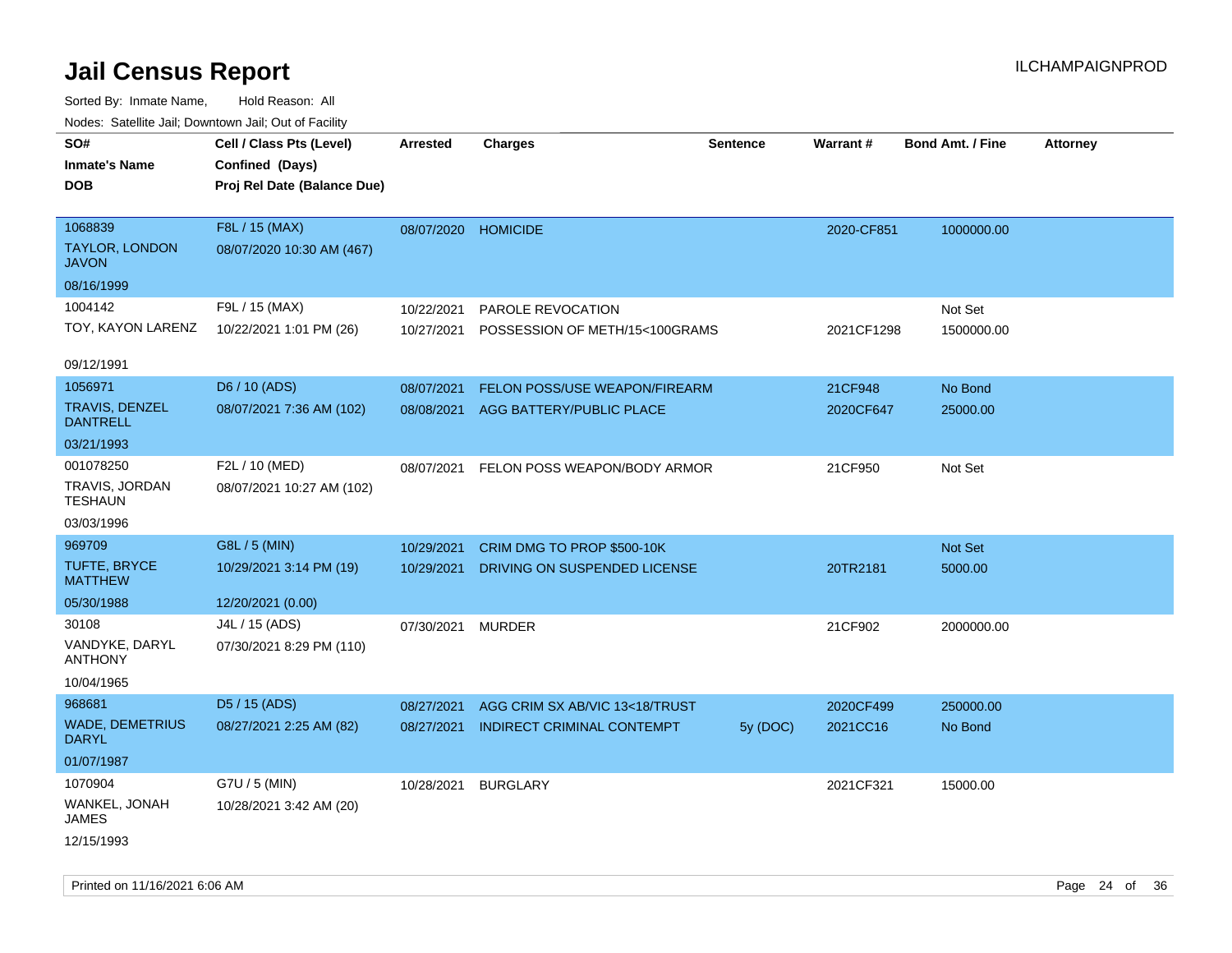| SO#                                        | Cell / Class Pts (Level)    | <b>Arrested</b>                | <b>Charges</b>                     | <b>Sentence</b> | Warrant#    | <b>Bond Amt. / Fine</b> | <b>Attorney</b> |
|--------------------------------------------|-----------------------------|--------------------------------|------------------------------------|-----------------|-------------|-------------------------|-----------------|
| <b>Inmate's Name</b>                       | Confined (Days)             |                                |                                    |                 |             |                         |                 |
| <b>DOB</b>                                 | Proj Rel Date (Balance Due) |                                |                                    |                 |             |                         |                 |
|                                            |                             |                                |                                    |                 |             |                         |                 |
| 44836                                      | E2L / 15 (ADS)              | 11/02/2021                     | <b>DISORDERLY CONDUCT</b>          |                 |             | Not Set                 |                 |
| <b>WESLEY, FRANK</b><br><b>LADELL</b>      | 11/02/2021 4:08 AM (15)     | 11/02/2021<br>11/02/2021 THEFT | <b>CRIM TRESPASS TO STATE LAND</b> |                 | 21118875    | Not Set<br>Not Set      |                 |
| 09/17/1977                                 |                             |                                |                                    |                 |             |                         |                 |
| 001078511                                  | G3U / 5 (MIN)               | 10/18/2021                     | WRIT                               |                 | 20CF1318    | No Bond                 |                 |
| <b>WILLIAMS, KANAAN</b><br><b>AUBREY</b>   | 10/18/2021 2:21 PM (30)     |                                |                                    |                 |             |                         |                 |
| 03/17/2000                                 |                             |                                |                                    |                 |             |                         |                 |
| 1058072                                    | A2U / 15 (SPH)              | 02/25/2021                     | <b>ARMED HABITUAL CRIMINAL</b>     |                 |             | Not Set                 |                 |
| <b>WILLIAMS, KENNETH</b><br><b>BERNARD</b> | 02/25/2021 3:24 PM (265)    |                                |                                    |                 |             |                         |                 |
| 10/04/1985                                 |                             |                                |                                    |                 |             |                         |                 |
| 53518                                      | $15/15$ (ADS)               | 08/19/2021                     | AGGRAVATED BATTERY                 |                 | 21CF1014    | Not Set                 |                 |
| <b>WILLIAMS, TORREY</b><br><b>TOSHIBA</b>  | 08/19/2021 10:10 AM (90)    | 09/01/2021                     | PROBATION VIOLATION                |                 | 20CF381     | Not Set                 |                 |
| 03/30/1975                                 |                             |                                |                                    |                 |             |                         |                 |
| 9326                                       | $12/5$ (ADS)                | 06/14/2021                     | <b>BURGLARY</b>                    |                 | 2020-CF-625 | Not Set                 |                 |
| YOUNG, ANTHONY<br><b>PAUL</b>              | 06/14/2021 12:07 PM (156)   |                                |                                    |                 |             |                         |                 |
| 03/13/1954                                 |                             |                                |                                    |                 |             |                         |                 |
| <b>Total Downtown Jail: 60</b>             |                             | Males: 60                      | Females: 0<br>Unknown: 0           |                 |             |                         |                 |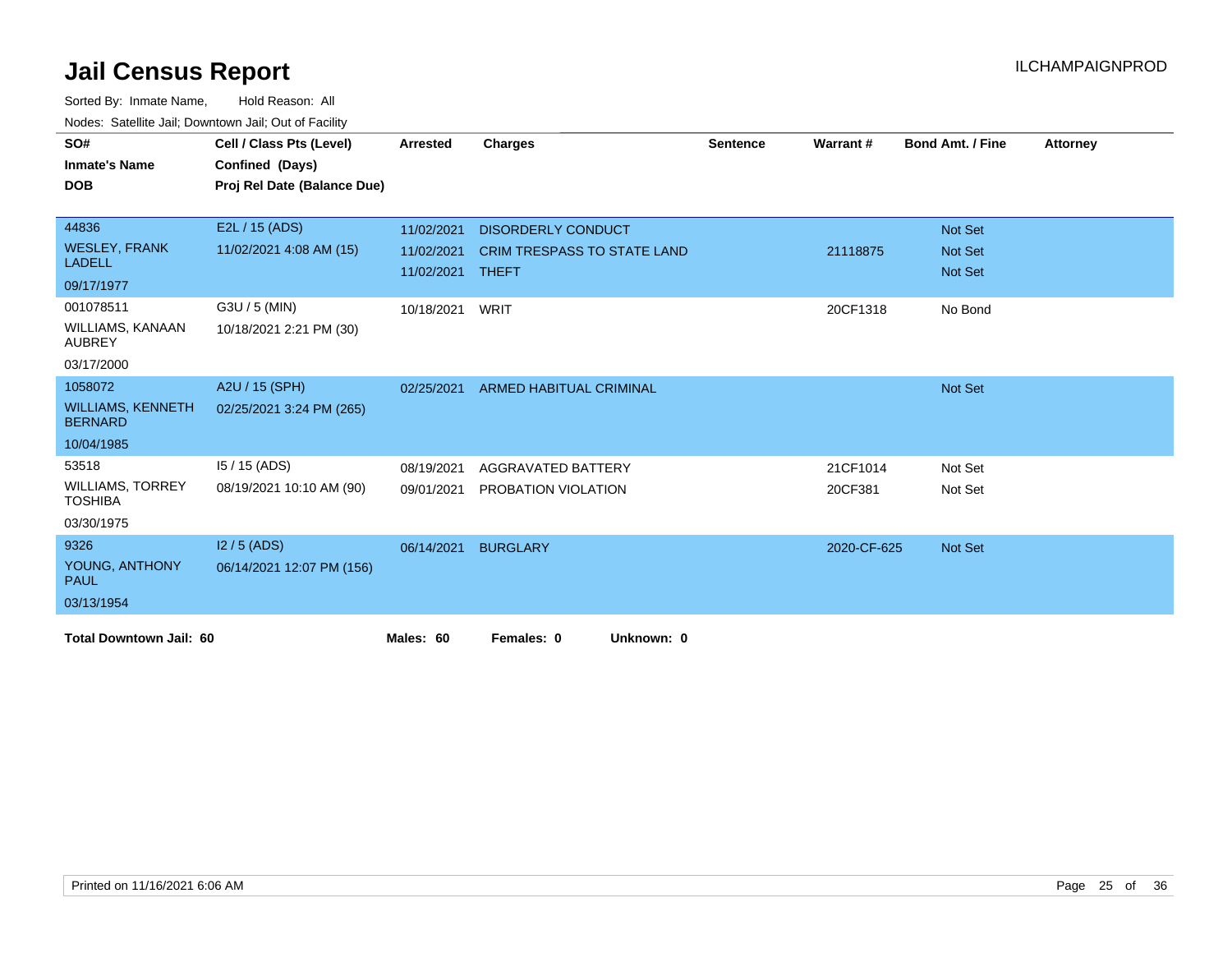|  | <b>Out of Facility</b> |  |
|--|------------------------|--|

| SO#<br><b>Inmate's Name</b>             | Cell / Class Pts (Level)<br>Confined (Days)   | <b>Arrested</b> | <b>Charges</b>                     | <b>Sentence</b> | <b>Warrant#</b> | <b>Bond Amt. / Fine</b> | <b>Attorney</b> |
|-----------------------------------------|-----------------------------------------------|-----------------|------------------------------------|-----------------|-----------------|-------------------------|-----------------|
| <b>DOB</b>                              | Proj Rel Date (Balance Due)                   |                 |                                    |                 |                 |                         |                 |
| 61095                                   | <b>DEW / 10 (ADS)</b>                         | 05/02/2021      | HOME INVASION/CAUSE INJURY         |                 | 2021CF323       | 100000.00               |                 |
| AMOS, DERRICK<br><b>JAMES</b>           | 05/02/2021 9:02 PM (199)                      |                 |                                    |                 |                 |                         |                 |
| 06/12/1985                              |                                               |                 |                                    |                 |                 |                         |                 |
| 19971                                   | EHD                                           | 11/09/2021      | DRIVING RVK/SUSP DUI/SSS 4-9       |                 | 2021CF968       | Not Set                 |                 |
| <b>LYNN</b>                             | BARNESKE, RAYMOND 11/09/2021 9:32 AM (8)      |                 |                                    |                 |                 |                         |                 |
| 08/17/1961                              | 5/6/2022 (0.00)                               |                 |                                    |                 |                 |                         |                 |
| 516062                                  | <b>DEW / 15 (MAX)</b>                         | 02/22/2021      | PHONE HARASSMENT/2+                |                 | 20CF194         | 5000.00                 |                 |
| <b>BENNETT, JOHN</b><br><b>MICHAEL</b>  | 02/22/2021 10:47 AM (268)                     | 02/22/2021      | AGG DISCH FIR/VEH/PC OFF/FRMAN     |                 | 21CF210         | No Bond                 |                 |
| 04/30/1986                              |                                               |                 |                                    |                 |                 |                         |                 |
| 976538                                  | EHD                                           | 10/12/2021      | DOMESTIC BATTERY/OTHER PRIOR       |                 | 2020CF1095      | Not Set                 |                 |
|                                         | BLISSIT, WYATT TYRES 10/12/2021 10:05 AM (36) |                 |                                    |                 |                 |                         |                 |
| 09/05/1989                              | 1/6/2022 (0.00)                               |                 |                                    |                 |                 |                         |                 |
| 33993                                   | <b>DEW / 10 (MED)</b>                         | 06/14/2021      | <b>AGGRAVATED DOMESTIC BATTERY</b> |                 | 21CF688         | Not Set                 |                 |
| <b>BOOKER, STEPHON</b>                  | 06/14/2021 7:42 PM (156)                      | 06/14/2021      | POSSESSING A CONTROLLED SUBSTANC   |                 | 21CF657         | Not Set                 |                 |
| <b>MONTELL</b>                          |                                               | 06/14/2021      | <b>PAROLE REVOCATION</b>           |                 | CH2103612       | No Bond                 |                 |
| 06/11/1971                              |                                               |                 |                                    |                 |                 |                         |                 |
| 1074315                                 | DEW / 15 (MAX)                                | 07/27/2021      | AGG DISCHARGE FIREARM/VEH/SCH      |                 | 21CF927         | Not Set                 |                 |
| <b>BRIGGS, PATRICK</b><br><b>MONTAY</b> | 08/03/2021 4:56 PM (106)                      |                 |                                    |                 |                 |                         |                 |
| 08/05/2001                              |                                               |                 |                                    |                 |                 |                         |                 |
| 001078065                               | <b>KAN / 10 (ADS)</b>                         | 06/17/2021      | AGG BATTERY/DISCHARGE FIREARM      |                 | 21CF704         | 1000000.00              |                 |
| <b>BROWN, CHARMAN</b><br><b>LAKEEF</b>  | 06/17/2021 12:32 PM (153)                     |                 |                                    |                 |                 |                         |                 |
| 11/30/2002                              |                                               |                 |                                    |                 |                 |                         |                 |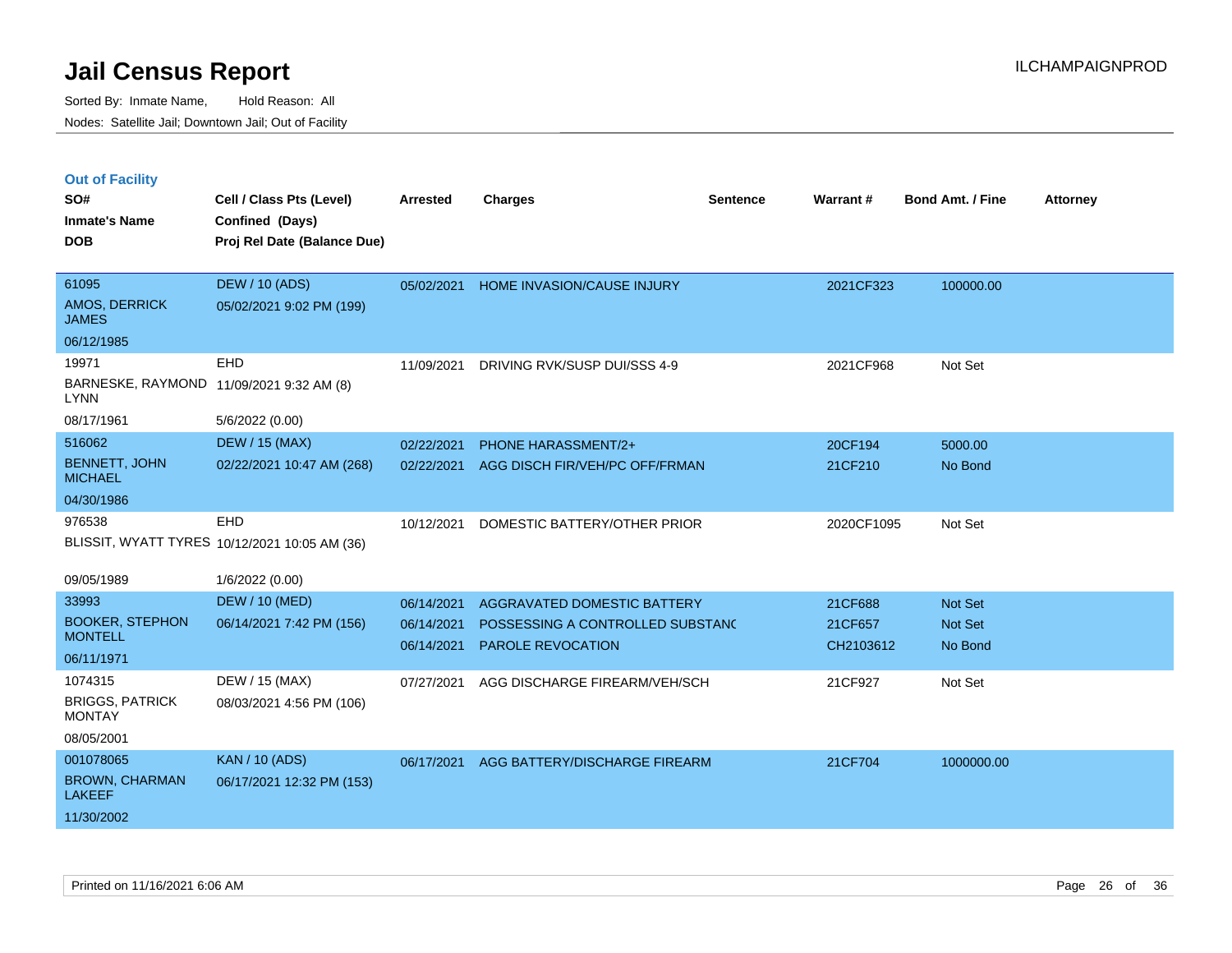| noaco. Catomto can, Domntonn can, Cat or I domt<br>SO#<br><b>Inmate's Name</b> | Cell / Class Pts (Level)<br>Confined (Days) | <b>Arrested</b> | <b>Charges</b>                           | <b>Sentence</b> | Warrant#   | <b>Bond Amt. / Fine</b> | <b>Attorney</b> |
|--------------------------------------------------------------------------------|---------------------------------------------|-----------------|------------------------------------------|-----------------|------------|-------------------------|-----------------|
| <b>DOB</b>                                                                     | Proj Rel Date (Balance Due)                 |                 |                                          |                 |            |                         |                 |
| 1038554                                                                        | <b>KAN / 15 (MAX)</b>                       | 08/18/2021      | ARMED HABITUAL CRIMINAL                  |                 | 21CF1162   | Not Set                 |                 |
| <b>BROWN, CORRION</b><br><b>DEVONTAE</b>                                       | 08/18/2021 5:40 PM (91)                     | 08/18/2021      | DELIVERY OF OR POSSESSION OF W/INT       |                 | 21CF1009   | No Bond                 |                 |
| 04/19/1995                                                                     |                                             |                 |                                          |                 |            |                         |                 |
| 1071662                                                                        | KAN / 15 (MAX)                              | 12/07/2020      | FELON POSS/USE FIREARM PRIOR             |                 | 20CF1418   | 250000.00               |                 |
| BROWN, JAWON<br>EDWARD                                                         | 12/14/2020 6:02 PM (338)                    |                 |                                          |                 |            |                         |                 |
| 04/21/2000                                                                     |                                             |                 |                                          |                 |            |                         |                 |
| 1038579                                                                        | <b>KAN / 15 (MAX)</b>                       | 08/18/2021      | FELON POSS/USE WEAPON/FIREARM            |                 | 21CF1010   | Not Set                 |                 |
| <b>BROWN, MARKEL</b><br><b>RIKKI</b>                                           | 08/18/2021 2:05 PM (91)                     |                 |                                          |                 |            |                         |                 |
| 01/06/1995                                                                     |                                             |                 |                                          |                 |            |                         |                 |
| 1003006                                                                        | KAN / 15 (MAX)                              | 08/19/2021      | FELON POSS/USE MACHINE GUN               |                 | 21CF1011   | No Bond                 |                 |
| <b>BROWN, ROCKEITH</b><br><b>JAVONTE</b>                                       | 08/19/2021 12:55 AM (90)                    |                 |                                          |                 |            |                         |                 |
| 07/23/1991                                                                     |                                             |                 |                                          |                 |            |                         |                 |
| 001078361                                                                      | <b>KAN / 10 (MED)</b>                       | 09/08/2021      | AGG UUW/LOADED/NO FCCA/FOID              |                 | 21CF1084   | Not Set                 |                 |
| <b>BUFORD, DESHAWN</b><br><b>MICHAEL</b>                                       | 09/08/2021 10:11 PM (70)                    |                 |                                          |                 |            |                         |                 |
| 02/23/1997                                                                     |                                             |                 |                                          |                 |            |                         |                 |
| 987334                                                                         | DEW / 15 (MAX)                              |                 | 03/10/2021 ATTEMPT (FIRST DEGREE MURDER) |                 | 19CF689    | Not Set                 |                 |
| CAIN, ISAIAH<br><b>DEPRIEST</b>                                                | 03/10/2021 2:22 PM (252)                    |                 |                                          |                 |            |                         |                 |
| 12/23/1990                                                                     |                                             |                 |                                          |                 |            |                         |                 |
| 992962                                                                         | <b>DEW / 15 (ADS)</b>                       | 05/25/2021      | MURDER/INTENT TO KILL/INJURE             |                 | 2018CF1045 | 1000000.00              |                 |
| CAMPBELL, KEITH<br><b>KNAQEEB</b>                                              | 05/25/2021 1:19 PM (176)                    |                 |                                          |                 |            |                         |                 |
| 07/22/1991                                                                     |                                             |                 |                                          |                 |            |                         |                 |
| 1064992                                                                        | KAN / 15 (MAX)                              | 09/20/2021      | ARMED VIOLENCE/CATEGORY I                |                 | 21CF1137   | Not Set                 |                 |
| CARTER, KEJUAN<br>JAVONTE                                                      | 09/20/2021 11:42 PM (58)                    |                 |                                          |                 |            |                         |                 |
| 06/27/1998                                                                     |                                             |                 |                                          |                 |            |                         |                 |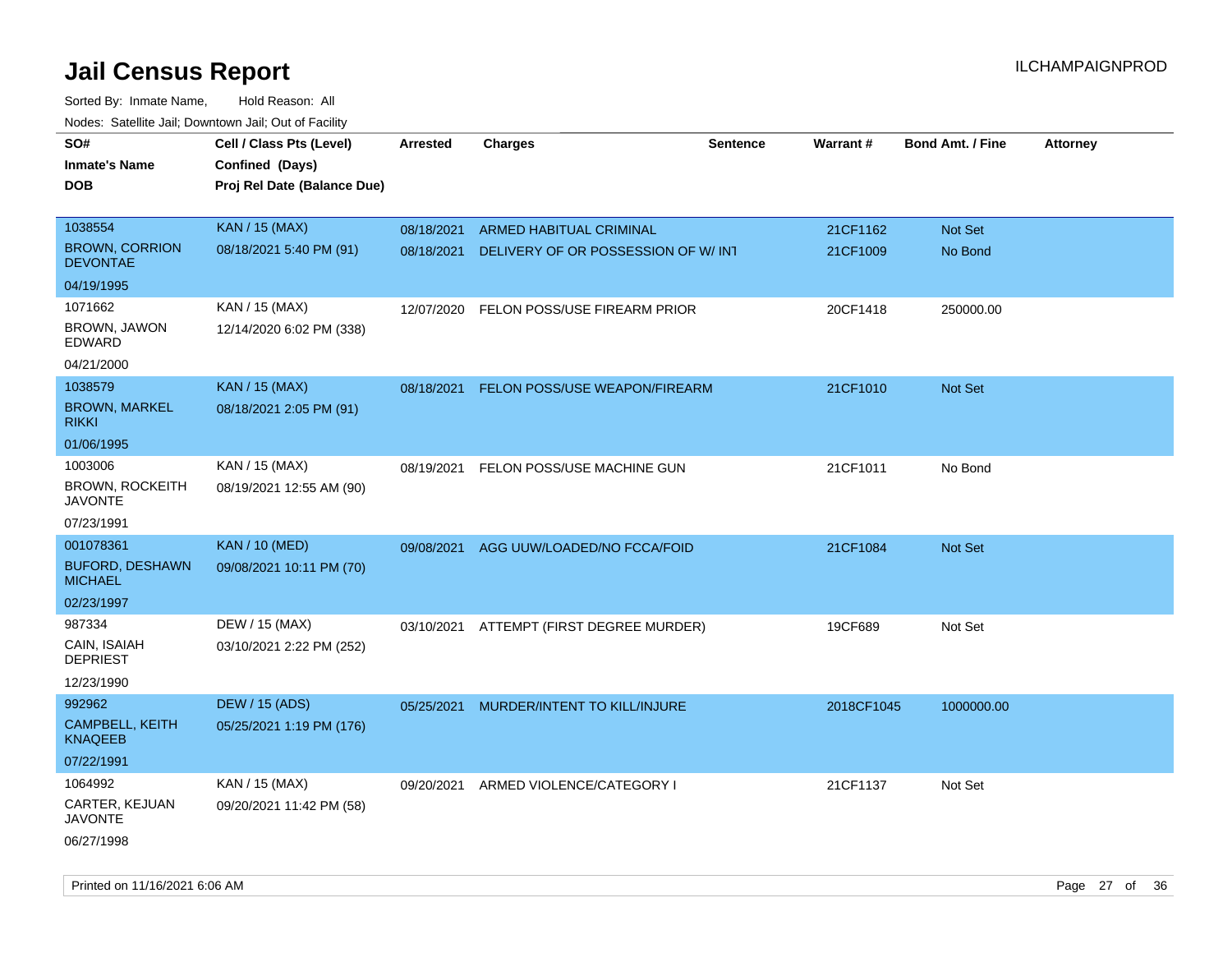| rougs. Calcinic Jan, Downtown Jan, Out of Facility   |                                                                            |                          |                                                                 |                 |                          |                         |                 |
|------------------------------------------------------|----------------------------------------------------------------------------|--------------------------|-----------------------------------------------------------------|-----------------|--------------------------|-------------------------|-----------------|
| SO#<br><b>Inmate's Name</b><br><b>DOB</b>            | Cell / Class Pts (Level)<br>Confined (Days)<br>Proj Rel Date (Balance Due) | <b>Arrested</b>          | <b>Charges</b>                                                  | <b>Sentence</b> | <b>Warrant#</b>          | <b>Bond Amt. / Fine</b> | <b>Attorney</b> |
| 1068848<br><b>CHATMAN, MICHAEL</b><br><b>DAISEAN</b> | <b>KAN / 15 (MAX)</b><br>02/06/2020 5:22 PM (650)                          |                          | 02/06/2020 MURDER/INTENT TO KILL/INJURE                         |                 | 20CF-156                 | No Bond                 |                 |
| 11/12/1999                                           |                                                                            |                          |                                                                 |                 |                          |                         |                 |
| 778242<br>CHILLIS, CENTRAIL<br><b>DERCO</b>          | EHD<br>10/19/2021 9:26 AM (29)                                             | 10/19/2021               | DRIVING RVK/SUSP DUI/SSS 2ND                                    |                 | 2021CF33                 | Not Set                 |                 |
| 06/07/1985                                           | 11/17/2021 (0.00)                                                          |                          |                                                                 |                 |                          |                         |                 |
| 001078461<br>COLE, ERIC JOSE                         | <b>KAN / 10 (MED)</b><br>10/08/2021 12:25 AM (40)                          | 10/07/2021<br>10/07/2021 | AGG UNLAWFUL USE WEAPON/PERSON<br>AGG DOMESTIC BATTERY/STRANGLE |                 | 2021CF1209<br>2021CF1208 | No Bond<br>Not Set      |                 |
| 01/24/2002                                           |                                                                            | 10/08/2021               | <b>HARASS WITNESS/FAMILY MBR/REP</b>                            |                 | 21CF1218                 | Not Set                 |                 |
| 57733<br>CRAIG, ANTOINE<br>DARRELL                   | KAN / 15 (SPH)<br>02/25/2020 4:08 PM (631)                                 | 02/25/2020<br>02/25/2020 | <b>HOMICIDE</b><br>FELON POSS/USE WEAPON/FIREARM                |                 | 2020-CF250<br>19CF-1827  | 2000000.00<br>80000.00  |                 |
| 10/09/1982                                           |                                                                            |                          |                                                                 |                 |                          |                         |                 |
| 001077939                                            | <b>DEW / 10 (MED)</b>                                                      | 05/10/2021               | FIREARM/FOID INVALID/NOT ELIG                                   |                 | 21CF526                  | No Bond                 |                 |
| <b>CROSS, PATRICK</b><br><b>DONTRELLE</b>            | 05/10/2021 7:31 PM (191)                                                   | 06/02/2021               | POSS STOLEN VEHICLE > \$25,000                                  |                 | 21CF612                  | Not Set                 |                 |
| 11/07/2001                                           |                                                                            |                          |                                                                 |                 |                          |                         |                 |
| 1061304                                              | DEW / 15 (MAX)                                                             | 10/11/2021               | ARMED HABITUAL CRIMINAL                                         |                 | 21CF1226                 | No Bond                 |                 |
| DORRIS, KEMION<br><b>DAETOCE</b>                     | 10/11/2021 7:30 PM (37)                                                    | 10/11/2021               | ARMED HABITUAL CRIMINAL                                         |                 | 21CF1227                 | No Bond                 |                 |
| 11/19/1997                                           |                                                                            | 10/11/2021               | HOME INVASION/FIREARM                                           |                 | 21CF1228                 | No Bond                 |                 |
| 1076663<br>DYE, KENNE YAKIEM                         | <b>DEW / 15 (MAX)</b><br>07/15/2020 11:49 AM (490)                         | 07/15/2020               | *ARMED HABITUAL CRIMINAL                                        |                 | 2020-CF783               | 500000.00               |                 |
| 05/30/1988                                           |                                                                            |                          |                                                                 |                 |                          |                         |                 |
| 27428                                                | <b>EHD</b>                                                                 | 09/21/2021               | DRIVING RVK/SUSP DUI/SSS 3RD                                    |                 | 2020CF1368               | Not Set                 |                 |
| FRANKLIN, TYRONE<br>Senior                           | 09/21/2021 9:27 AM (57)                                                    | 09/21/2021               | DRIVING RVK/SUSP DUI/SSS 3RD                                    |                 | 2021CF435                | Not Set                 |                 |
| 09/12/1966                                           | 12/19/2021 (0.00)                                                          |                          |                                                                 |                 |                          |                         |                 |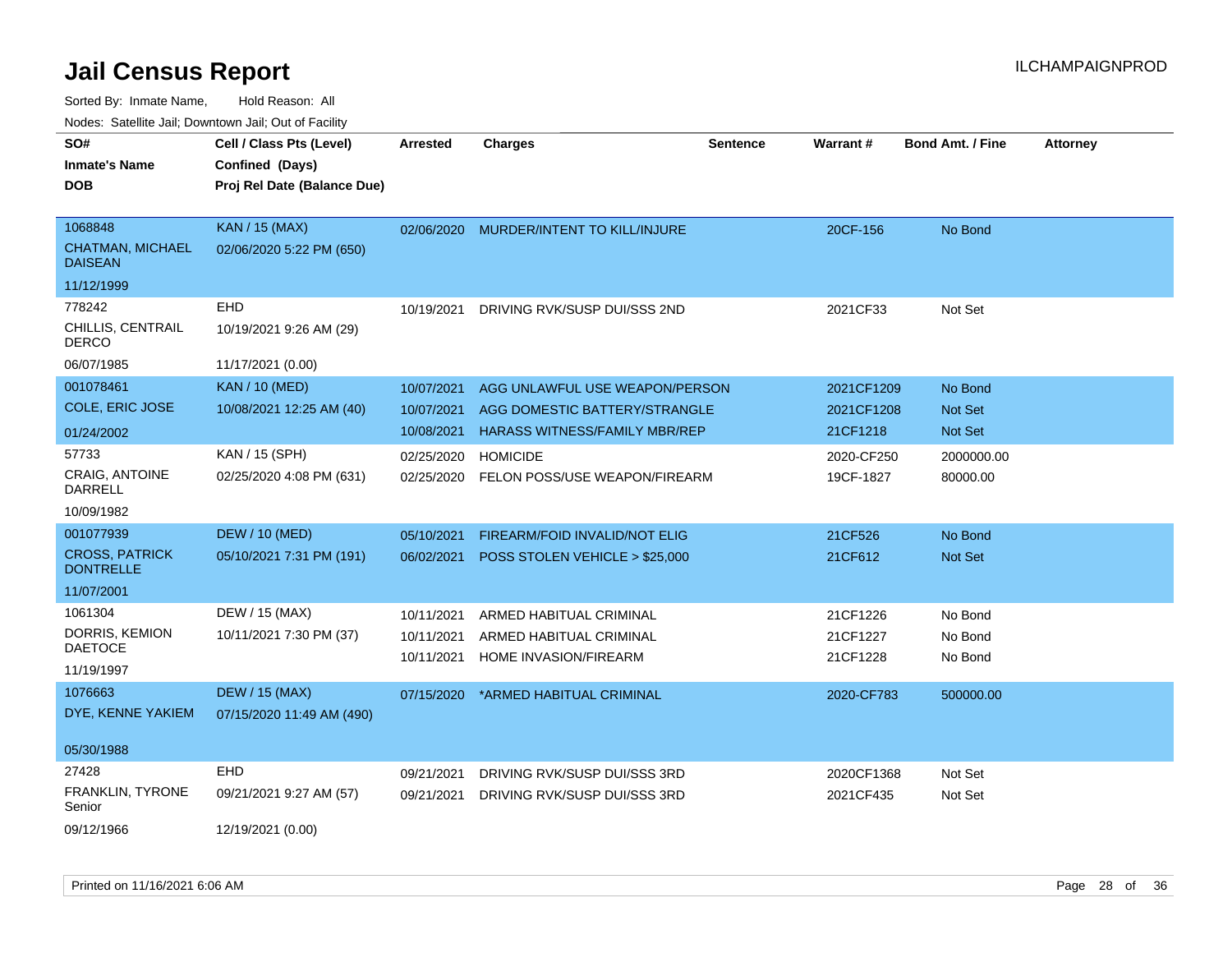Sorted By: Inmate Name, Hold Reason: All

| Nodes: Satellite Jail; Downtown Jail; Out of Facility |                                             |                 |                                    |                 |            |                  |                 |  |  |
|-------------------------------------------------------|---------------------------------------------|-----------------|------------------------------------|-----------------|------------|------------------|-----------------|--|--|
| SO#                                                   | Cell / Class Pts (Level)                    | <b>Arrested</b> | <b>Charges</b>                     | <b>Sentence</b> | Warrant#   | Bond Amt. / Fine | <b>Attorney</b> |  |  |
| <b>Inmate's Name</b>                                  | Confined (Days)                             |                 |                                    |                 |            |                  |                 |  |  |
| <b>DOB</b>                                            | Proj Rel Date (Balance Due)                 |                 |                                    |                 |            |                  |                 |  |  |
|                                                       |                                             |                 |                                    |                 |            |                  |                 |  |  |
| 60154                                                 | <b>EHD</b>                                  | 10/20/2021      | AGG DUI/LIC SUSP OR REVOKED        |                 | 2021cf261  | Not Set          |                 |  |  |
| GARCIA-MEZA,<br><b>CARLOS</b>                         | 10/20/2021 9:23 AM (28)                     |                 |                                    |                 |            |                  |                 |  |  |
| 03/06/1983                                            | 1/16/2022 (0.00)                            |                 |                                    |                 |            |                  |                 |  |  |
| 001077363                                             | KAN / 25 (SPH)                              | 10/30/2020      | HOME INVASION/FIREARM              |                 | 20CF1202   | 500000.00        |                 |  |  |
| GARY, DAKOTA<br><b>TREVON</b>                         | 10/30/2020 10:41 AM (383)                   |                 |                                    |                 |            |                  |                 |  |  |
| 12/31/2001                                            |                                             |                 |                                    |                 |            |                  |                 |  |  |
| 1065946                                               | <b>KAN / 10 (MED)</b>                       | 09/04/2021      | AGG BATTERY/DISCHARGE FIREARM      |                 | 21CF1057   | 750000.00        |                 |  |  |
| <b>GODBOLT, DESMOND</b><br><b>DEVONTAE</b>            | 09/04/2021 1:17 AM (74)                     | 09/04/2021      | RESIST/OBSTRUCTING A PEACE OFFICEF |                 | 21CM407    | Not Set          |                 |  |  |
| 11/15/1997                                            |                                             |                 |                                    |                 |            |                  |                 |  |  |
| 001078586                                             | <b>BNR</b>                                  | 11/15/2021      | DRIVING RVK/SUSP DUI/SSS 2ND       |                 | 2021CF1243 | Not Set          |                 |  |  |
| GONZALEZ.<br>ALEJANDRO                                | 11/15/2021 3:16 PM (2)                      |                 |                                    |                 |            |                  |                 |  |  |
| 02/02/1980                                            |                                             |                 |                                    |                 |            |                  |                 |  |  |
| 1070256                                               | <b>KAN / 10 (MED)</b>                       | 06/09/2021      | <b>BURGLARY W/O CAUSING DAMAGE</b> | $3y/6m$ (DOC)   | 18CF1193   | 5000.00          |                 |  |  |
| <b>GORDON, TYRONE</b>                                 | 06/09/2021 7:11 AM (161)                    | 06/09/2021      | RETAIL THEFT/DISP MERCH/<\$300     |                 | 19CM336    | 5000.00          |                 |  |  |
| 03/16/2000                                            |                                             |                 |                                    |                 |            |                  |                 |  |  |
| 1070118                                               | KAN / 15 (MAX)                              | 08/31/2021      | AGGRAVATED DOMESTIC BATTERY        |                 | 21CF1049   | No Bond          |                 |  |  |
| GRAHAM, CORTEZ<br><b>LAMON</b>                        | 08/31/2021 9:32 PM (78)                     | 09/02/2021      | PROBATION VIOLATION                |                 | 21CF55     | Not Set          |                 |  |  |
| 03/31/1976                                            |                                             |                 |                                    |                 |            |                  |                 |  |  |
| 1000641                                               |                                             |                 |                                    |                 |            |                  |                 |  |  |
| <b>GRANT, CEDRIC</b>                                  | <b>KAN / 10 (MED)</b>                       | 09/14/2021      | ARMED HABITUAL CRIMINAL            |                 | 21CF1116   | No Bond          |                 |  |  |
| <b>DYSHAWN</b>                                        | 09/14/2021 6:32 PM (64)                     |                 |                                    |                 |            |                  |                 |  |  |
| 01/03/1991                                            |                                             |                 |                                    |                 |            |                  |                 |  |  |
| 1076506                                               | KAN / 15 (MAX)                              | 09/17/2021      | AGG UUW/PERSON/CM THREAT VIOL      |                 | 21CF1131   | Not Set          |                 |  |  |
|                                                       | GRAY, JAMARH EMERE 09/17/2021 10:41 AM (61) | 09/20/2021      | <b>DOMESTIC BATTERY</b>            |                 | 21CM430    | Not Set          |                 |  |  |

06/21/2003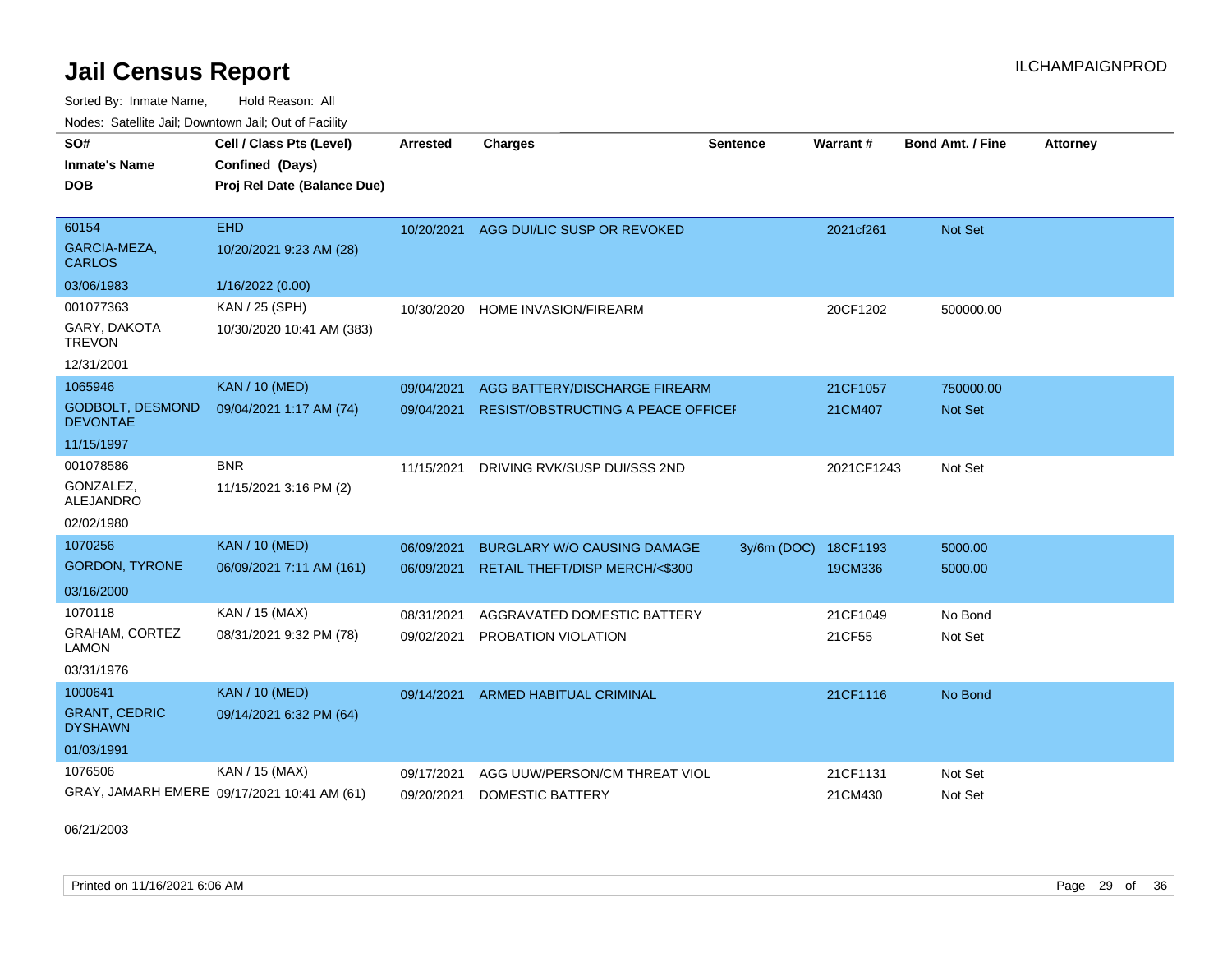| SO#<br><b>Inmate's Name</b><br><b>DOB</b>                     | Cell / Class Pts (Level)<br>Confined (Days)<br>Proj Rel Date (Balance Due) | <b>Arrested</b>          | <b>Charges</b>                                                  | <b>Sentence</b> | Warrant#           | <b>Bond Amt. / Fine</b> | <b>Attorney</b> |
|---------------------------------------------------------------|----------------------------------------------------------------------------|--------------------------|-----------------------------------------------------------------|-----------------|--------------------|-------------------------|-----------------|
| 001078364<br>HAWKINS, ELIJA<br><b>TALON</b>                   | KAN / 15 (MAX)<br>09/09/2021 2:03 AM (69)                                  | 09/09/2021               | <b>HOME INVASION</b>                                            |                 | 21CF1081           | Not Set                 |                 |
| 10/20/2001                                                    |                                                                            |                          |                                                                 |                 |                    |                         |                 |
| 1045186                                                       | DEW / 15 (MAX)                                                             | 08/16/2021               | ARMED VIOLENCE/CATEGORY I                                       |                 | 21CF934            | 1000000.00              |                 |
| HOLBROOK, JOHNNIE<br><b>MATHIS</b>                            | 08/16/2021 11:07 AM (93)                                                   | 08/16/2021<br>08/16/2021 | FELON POSS/USE WEAPON/FIREARM<br>AGG FLEEING POLICE/21 MPH OVER |                 | 19CF968<br>21CF988 | Not Set<br>Not Set      |                 |
| 07/19/1996                                                    |                                                                            | 08/16/2021               | FELON POSS/USE WEAPON/FIREARM                                   |                 | 21CF989            | Not Set                 |                 |
| 001078383<br>HUGHES, TYDERRIUS<br><b>DEQUON</b><br>12/16/1996 | <b>KAN / 15 (MAX)</b><br>09/14/2021 3:22 PM (64)                           | 09/14/2021               | UNLAWFUL USE OF A WEAPON                                        | 4y (DOC)        | 21CF1110           | Not Set                 |                 |
| 001078146                                                     | DEW / 15 (MAX)                                                             | 07/09/2021               | AGG BATTERY/DISCHARGE FIREARM                                   |                 | 21CF795            | 1000000.00              |                 |
| HUNT, TEIGAN<br><b>JAZAIREO</b>                               | 07/09/2021 12:41 PM (131)                                                  | 07/09/2021               | ARMED ROBBERY/ARMED W/FIREARM                                   |                 | 21CF806            | Not Set                 |                 |
| 05/14/2003                                                    |                                                                            |                          |                                                                 |                 |                    |                         |                 |
| 989743                                                        | <b>DEW / 15 (ADS)</b>                                                      | 04/13/2021               | AGG DISCHARGE FIREARM/VEH/SCH                                   |                 | 21CF400            | <b>Not Set</b>          |                 |
| JACKSON, STEVE<br><b>ALLEN</b>                                | 04/13/2021 2:45 AM (218)                                                   | 04/13/2021               | AGGRAVATED DOMESTIC BATTERY                                     |                 | 21CF399            | <b>Not Set</b>          |                 |
| 06/04/1991                                                    |                                                                            |                          |                                                                 |                 |                    |                         |                 |
| 50495                                                         | EHD                                                                        | 08/10/2021               | DRIVING RVK/SUSP DUI/SSS 10-14                                  |                 | 2020CF997          | Not Set                 |                 |
| JENKINS, ARNOLD<br><b>FARRIS</b>                              | 08/10/2021 9:08 AM (99)                                                    | 08/10/2021               | DRIVING RVK/SUSP DUI/SSS 10-14                                  |                 | 2019CF1363         | Not Set                 |                 |
| 04/19/1962                                                    | 2/4/2022 (0.00)                                                            |                          |                                                                 |                 |                    |                         |                 |
| 001077709                                                     | <b>EHD</b>                                                                 | 07/06/2021               | DRIVING RVK/SUSP DUI/SSS 4-9                                    |                 | 2021CF167          | Not Set                 |                 |
| JINKINS, DEWAYNE<br><b>ALLEN</b>                              | 07/06/2021 9:00 AM (134)                                                   |                          |                                                                 |                 |                    |                         |                 |
| 01/02/1967                                                    | 1/1/2022 (0.00)                                                            |                          |                                                                 |                 |                    |                         |                 |
| 1076450                                                       | DEW / 15 (MAX)                                                             | 06/25/2020               | MURDER/INTENT TO KILL/INJURE                                    |                 | 2020-CF703         | 750000.00               |                 |
| JONES, CARLOS<br><b>ANTONIO</b>                               | 06/25/2020 2:13 PM (510)                                                   | 11/02/2020               | <b>HOME INVASION/FIREARM</b>                                    |                 | 20CF1204           | 500000.00               |                 |
| 11/18/2001                                                    |                                                                            |                          |                                                                 |                 |                    |                         |                 |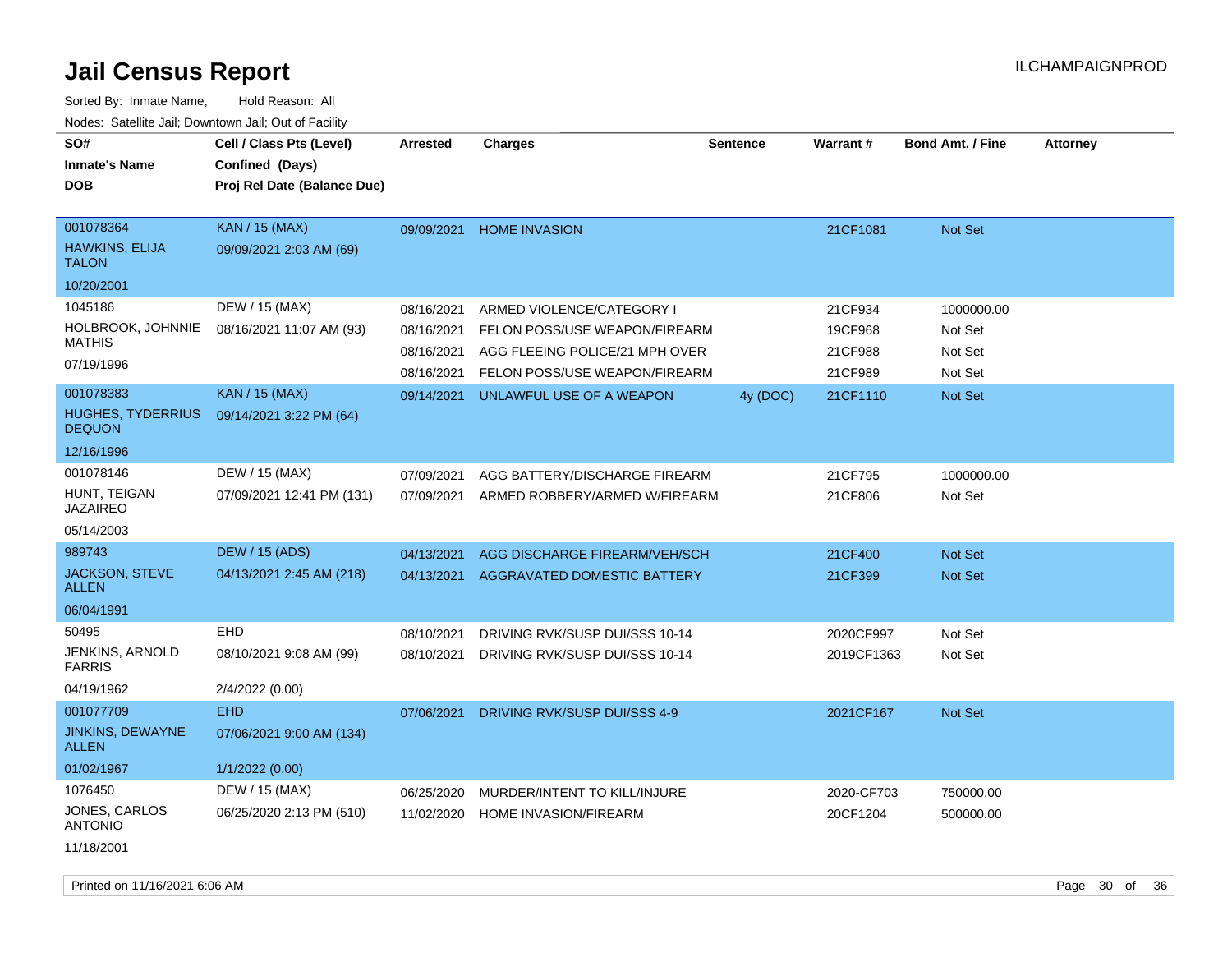| ivouss. Saleline Jali, Downtown Jali, Out of Facility |                             |                 |                                      |                 |           |                         |                 |
|-------------------------------------------------------|-----------------------------|-----------------|--------------------------------------|-----------------|-----------|-------------------------|-----------------|
| SO#                                                   | Cell / Class Pts (Level)    | <b>Arrested</b> | <b>Charges</b>                       | <b>Sentence</b> | Warrant#  | <b>Bond Amt. / Fine</b> | <b>Attorney</b> |
| <b>Inmate's Name</b>                                  | Confined (Days)             |                 |                                      |                 |           |                         |                 |
| <b>DOB</b>                                            | Proj Rel Date (Balance Due) |                 |                                      |                 |           |                         |                 |
|                                                       |                             |                 |                                      |                 |           |                         |                 |
| 001077877                                             | <b>DEW / 10 (MED)</b>       | 04/24/2021      | AGG DISCHARGE FIREARM/OCC BLDG       |                 | 21CF459   | Not Set                 |                 |
| <b>JORDAN, PATRICK</b><br><b>RODEL</b>                | 04/24/2021 3:53 PM (207)    |                 |                                      |                 |           |                         |                 |
| 10/22/2002                                            |                             |                 |                                      |                 |           |                         |                 |
| 998873                                                | <b>EHD</b>                  | 10/12/2021      | DRIVING RVK/SUSP DUI/SSS 3RD         |                 | 2021CF235 | Not Set                 |                 |
| KINCAID, AMANDA<br><b>MICHELLE</b>                    | 10/12/2021 11:31 AM (36)    |                 |                                      |                 |           |                         |                 |
| 01/07/1990                                            | 1/9/2022 (0.00)             |                 |                                      |                 |           |                         |                 |
| 001078401                                             | <b>DEW / 10 (ADS)</b>       | 09/19/2021      | UNLAWFUL VEHICULAR INVASION          |                 | 21CF1134  | Not Set                 |                 |
| <b>KNIGHT, ERIC</b>                                   | 09/19/2021 7:32 PM (59)     | 09/19/2021      | <b>HRSMT/THREATEN PERSON/KILL</b>    |                 | 2021CF561 | 50000.00                |                 |
| 07/11/1991                                            |                             | 09/21/2021      | <b>BURGLARY</b>                      |                 | 21CF1139  | Not Set                 |                 |
| 1064445                                               | DEW / 15 (MAX)              | 04/23/2021      | <b>FELON POSS/USE FIREARM/PAROLE</b> |                 | 21CF899   | Not Set                 |                 |
| LARUE, TERENCE                                        | 04/23/2021 11:18 AM (208)   | 04/23/2021      | AGG DISCHARGE FIREARM/OCC VEH        |                 | 2021CF295 | 500000.00               |                 |
| <b>TRAMEL</b>                                         |                             | 04/23/2021      | POSSESS 15<100 GRAMS COCAINE         |                 | 19CF1052  | 10000.00                |                 |
| 12/23/1998                                            |                             |                 |                                      |                 |           |                         |                 |
| 001078237                                             | <b>KAN / 15 (ADS)</b>       | 08/03/2021      | AGG DISCHARGE FIREARM/OCC VEH        |                 | 21CF928   | No Bond                 |                 |
| <b>LAWS, TERON</b><br><b>RAMONTE</b>                  | 08/03/2021 6:29 PM (106)    |                 |                                      |                 |           |                         |                 |
| 04/03/2001                                            |                             |                 |                                      |                 |           |                         |                 |
| 001078470                                             | DEW / 15 (MAX)              | 10/10/2021      | MURDER/INTENT TO KILL/INJURE         |                 | 21CF1221  | Not Set                 |                 |
| LEE, AMAHRION<br><b>JA'MERE</b>                       | 10/10/2021 1:23 PM (38)     |                 |                                      |                 |           |                         |                 |
| 11/05/2002                                            |                             |                 |                                      |                 |           |                         |                 |
| 001078170                                             | <b>KAN / 10 (MED)</b>       | 09/07/2021      | AGG UNLAWFUL USE OF WEAPON/VEH       |                 | 21CF1060  | Not Set                 |                 |
| LEMONS, DEANGELO<br><b>DEVELLE</b>                    | 09/07/2021 12:49 AM (71)    |                 |                                      |                 |           |                         |                 |
| 05/29/2003                                            |                             |                 |                                      |                 |           |                         |                 |
| 56792                                                 | DEW / 10 (MED)              | 02/02/2021      | ARMED HABITUAL CRIMINAL              |                 | 2021CF141 | 500000.00               |                 |
| LILLARD, LAWRENCE<br><b>TYRONE</b>                    | 02/02/2021 2:11 PM (288)    | 02/22/2021      | DRIVING ON REVOKED LICENSE           |                 | 21TR426   | 5000.00                 |                 |
| 10/20/1982                                            |                             |                 |                                      |                 |           |                         |                 |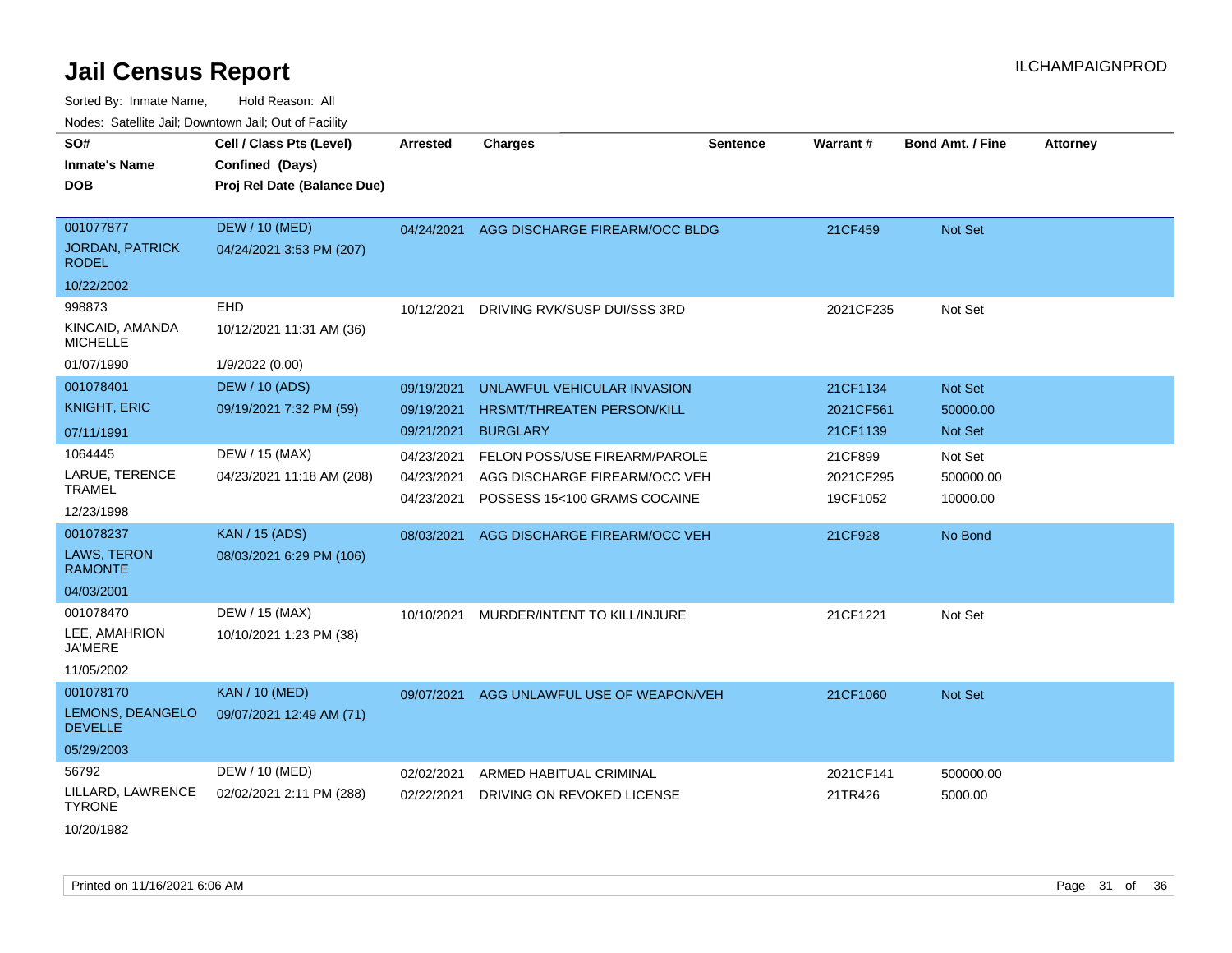| SO#<br><b>Inmate's Name</b><br><b>DOB</b>                   | Cell / Class Pts (Level)<br>Confined (Days)<br>Proj Rel Date (Balance Due) | <b>Arrested</b>          | <b>Charges</b>                                                 | <b>Sentence</b> | Warrant#                | <b>Bond Amt. / Fine</b> | <b>Attorney</b> |
|-------------------------------------------------------------|----------------------------------------------------------------------------|--------------------------|----------------------------------------------------------------|-----------------|-------------------------|-------------------------|-----------------|
| 001078407<br>LOVE, BRANDON<br><b>TERRELL</b>                | <b>EHD</b><br>09/21/2021 11:26 AM (57)                                     | 09/21/2021               | DRIVING ON SUSPENDED LICENSE                                   |                 | 2019TR16777             | Not Set                 |                 |
| 06/13/1994                                                  | 12/19/2021 (0.00)                                                          |                          |                                                                |                 |                         |                         |                 |
| 46837<br>MARCRUM, JEFFERY<br>LEE                            | KAN / 15 (MAX)<br>09/07/2021 11:43 AM (71)                                 | 09/07/2021               | RESIDENTIAL BURGLARY                                           |                 | 2019-CF-1207            | 25000.00                |                 |
| 11/17/1968                                                  |                                                                            |                          |                                                                |                 |                         |                         |                 |
| 1011046<br><b>MILES, DARRION</b><br><b>ANTONIO KEVONTA</b>  | <b>KAN</b> / 15 (ADS)<br>04/11/2021 12:46 AM (220)                         |                          | 04/10/2021 ATTEMPT (FIRST DEGREE MURDER)                       |                 | 21CF392                 | Not Set                 |                 |
| 03/18/1990                                                  |                                                                            |                          |                                                                |                 |                         |                         |                 |
| 001077278<br>MILLER, D'ANDRE<br>09/08/1986                  | DEW / 15 (MAX)<br>10/06/2020 12:49 PM (407)                                | 10/06/2020<br>10/06/2020 | MURDER/INTENT TO KILL/INJURE<br>AGG FLEEING POLICE/21 MPH OVER |                 | 2020CF146<br>2019CF1171 | 2000000.00<br>50000.00  |                 |
| 963426                                                      | <b>EHD</b>                                                                 | 09/14/2021               | ACCIDENT INJURY/DEATH/11-403                                   |                 | 2020CF1367              | <b>Not Set</b>          |                 |
| MITCHELL, MARCELL<br><b>MARTELL</b>                         | 09/14/2021 9:03 AM (64)                                                    |                          |                                                                |                 |                         |                         |                 |
| 12/19/1987                                                  | 12/10/2021 (0.00)                                                          |                          |                                                                |                 |                         |                         |                 |
| 1026477<br>NEWBILL, DEVONTRE<br><b>LAMONT</b><br>11/22/1993 | KAN / 15 (ADS)<br>09/21/2021 2:27 AM (57)                                  | 09/21/2021<br>09/22/2021 | AGG DISCHARGE FIREARM/OCC VEH<br>PROBATION VIOLATION           |                 | 21CF1138<br>20CF577     | Not Set<br>Not Set      |                 |
| 1072907                                                     | <b>KAN</b>                                                                 | 07/14/2021               | ATTEMPT (FIRST DEGREE MURDER)                                  |                 | 2021-CF-832             | 2000000.00              |                 |
|                                                             | NIKOLAEV, YEVGENIY 07/14/2021 10:10 PM (126)                               |                          |                                                                |                 |                         |                         |                 |
| 10/06/1983                                                  |                                                                            |                          |                                                                |                 |                         |                         |                 |
| 001077928                                                   | <b>EHD</b>                                                                 | 09/01/2021               | AGG DOMESTIC BATTERY/STRANGLE                                  |                 | 2021CF515               | Not Set                 |                 |
| PATTON, MICHAEL<br><b>RYAN</b>                              | 09/01/2021 9:43 AM (77)                                                    |                          |                                                                |                 |                         |                         |                 |
| 08/15/1994                                                  | 12/31/2021 (0.00)                                                          |                          |                                                                |                 |                         |                         |                 |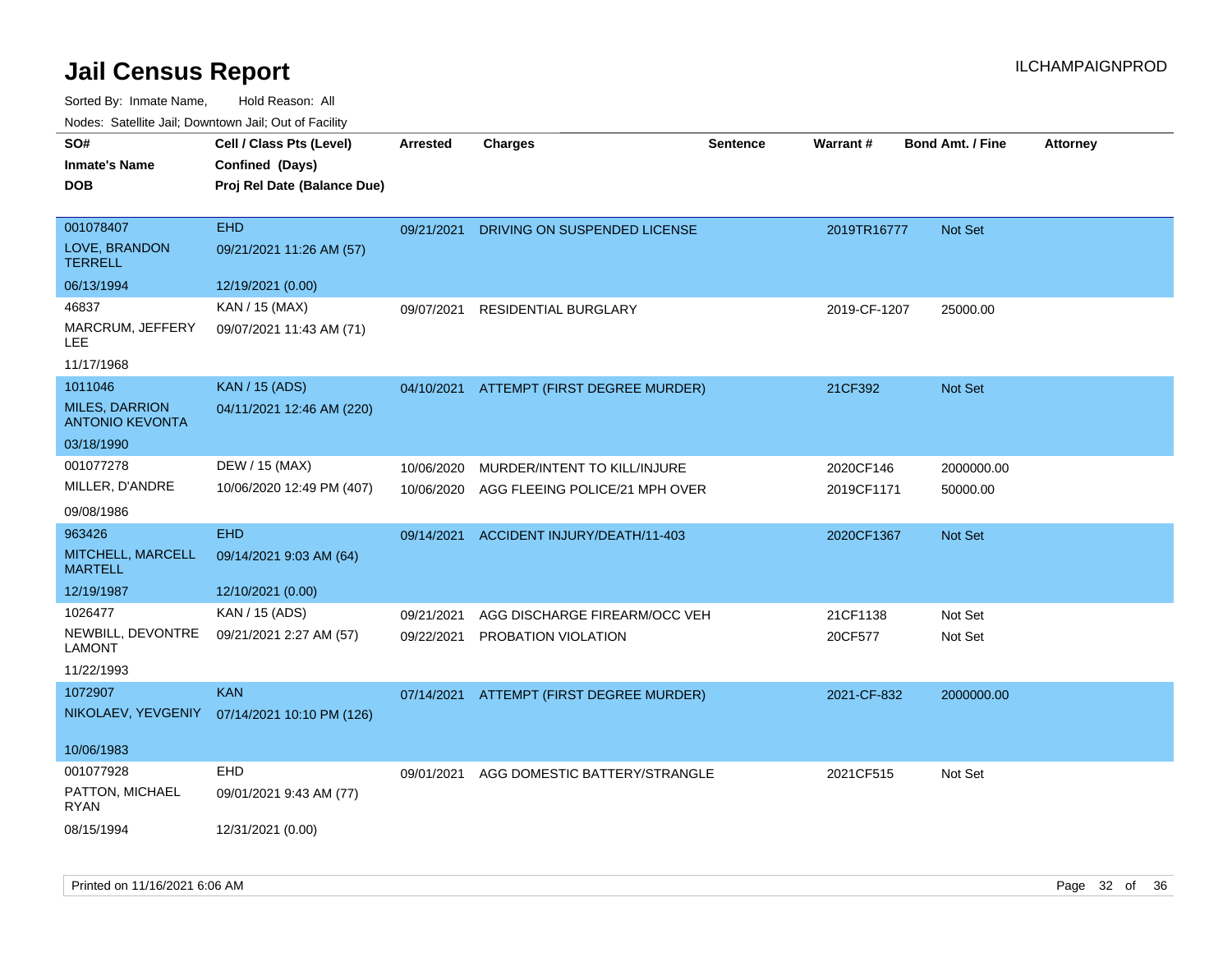| SO#                                       | Cell / Class Pts (Level)                      | <b>Arrested</b> | <b>Charges</b>                 | Sentence | Warrant#    | <b>Bond Amt. / Fine</b> | <b>Attorney</b> |
|-------------------------------------------|-----------------------------------------------|-----------------|--------------------------------|----------|-------------|-------------------------|-----------------|
| <b>Inmate's Name</b>                      | Confined (Days)                               |                 |                                |          |             |                         |                 |
| <b>DOB</b>                                | Proj Rel Date (Balance Due)                   |                 |                                |          |             |                         |                 |
|                                           |                                               |                 |                                |          |             |                         |                 |
| 001078063                                 | <b>DEW / 15 (MAX)</b>                         | 06/15/2021      | AGG CRIM SEX ASSAULT/WEAPON    |          | 2021CF678   | 1000000.00              |                 |
|                                           | PERRY, ROBERT Junior 06/15/2021 4:37 PM (155) | 06/15/2021      | <b>ROBBERY</b>                 |          | 2021CF159   | 25000.00                |                 |
| 12/21/1990                                |                                               |                 |                                |          |             |                         |                 |
| 1072761                                   | <b>EHD</b>                                    | 11/03/2021      | DRIVING ON SUSPENDED LICENSE   |          | 2020TR5958  | Not Set                 |                 |
| POWELL, KYESHA<br><b>MONAE</b>            | 11/03/2021 10:01 AM (14)                      |                 |                                |          |             |                         |                 |
| 07/14/2000                                | 12/17/2021 (0.00)                             |                 |                                |          |             |                         |                 |
| 001077614                                 | <b>KAN / 15 (MAX)</b>                         | 01/17/2021      | ATTEMPT (FIRST DEGREE MURDER)  |          | 21CF66      | Not Set                 |                 |
| <b>DEVON</b>                              | ROBINSON, DONTRELL 01/17/2021 3:08 PM (304)   |                 |                                |          |             |                         |                 |
| 09/22/2002                                |                                               |                 |                                |          |             |                         |                 |
| 1025241                                   | <b>EHD</b>                                    | 11/03/2021      | DOMESTIC BATTERY/OTHER PRIOR   |          | 2020CF817   | Not Set                 |                 |
| ROBINSON-PEARSON,<br><b>BRIA SHANTERA</b> | 11/03/2021 9:34 AM (14)                       |                 |                                |          |             |                         |                 |
| 05/24/1993                                | 11/16/2021 (0.00)                             |                 |                                |          |             |                         |                 |
| 1061216                                   | <b>KAN / 10 (MED)</b>                         | 06/22/2021      | <b>HOME INVASION/FIREARM</b>   |          | 21CF727     | <b>Not Set</b>          |                 |
| <b>RUNGE, ANDRE</b><br><b>MARSEAN</b>     | 06/22/2021 4:42 PM (148)                      |                 |                                |          |             |                         |                 |
| 12/05/1997                                |                                               |                 |                                |          |             |                         |                 |
| 650295                                    | PIA / 50 (MAX)                                | 04/22/2020      | CRIMINAL SEXUAL ASSAULT        |          | 2020-CF407  | 750000.00               |                 |
| SANDAGE, JERALD                           | 04/22/2020 6:30 AM (574)                      | 04/22/2020      | CRIMINAL SEXUAL ASSAULT        |          | 2020-CF408  | 750000.00               |                 |
| <b>EUGENE</b>                             |                                               | 04/22/2020      | <b>CRIMINAL SEXUAL ABUSE</b>   |          | 2020-CF409  | 750000.00               |                 |
| 06/07/1971                                |                                               | 04/22/2020      | <b>CRIMINAL SEXUAL ASSAULT</b> |          | 2020-CF410  | 750000.00               |                 |
|                                           |                                               | 04/22/2020      | OFFICIAL MISCONDUCT            |          | 2019-CF1811 | 25000.00                |                 |
| 1062194                                   | <b>DEW / 15 (MAX)</b>                         | 02/27/2020      | MURDER/OTHER FORCIBLE FELONY   |          | 20CF-247    | 1000000.00              |                 |
| SIMMONS, MICHAEL<br><b>JAMAL</b>          | 02/27/2020 1:11 PM (629)                      | 09/23/2020      | AGG BATTERY/DISCHARGE FIREARM  |          | 20CF1061    | Not Set                 |                 |
| 11/03/1997                                |                                               |                 |                                |          |             |                         |                 |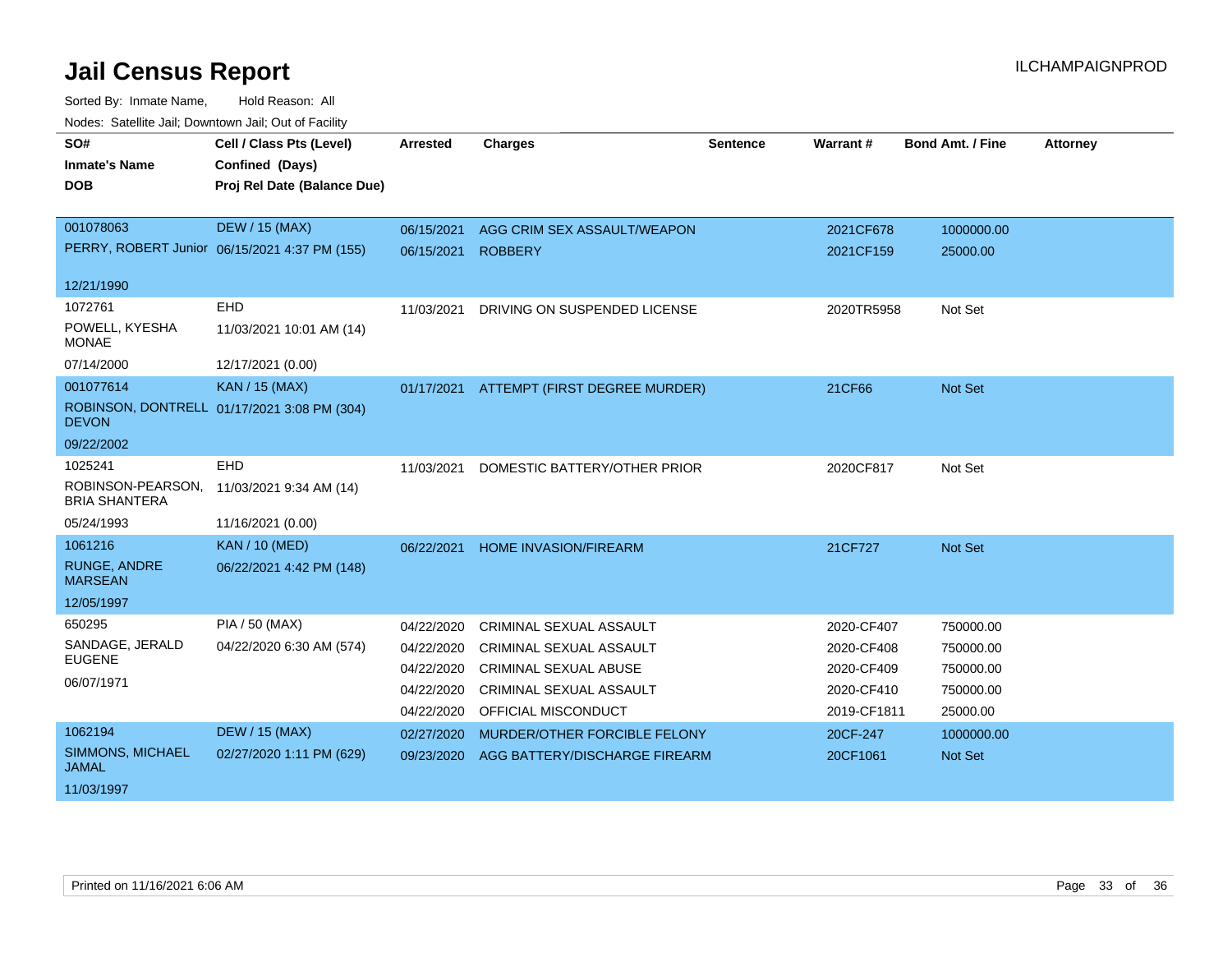| ivouss. Saleline Jali, Downtown Jali, Out of Facility |                                              |                 |                                    |                 |            |                         |                 |
|-------------------------------------------------------|----------------------------------------------|-----------------|------------------------------------|-----------------|------------|-------------------------|-----------------|
| SO#                                                   | Cell / Class Pts (Level)                     | <b>Arrested</b> | <b>Charges</b>                     | <b>Sentence</b> | Warrant#   | <b>Bond Amt. / Fine</b> | <b>Attorney</b> |
| <b>Inmate's Name</b>                                  | Confined (Days)                              |                 |                                    |                 |            |                         |                 |
| DOB                                                   | Proj Rel Date (Balance Due)                  |                 |                                    |                 |            |                         |                 |
|                                                       |                                              |                 |                                    |                 |            |                         |                 |
| 55331                                                 | <b>DEW / 15 (MAX)</b>                        |                 | 07/31/2021 ARMED HABITUAL CRIMINAL |                 | 21CF900    | Not Set                 |                 |
| <b>SMITH, TARRIO</b><br>TERRELLE                      | 07/31/2021 2:22 AM (109)                     |                 |                                    |                 |            |                         |                 |
| 04/25/1982                                            |                                              |                 |                                    |                 |            |                         |                 |
| 001077868                                             | DEW / 15 (MAX)                               | 04/21/2021      | ARMED ROBBERY/ARMED W/FIREARM      |                 | 21CF445    | Not Set                 |                 |
| SPEARMENT,<br>KENTRELL                                | 04/21/2021 9:48 PM (210)                     | 08/19/2021      | FLEEING/ATTEMPT ELUDE OFFICER      |                 | 2021TR1053 | 1000.00                 |                 |
| 01/21/2002                                            |                                              |                 |                                    |                 |            |                         |                 |
| 001077854                                             | <b>EHD</b>                                   | 09/15/2021      | DRIVING RVK/SUSP DUI/SSS 4-9       |                 | 2021CF306  | <b>Not Set</b>          |                 |
|                                                       | STUKINS, DANNY RAY 09/15/2021 10:17 AM (63)  |                 |                                    |                 |            |                         |                 |
|                                                       |                                              |                 |                                    |                 |            |                         |                 |
| 07/05/1985                                            | 3/13/2022 (0.00)                             |                 |                                    |                 |            |                         |                 |
| 1046632                                               | KAN / 15 (MAX)                               | 09/14/2021      | ARMED VIOLENCE/CATEGORY II         |                 | 21CF912    | 750000.00               |                 |
|                                                       | TATE, JAVON MARQUIS 09/14/2021 12:10 PM (64) |                 |                                    |                 |            |                         |                 |
|                                                       |                                              |                 |                                    |                 |            |                         |                 |
| 08/10/1996                                            |                                              |                 |                                    |                 |            |                         |                 |
| 949990                                                | <b>DEW / 15 (MAX)</b>                        | 07/27/2021      | AGG DISCHARGE FIREARM/OCC VEH      |                 | 2021CF829  | 750000.00               |                 |
| THATCH, CALVIN<br><b>ANTHONY</b>                      | 07/27/2021 5:12 PM (113)                     |                 | 07/27/2021 WARRANT OUT OF COUNTY   |                 | 21TR49     | 1500.00                 |                 |
| 07/09/1986                                            |                                              |                 |                                    |                 |            |                         |                 |
| 001077662                                             | DEW / 15 (MAX)                               | 02/03/2021      | ARMED ROBBERY/ARMED W/FIREARM      |                 | 21CF123    | 250000.00               |                 |
| TIPSORD, NOAH LEE                                     | 02/03/2021 4:33 PM (287)                     |                 |                                    |                 |            |                         |                 |
|                                                       |                                              |                 |                                    |                 |            |                         |                 |
| 08/14/1998                                            |                                              |                 |                                    |                 |            |                         |                 |
| 1033031                                               | <b>KAN / 15 (MAX)</b>                        | 08/19/2020      | *AGG BATTERY W/FIREARM/PERSON      |                 | 2020-CF923 | 500000.00               |                 |
| TOMS, ANDREW<br>CHUCKY                                | 08/19/2020 5:59 PM (455)                     |                 |                                    |                 |            |                         |                 |
| 09/28/1978                                            |                                              |                 |                                    |                 |            |                         |                 |
| 27007                                                 | KAN / 15 (MAX)                               | 09/19/2021      | DOMESTIC BATTERY/OTHER PRIOR       |                 | 21CF1133   | No Bond                 |                 |
| TUELL, ROBERT<br>STEPHEN                              | 09/19/2021 9:51 AM (59)                      |                 |                                    |                 |            |                         |                 |
| 09/25/1967                                            |                                              |                 |                                    |                 |            |                         |                 |
|                                                       |                                              |                 |                                    |                 |            |                         |                 |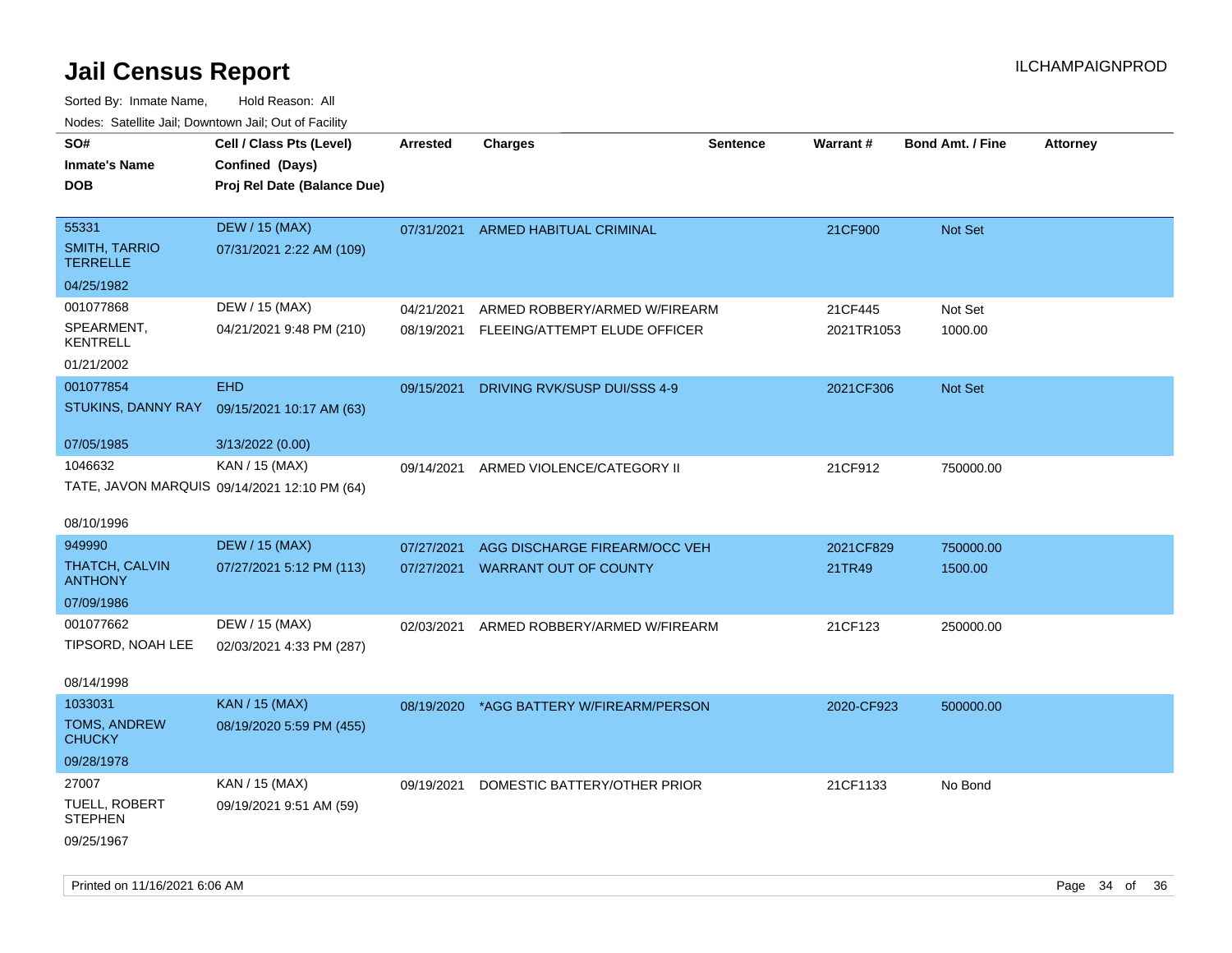| SO#<br><b>Inmate's Name</b><br><b>DOB</b>      | Cell / Class Pts (Level)<br>Confined (Days)<br>Proj Rel Date (Balance Due) | <b>Arrested</b> | <b>Charges</b>                          | <b>Sentence</b> | Warrant#      | <b>Bond Amt. / Fine</b> | <b>Attorney</b> |
|------------------------------------------------|----------------------------------------------------------------------------|-----------------|-----------------------------------------|-----------------|---------------|-------------------------|-----------------|
|                                                |                                                                            |                 |                                         |                 |               |                         |                 |
| 001078263                                      | <b>KAN / 10 (ADS)</b>                                                      | 08/11/2021      | AGG BATTERY/PUBLIC PLACE                |                 | 2020CF420     | 7500.00                 |                 |
| <b>TURK, BRANDON</b><br><b>LARSHAWN</b>        | 08/11/2021 6:23 PM (98)                                                    |                 | 08/11/2021 RECEIVE/POSS/SELL STOLEN VEH |                 | 2020CF928     | 200000.00               |                 |
| 10/18/1995                                     |                                                                            |                 |                                         |                 |               |                         |                 |
| 64700                                          | <b>KAN / 10 (MED)</b>                                                      | 09/07/2021      | UNLAWFUL USE OF A WEAPON                |                 | 21CF1074      | Not Set                 |                 |
| TURNER, ADAM<br><b>ANTONIO</b>                 | 09/08/2021 12:49 AM (70)                                                   |                 |                                         |                 |               |                         |                 |
| 08/29/1985                                     |                                                                            |                 |                                         |                 |               |                         |                 |
| 001078386                                      | <b>KAN / 10 (MED)</b>                                                      | 09/14/2021      | POSSESSION OF STOLEN FIREARM            |                 | 2021CF1099    | 250000.00               |                 |
| <b>TURNER, AMARIO</b>                          | 09/14/2021 11:42 PM (64)                                                   |                 |                                         |                 |               |                         |                 |
| 09/23/2002                                     |                                                                            |                 |                                         |                 |               |                         |                 |
| 1050636                                        | KAN / 15 (MAX)                                                             | 09/24/2021      | FELON POSS/USE WEAPON/FIREARM           |                 | 21CF1154      | Not Set                 |                 |
| TURNER, TIMOTHY<br><b>SEANTEZ</b>              | 09/24/2021 9:18 PM (54)                                                    |                 |                                         |                 |               |                         |                 |
| 09/27/1994                                     |                                                                            |                 |                                         |                 |               |                         |                 |
| 1040925                                        | <b>KAN / 10 (MED)</b>                                                      | 10/05/2021      | AGG BATTERY/DISCHARGE FIREARM           |                 | 2021CF1105    | 1000000.00              |                 |
| <b>WEATHERALL,</b><br><b>JOHNNY EARL JAMES</b> | 10/05/2021 4:17 PM (43)                                                    |                 |                                         |                 |               |                         |                 |
| 04/29/1994                                     |                                                                            |                 |                                         |                 |               |                         |                 |
| 1062558                                        | DEW / 10 (MED)                                                             | 10/02/2021      | FELON POSS/USE WEAPON/FIREARM           |                 | 21CF1185      | Not Set                 |                 |
| WELLS, JIAMANTE<br><b>AMORE</b>                | 10/02/2021 8:29 PM (46)                                                    |                 |                                         |                 |               |                         |                 |
| 09/02/1995                                     |                                                                            |                 |                                         |                 |               |                         |                 |
| 1002033                                        | <b>KAN / 15 (MAX)</b>                                                      | 09/08/2021      | DRIVING ON SUSPENDED LICENSE            |                 | 2019-TR-11944 | 5000.00                 |                 |
| <b>WEST, ANTONIO</b>                           | 09/08/2021 11:01 PM (70)                                                   | 09/08/2021      | ARMED ROBBERY/ARMED W/FIREARM           |                 | 2020-CF-1406  | 500000.00               |                 |
| <b>DEONTA</b>                                  |                                                                            | 09/08/2021      | AGG UNLAWFUL USE OF WEAPON/VEH          |                 | 2021-CF-AWOW  | Not Set                 |                 |
| 04/15/1992                                     |                                                                            | 09/08/2021      | OBSTRCT JUSTICE/LEAVE STATE             |                 | 2021-CF-AWOW  | <b>Not Set</b>          |                 |
|                                                |                                                                            | 09/08/2021      | ARMED VIOLENCE/CATEGORY I               |                 | 2021-CF-AWOW  | <b>Not Set</b>          |                 |